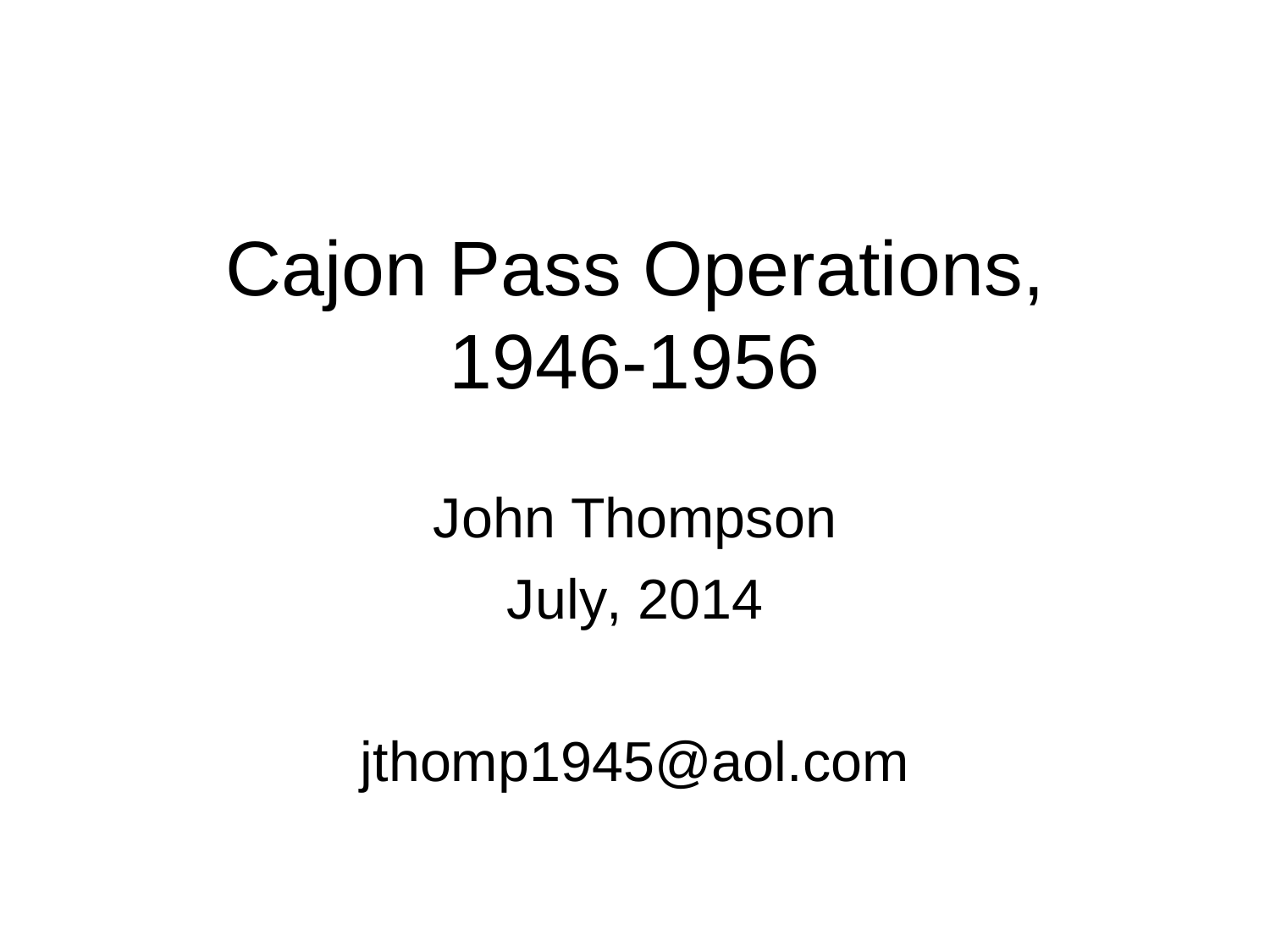## Agenda

- Introduction to Cajon Pass
- Stations and Locations
- Freight Trains
- Passenger Trains
- Motive Power and Helpers
- Operations and Signals
- Railfans and Publications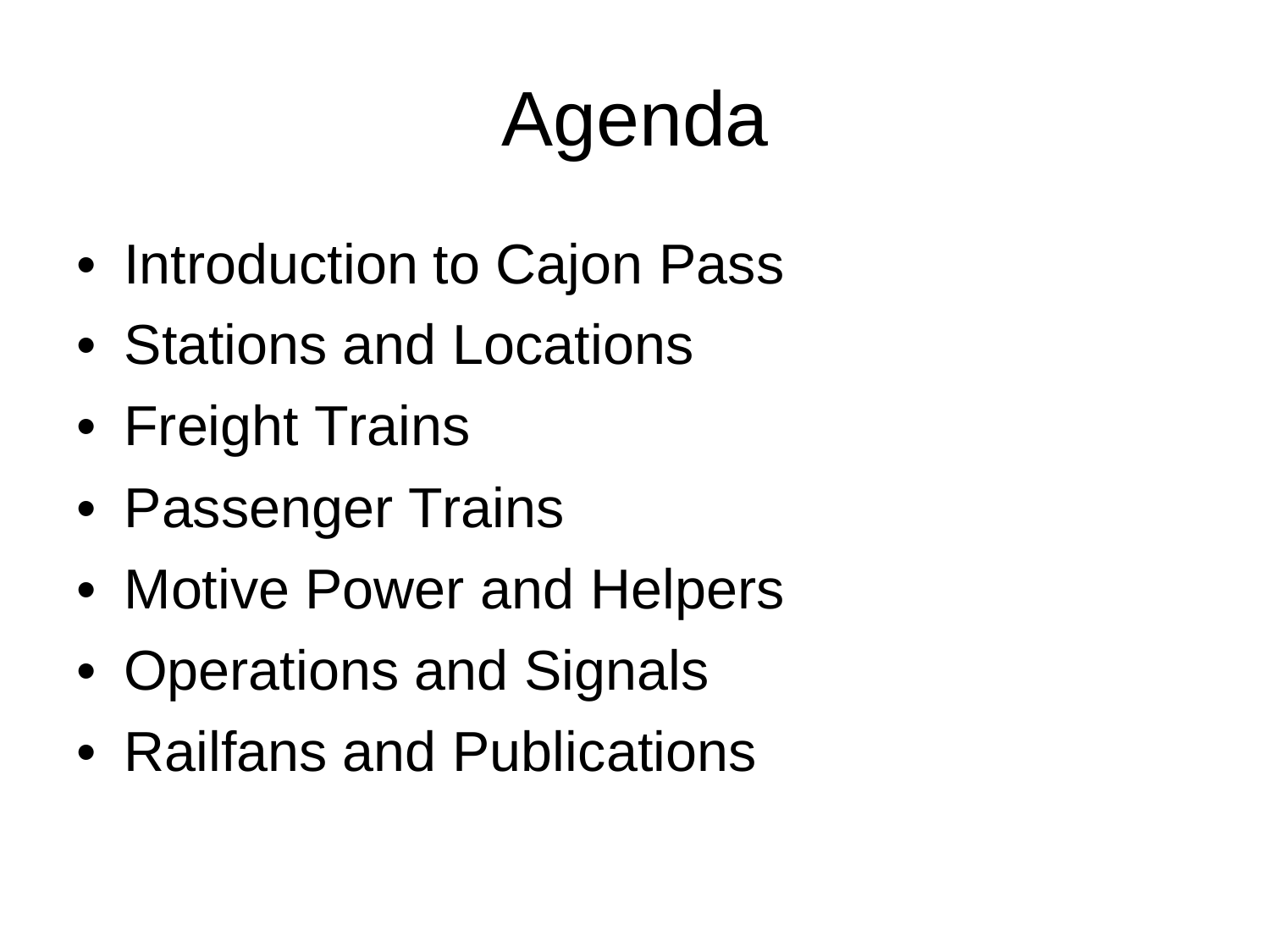## Cajon Pass – Introduction

- Santa Fe's mainline into Los Angeles basin
- On First District of the Los Angeles Division
- West of Barstow, east of San Bernardino
- Pass between the San Bernardino Mountains & San Gabriel Mountains
- Tracks shared with Union Pacific trains
- Helpers used from San Bernardino east to Summit, from Victorville west to Summit
- Very popular location for railfan photos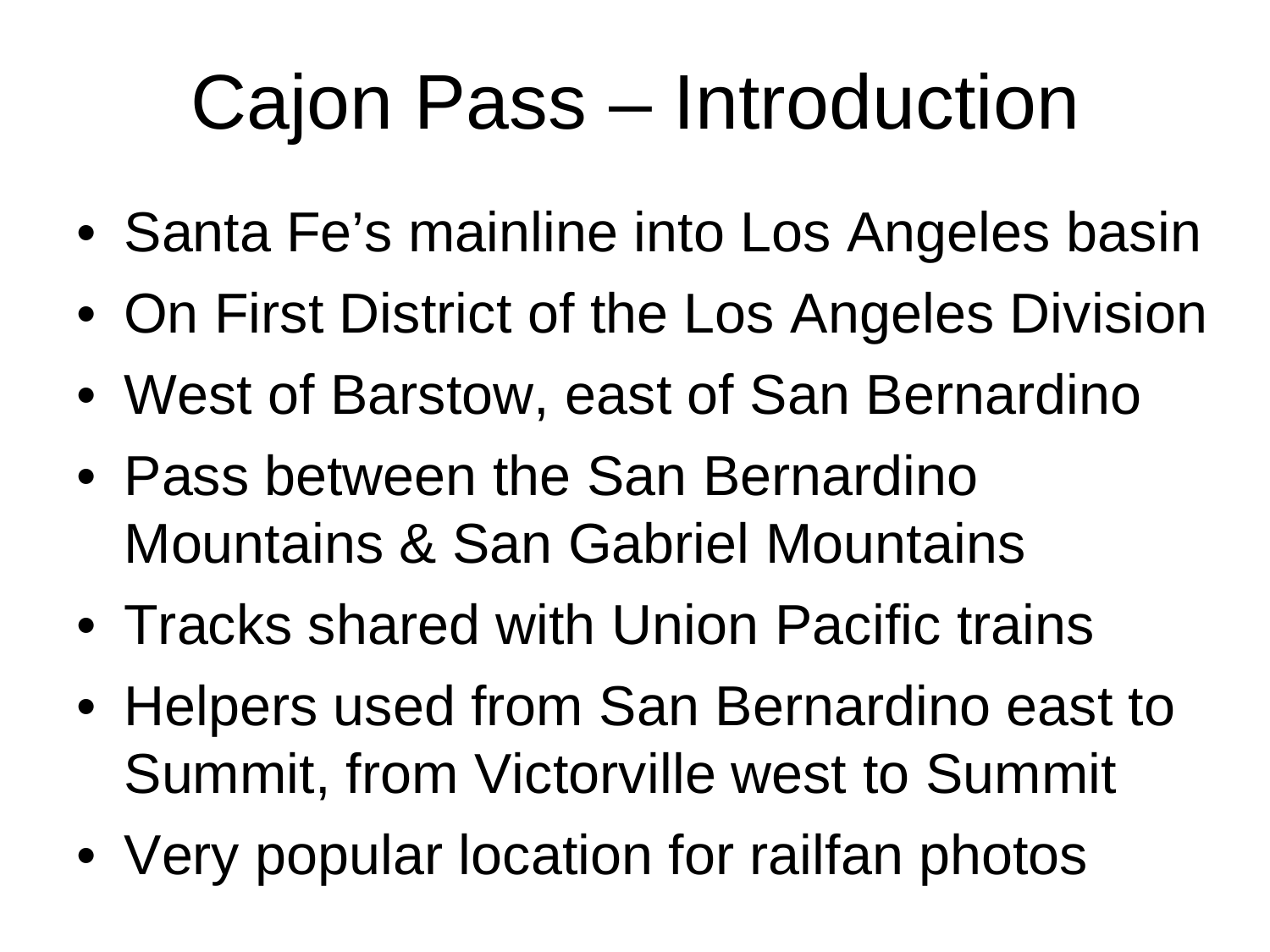## The Glory of Postwar Cajon Pass

• Mix of Santa Fe, Union Pacific, and rare detours of Southern Pacific

– Good variety of paint schemes on each railroad

- Mix of big steam & beautiful early diesels
- Mountains, steep grades, sharp curves, helpers working hard, tunnels, bridges
- Famous passenger trains, many freights
- Busy operations at classic Summit station
- Flyover, rocky cliffs, industries at Victorville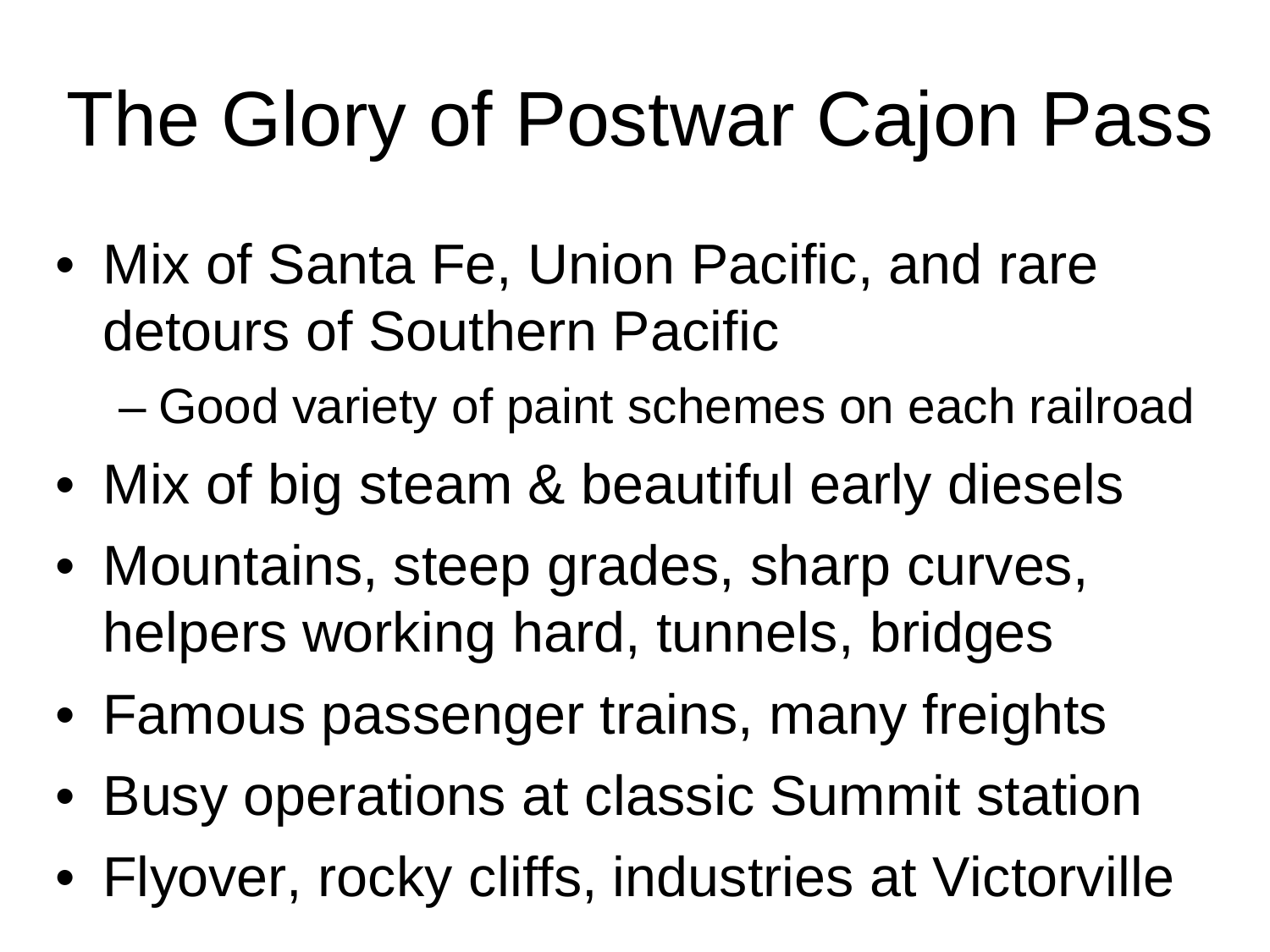### Pre-1946 History of the Pass

- Single-track rail line completed in 1885
- Union Pacific trackage rights began in 1905, from Dagggett to Riverside Jct.
- Double tracking began at both ends in 1910
- Longer, easier uphill track from Cajon to Summit completed in 1913, with two tunnels
- Double track completed in 1924, with lefthand running west of flyover by Victorville
- 1938 flooding caused relocation at Cajon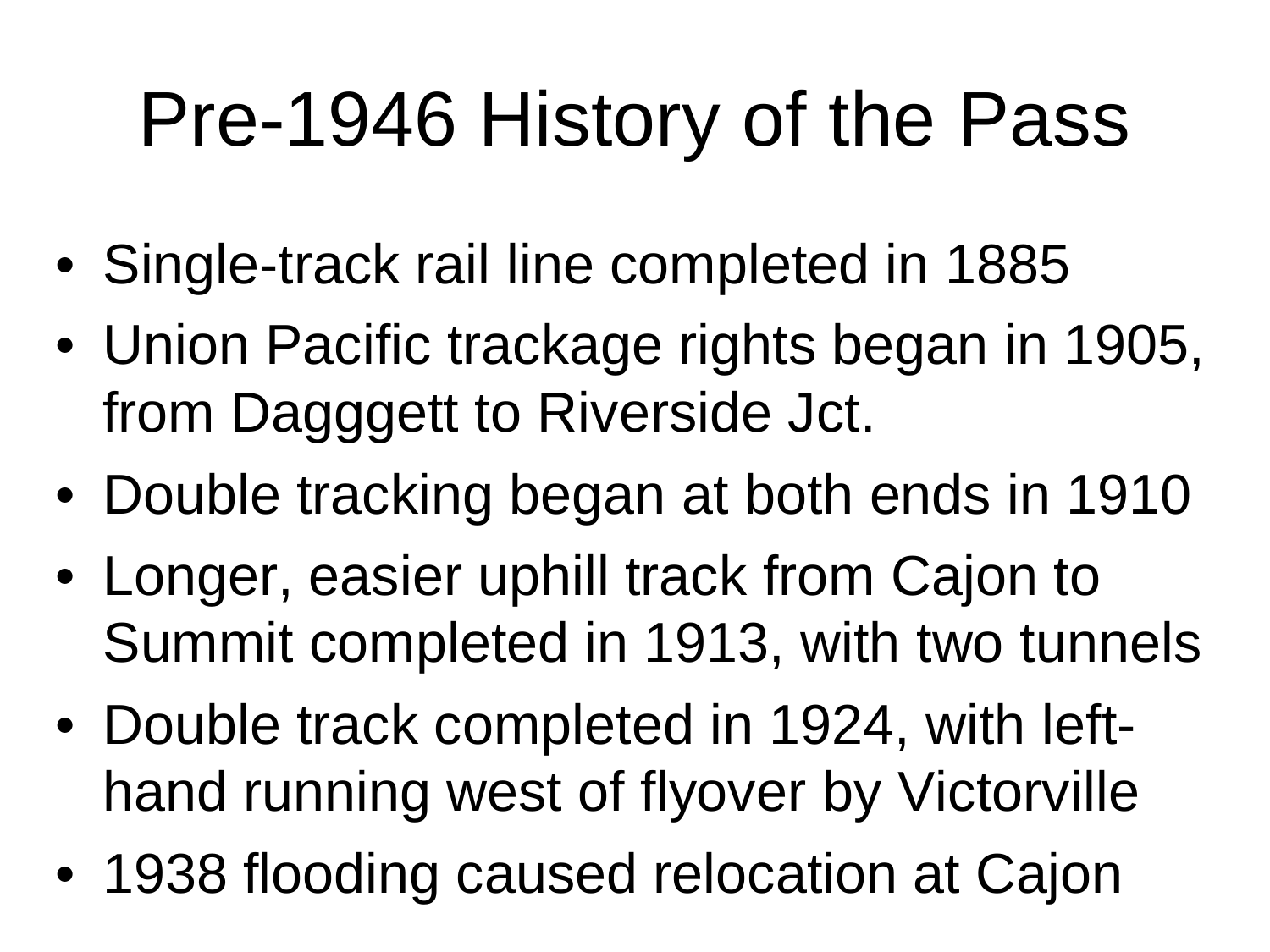### Grades on Cajon Pass

- Slight upgrade Barstow west to Victorville
- 1.6% upgrade Victorville west to Summit
- 3.0% steep downgrade on original line from Summit west to Cajon
- 2.2% upgrade on longer 1913 line from Cajon east to Summit
- 2.2% downgrade Cajon west to San Bdno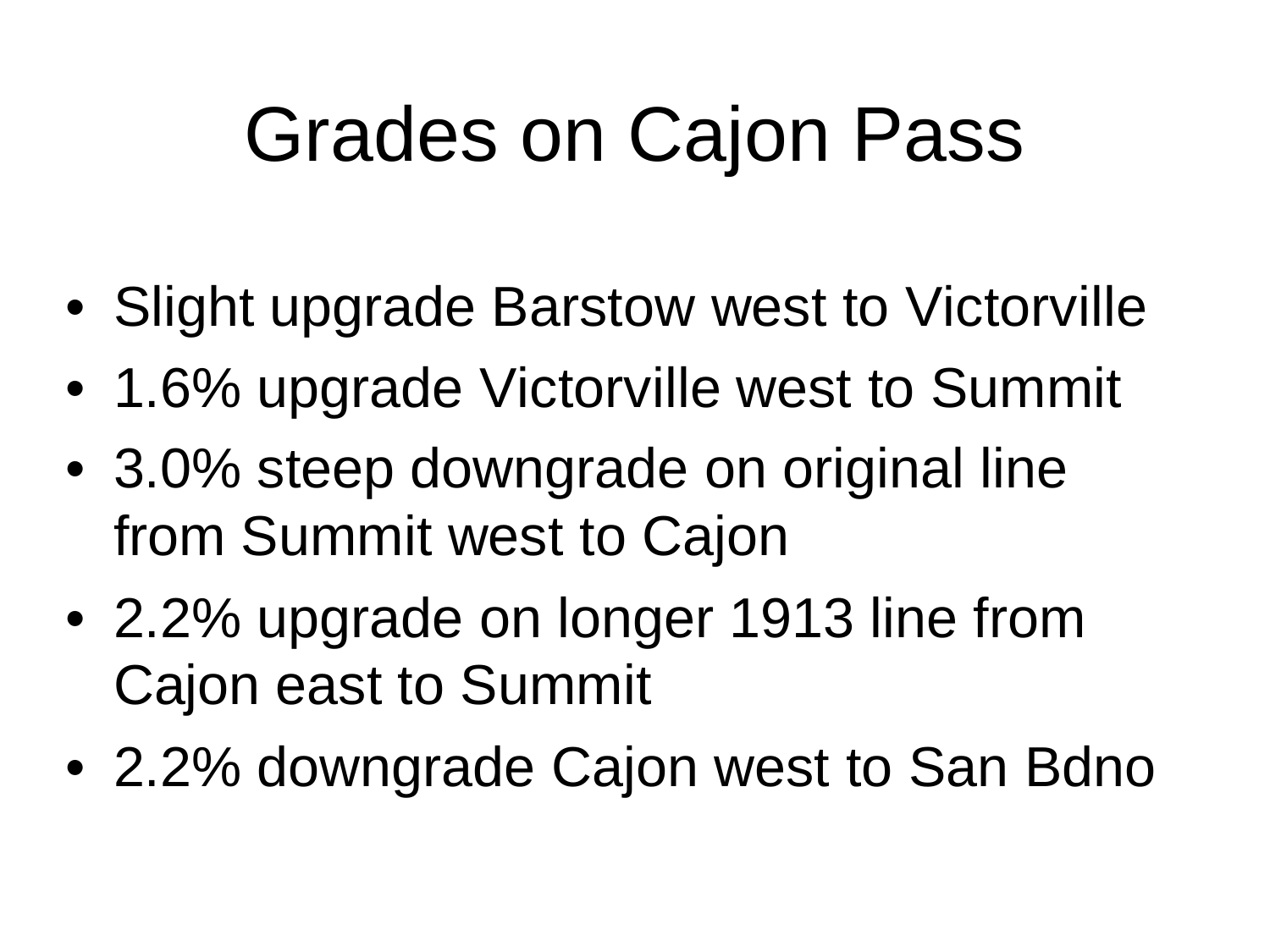## Left-Hand Running

- All trains ran left-handed between San Bernardino and Frost (west of Victorville)
- Reason: Easier upgrade from Cajon to Summit on newer 1913 track (2.2%)

– This was the left-hand track going east

- But downhill grade from Summit west to Cajon was steep & dangerous (3.0%)
- Trains changed to/from right-hand running via the Frost Flyover just west of Victorville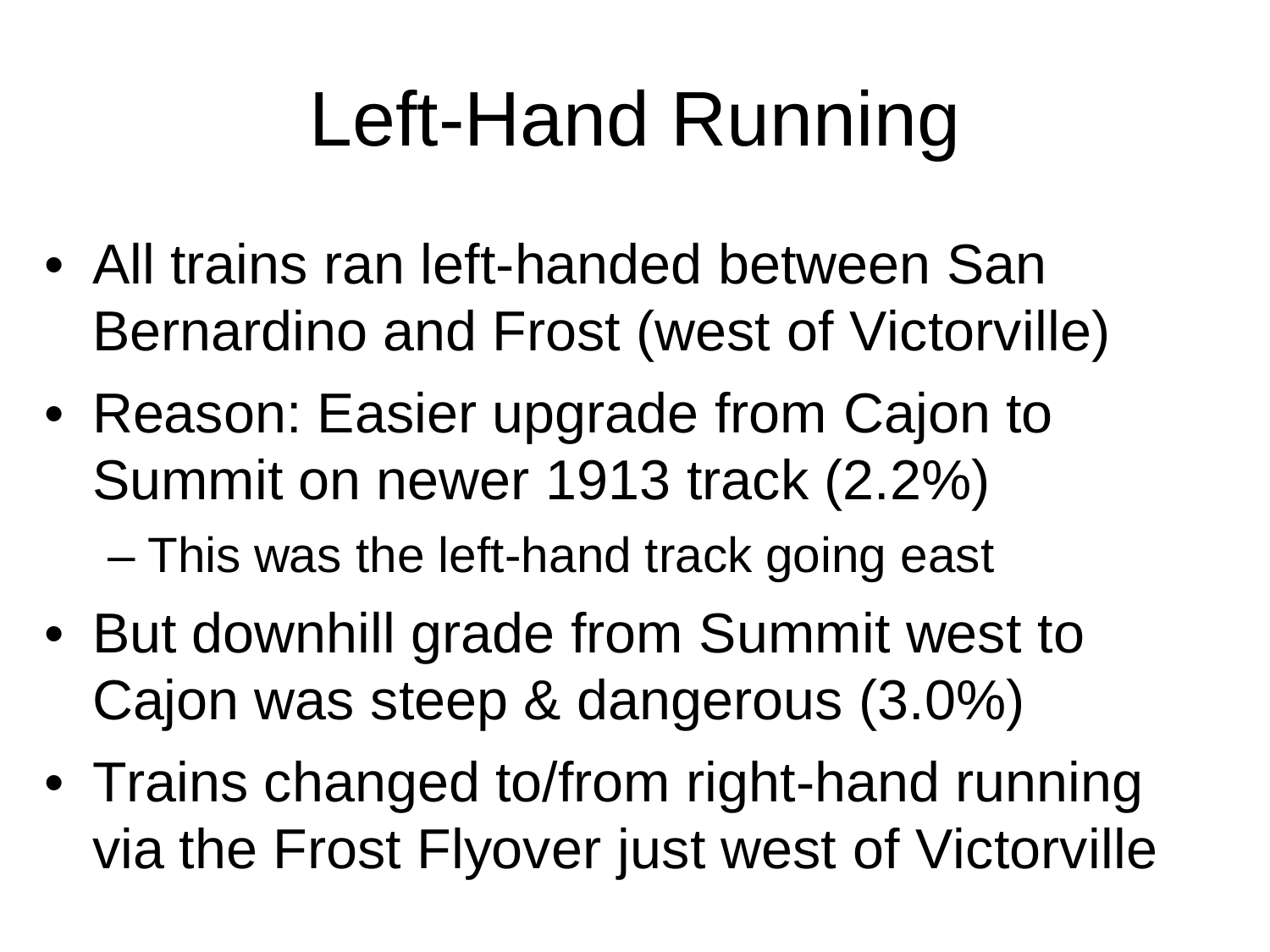# Typical Operations

- EB freights had helper(s) SB to Summit
	- Some EB psgr had helper, or power move from LA
- EB steam freights stopped at Keenbrook
	- Front and rear steam locos uncoupled, got water
	- Only stopped at Cajon for water in rare cases
- WB freights had helper(s) Victorville to Summit
- WB freights set retainers at Summit
	- Swing brakemen rode cars down (fewer in 1949+)
	- Stopped at Cajon and Devore to cool wheels unless they had enough units with dynamic brakes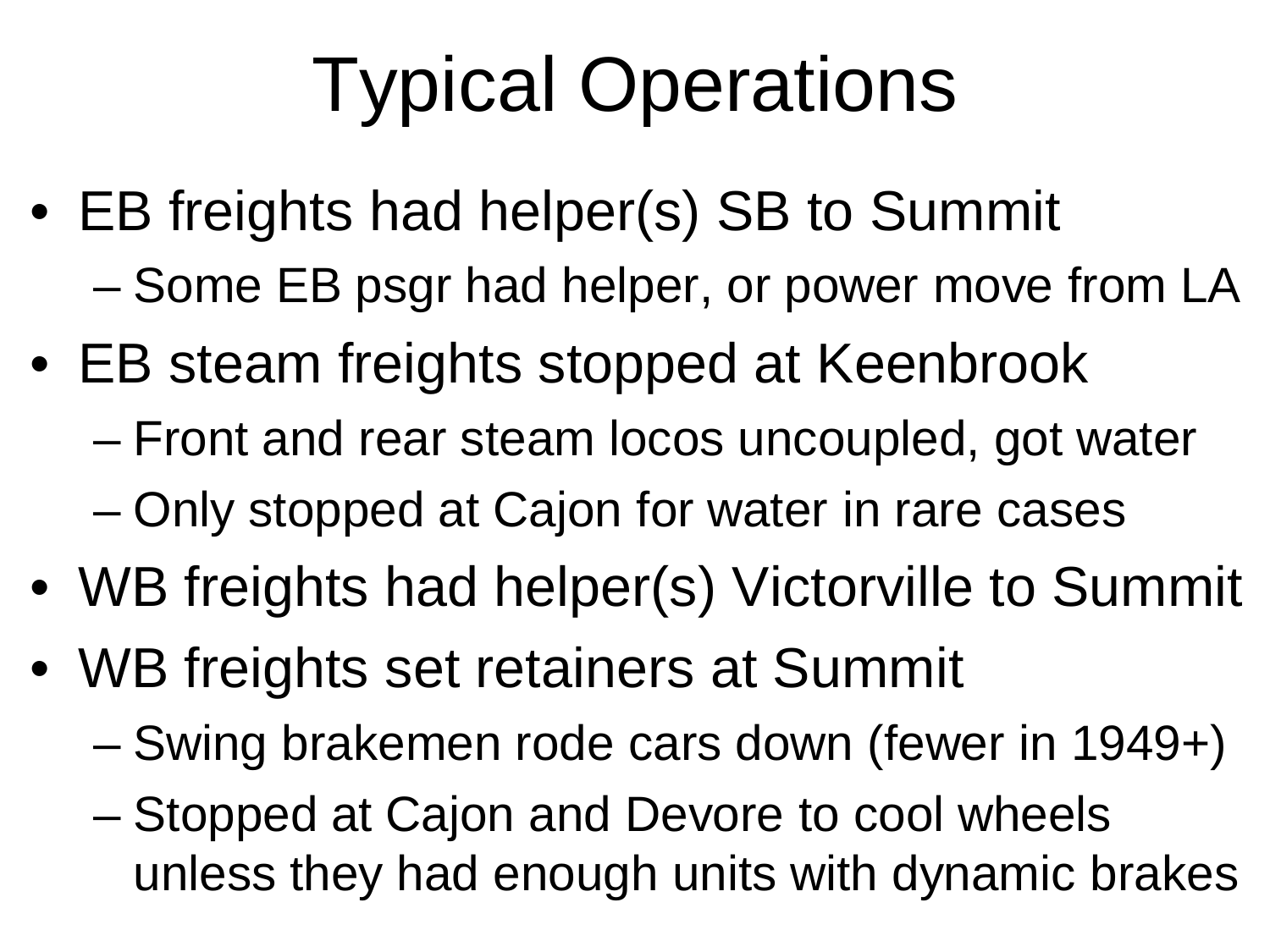## San Bernardino

- Junction of 1<sup>st</sup>, 2<sup>nd</sup>, and 3<sup>rd</sup> Districts (LA Div.)
- Large shops and yards
	- Main locomotive and car shops for Coast Lines
	- "A Yard" between depot and shops
	- "B Yard" for reefer precooling plant, stock pens
	- Citrus crops shipped east from here
	- Roundhouse for Santa Fe locos
	- 2-Stall UP engine house on SW side of A Yard
	- Helpers added for eastward climb up the Pass
	- Redlands Loop branch line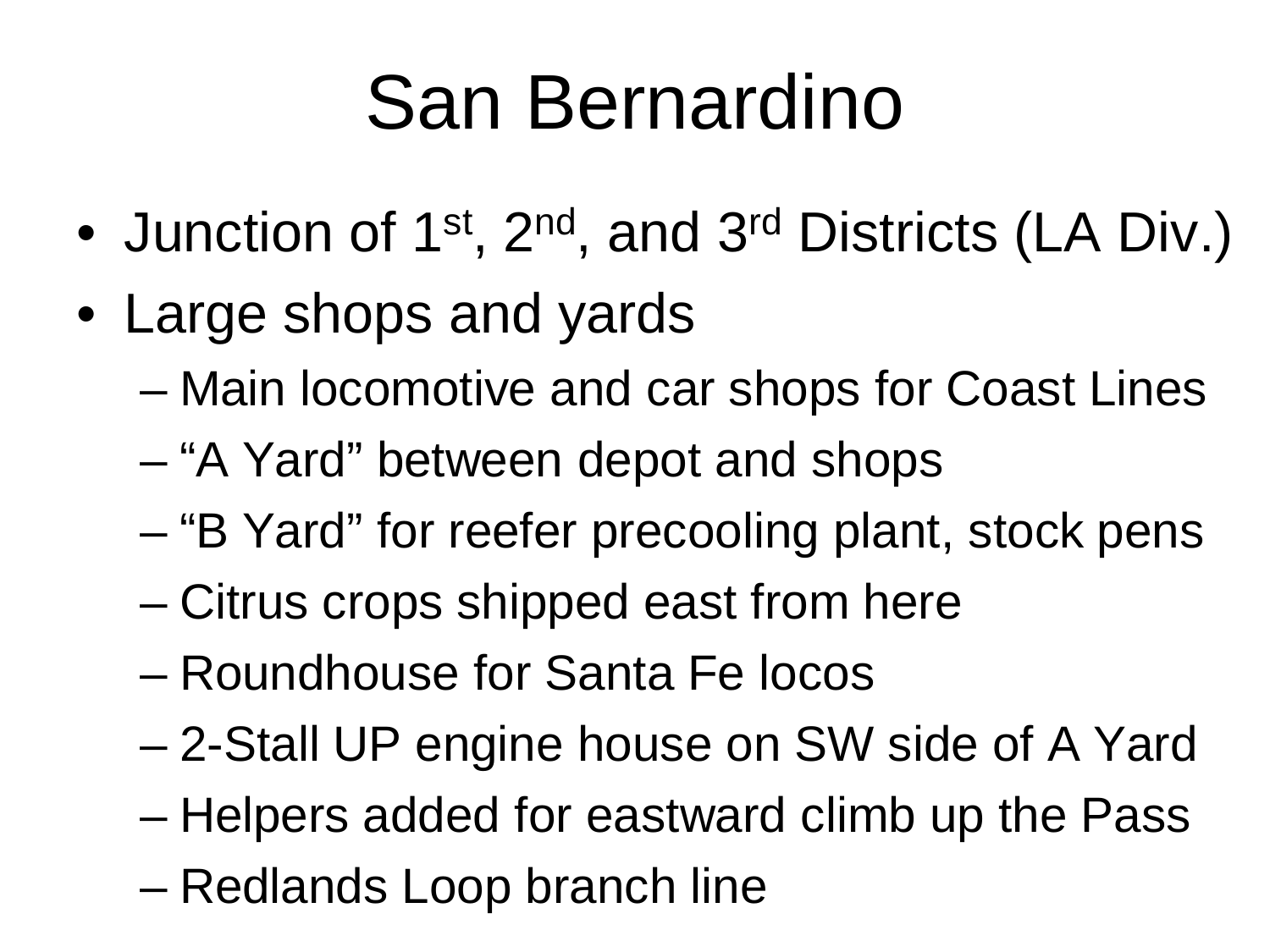### SB "A Yard" and "B Yard"

- A Yard was for WB ATSF freights
	- WB ATSF freights from Barstow terminated here
	- WB ATSF freights to LA departed from here
	- WB UP freights were switched briefly in A Yard or used mainline to bypass yard
- B Yard was for EB ATSF freights
	- EB ATSF freights from LA terminated here
	- EB reefers were precooled and/or iced here
	- EB ATSF freights to Barstow departed from here
	- EB UP freights got helpers here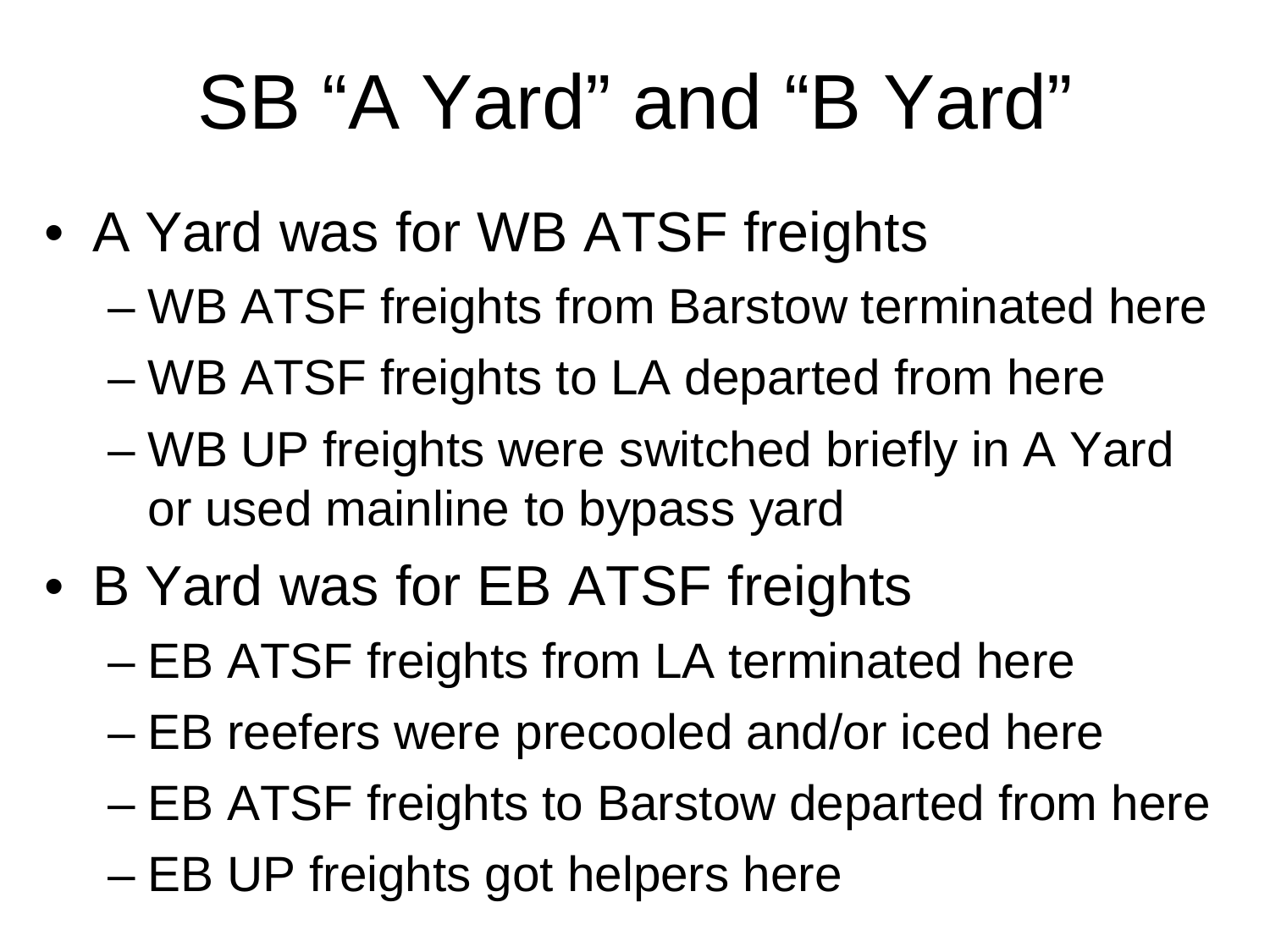## San Bernardino to Cajon

- Highland Jct. for Redlands Loop route
	- Downhill stop to turn off retainers
- Ono Army base in WW2 ("Camp Ono"), Western Stove bomb plant, Culligan plant, passing sidings
- Verdemont Route 66 crosses under tracks
- Devore sidings, downhill stop to cool wheels
- Keenbrook EB siding, steam loco water stop
- "Blue Cut" crossing the San Andreas Fault
- Cajon sidings, downhill stop to cool wheels, optional water uphill, tracks divide here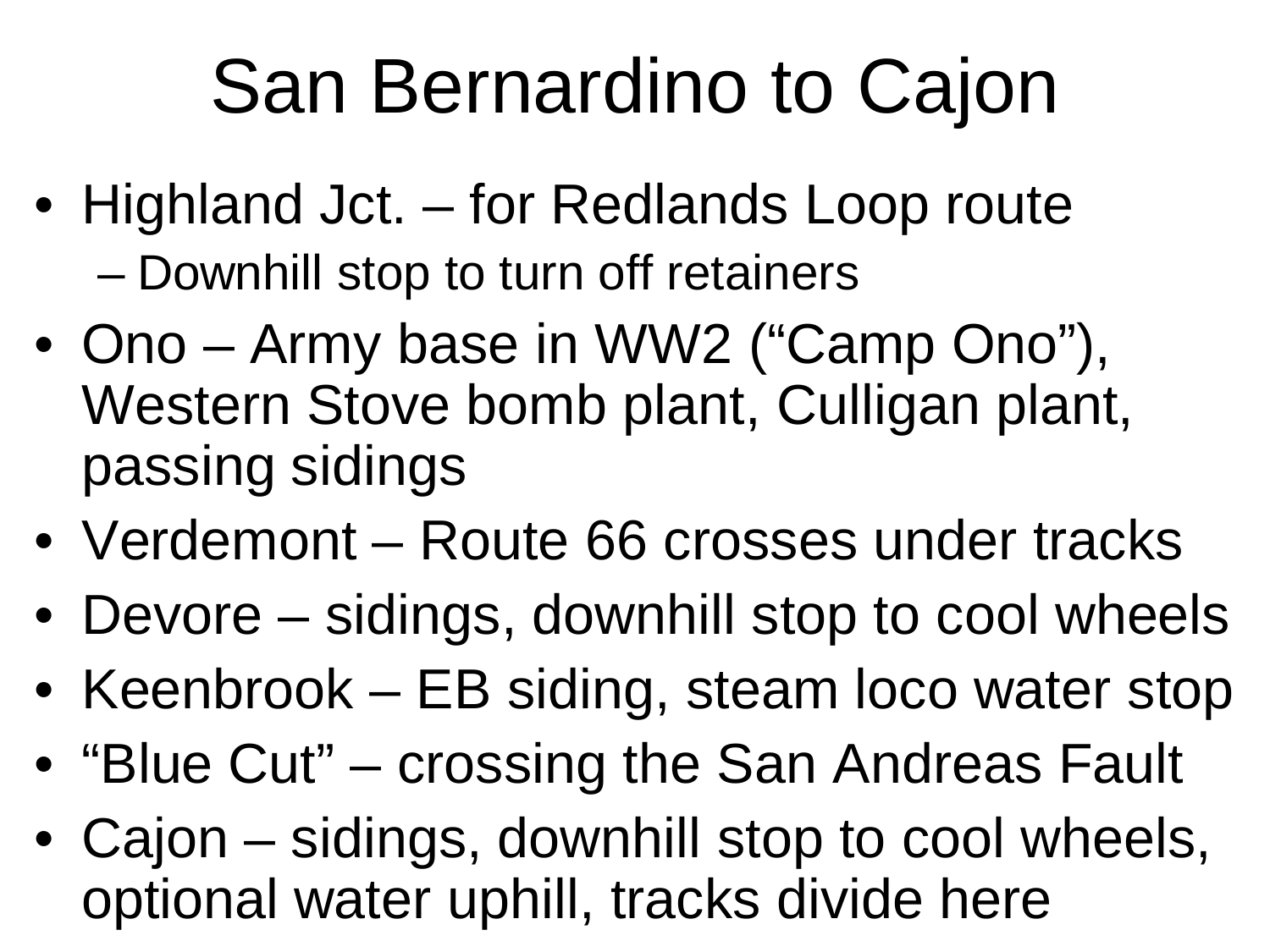## Cajon up to Summit

- Cajon tracks divide into separate routes
- "Sullivan's Curve" on uphill (EB) track – Spectacular sandstone rock formations
- Pine Lodge long crossover (until 1948), abandoned lime plant, Hwy 138 grade Xing
- "Mormon Rocks" (slanted sandstone rocks)
- Alray uphill siding, bridge over Route 66
- Two short tunnels ("Alray tunnels")
- Tracks come together just west of Summit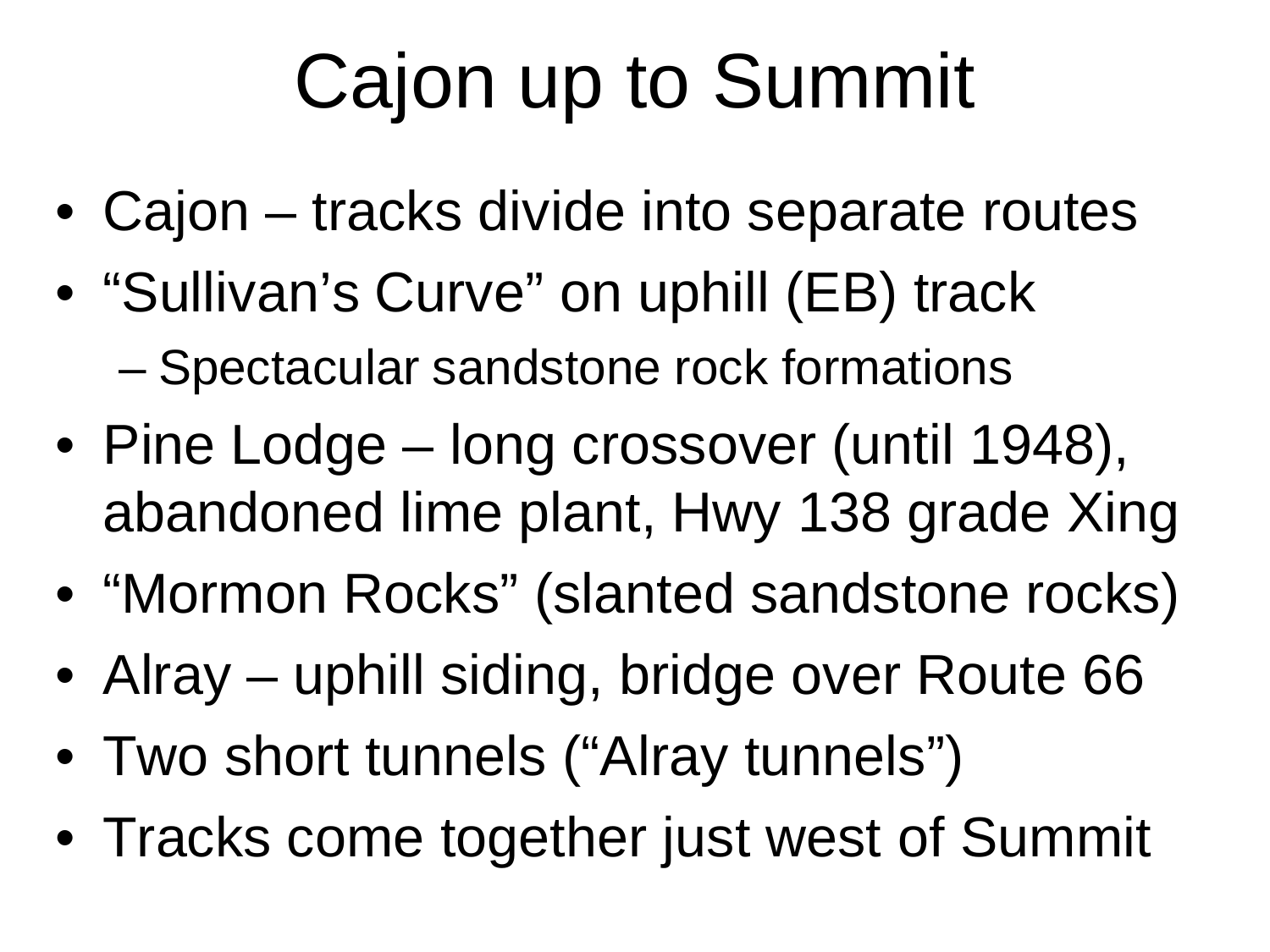#### Summit down to Cajon

- Summit tracks separate going west
- Dell former spur, deleted in 1947
- "Big Cut" was early "Terrace Cut"
- Gish downhill siding curved away & back – Removed in 1956
- Bridge over Route 66
- "Drawbar Flat" bump in downhill track
- Hwy 138 grade crossing at Pine Lodge
- Tracks come back together at Cajon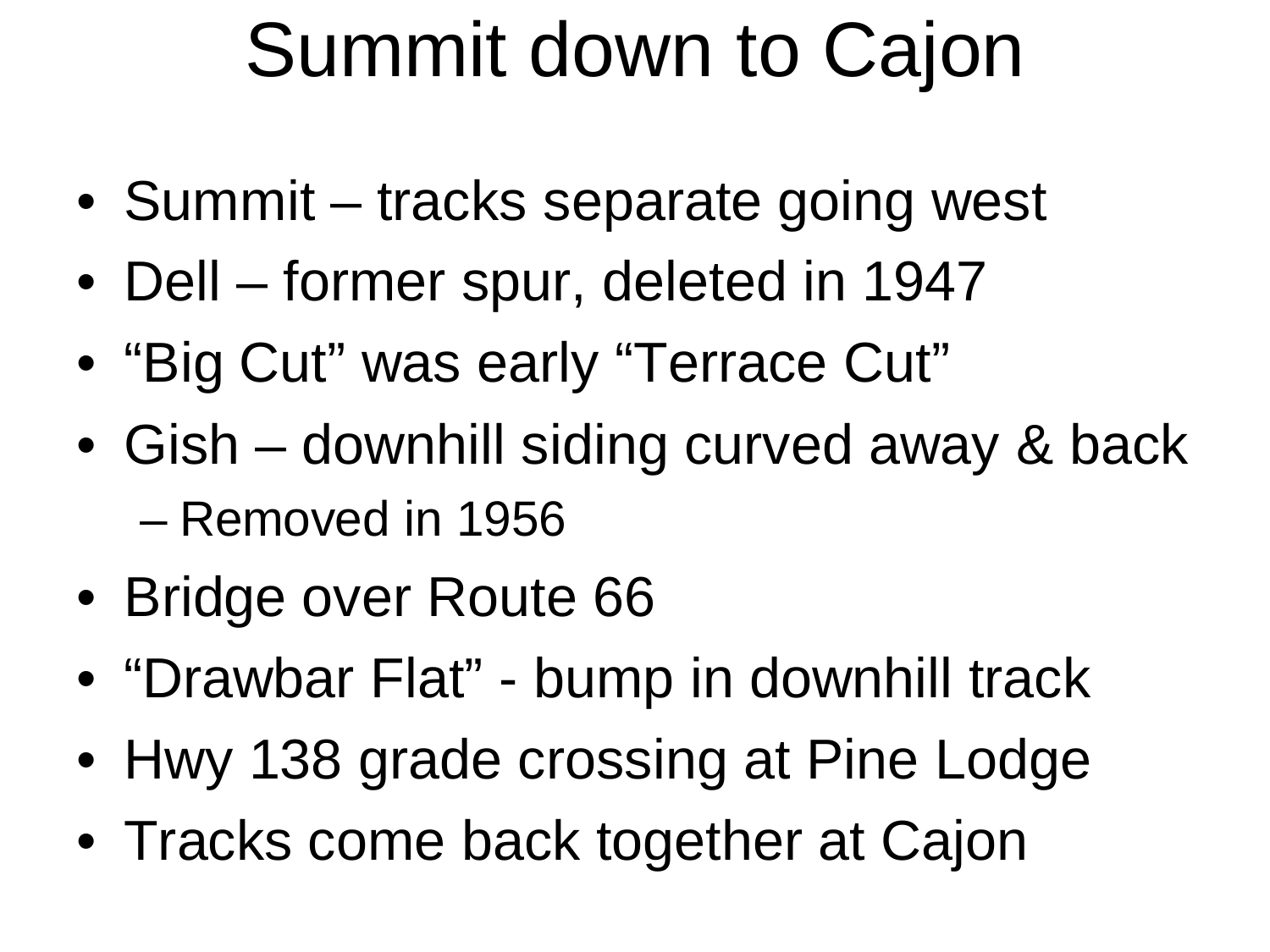## Summit

- Top of the grade, sidings, helpers cut off
- Wye for turning steam helpers
- WB freights stop and set retainers for steep grade down to San Bernardino
- WB passenger trains test brakes
- "TRAIN" sign to warn of EB trains coming
- No water for steam locos
- Domestic water brought up from Victorville
- Stock pen for rare use by ranchers
- A railfan mecca, sleep in Descanso trolley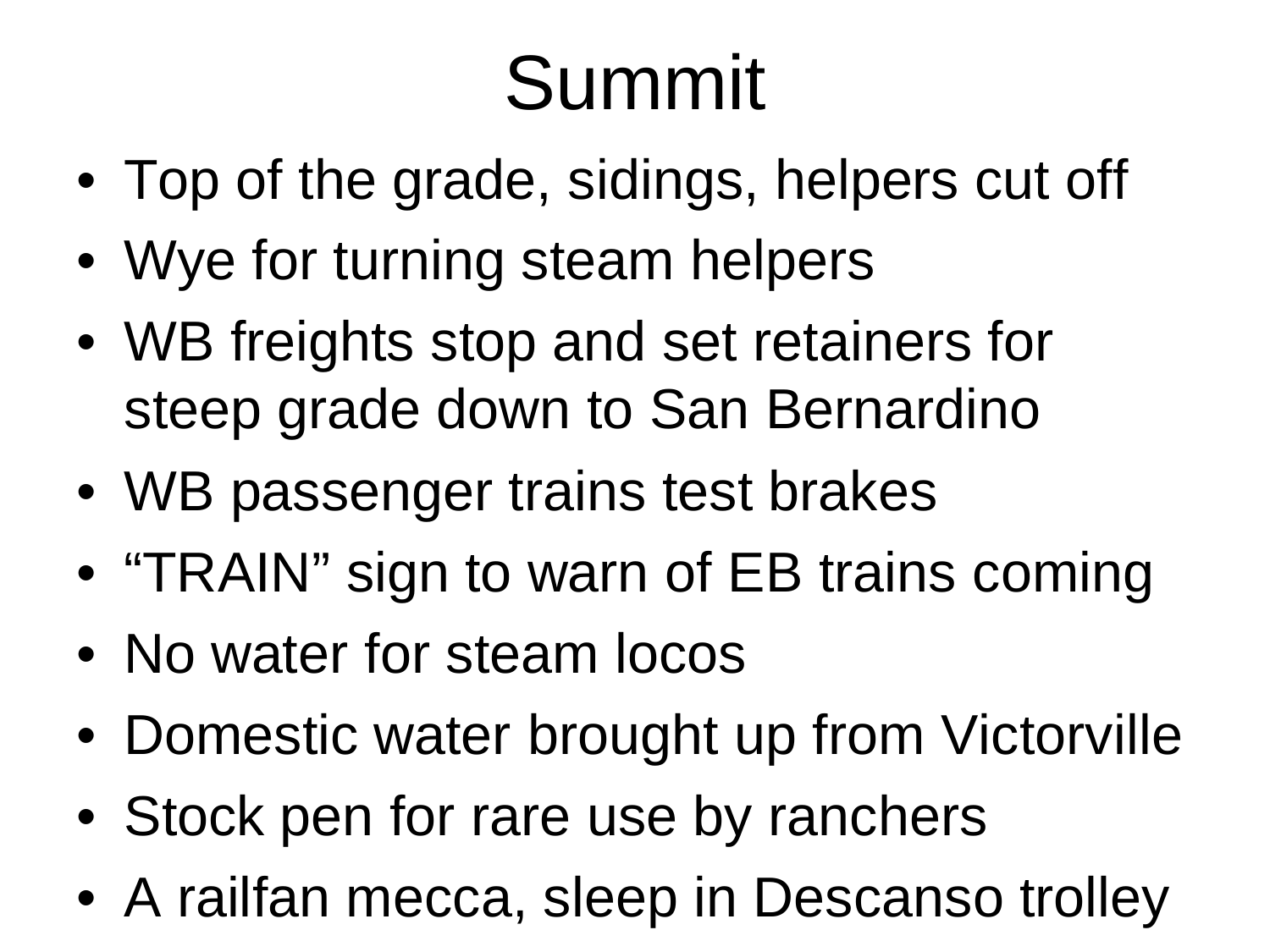## Summit to Victorville

- Lugo WB siding
- Hesperia former boom town, brick hotel, passing sidings, Cushenbury Spur to cement plant built in 1956, Joshua Trees
- Thorn EB siding
- Frost flyover & spur, WB track crosses above EB track, run right-handed to the east of this point, left-handed to the west
- West Victorville WB siding outside town
- "Upper Narrows" cliffs cut by Mojave River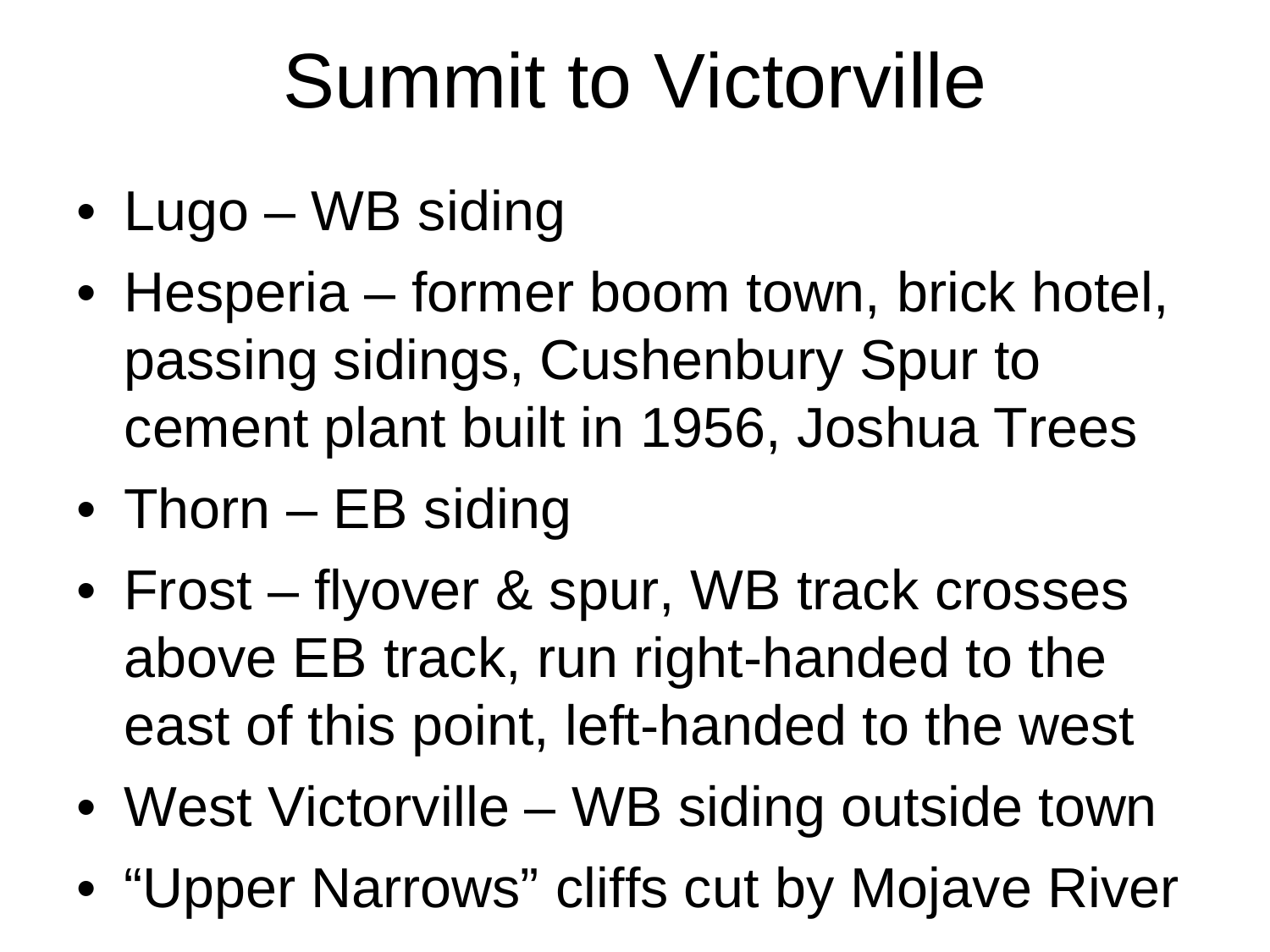## Victorville

- Base of helper operations on the east side of Cajon Pass (1.6% grade up to Summit)
- Water tanks, wye for turning steam helpers
- Depot, passing sidings, small yard
- Lime Rock plant, Texas Quarries granite mill, three oil distributors, team track
- Local switcher for two nearby cement plants
- Town, popular rest stop on Route 66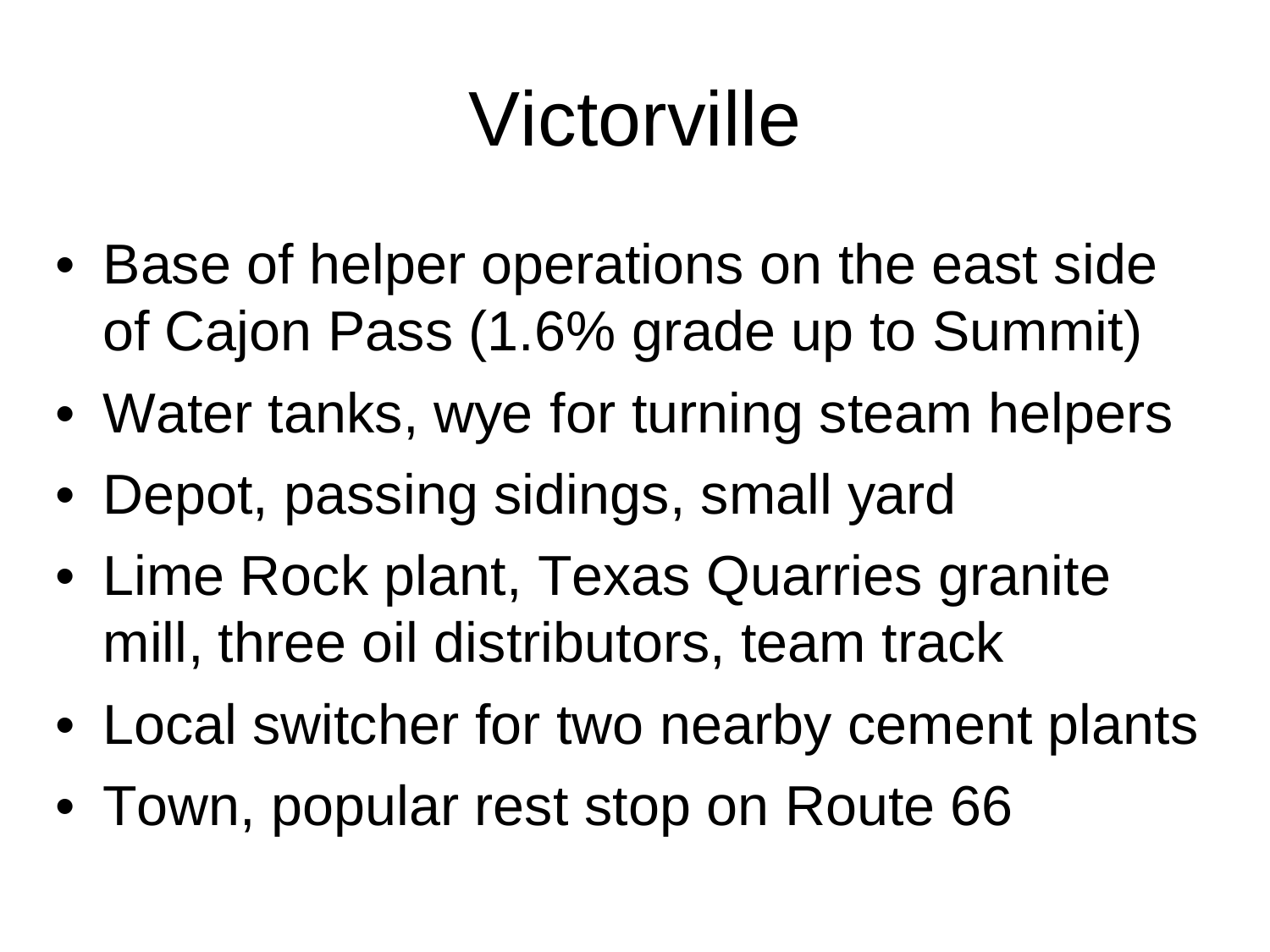## Victorville to Oro Grande

- Two large cement plants
- "Leon"– EB siding, Southwestern Portland Cement Plant with Mojave Northern Railroad to limestone quarries
- Adelanto Spur to George Air Force Base numerous spurs within the base
- "Lower Narrows," bridges over Mojave River
- Oro Grande sidings, Riverside Cement Plant, small town, Route 66 crosses under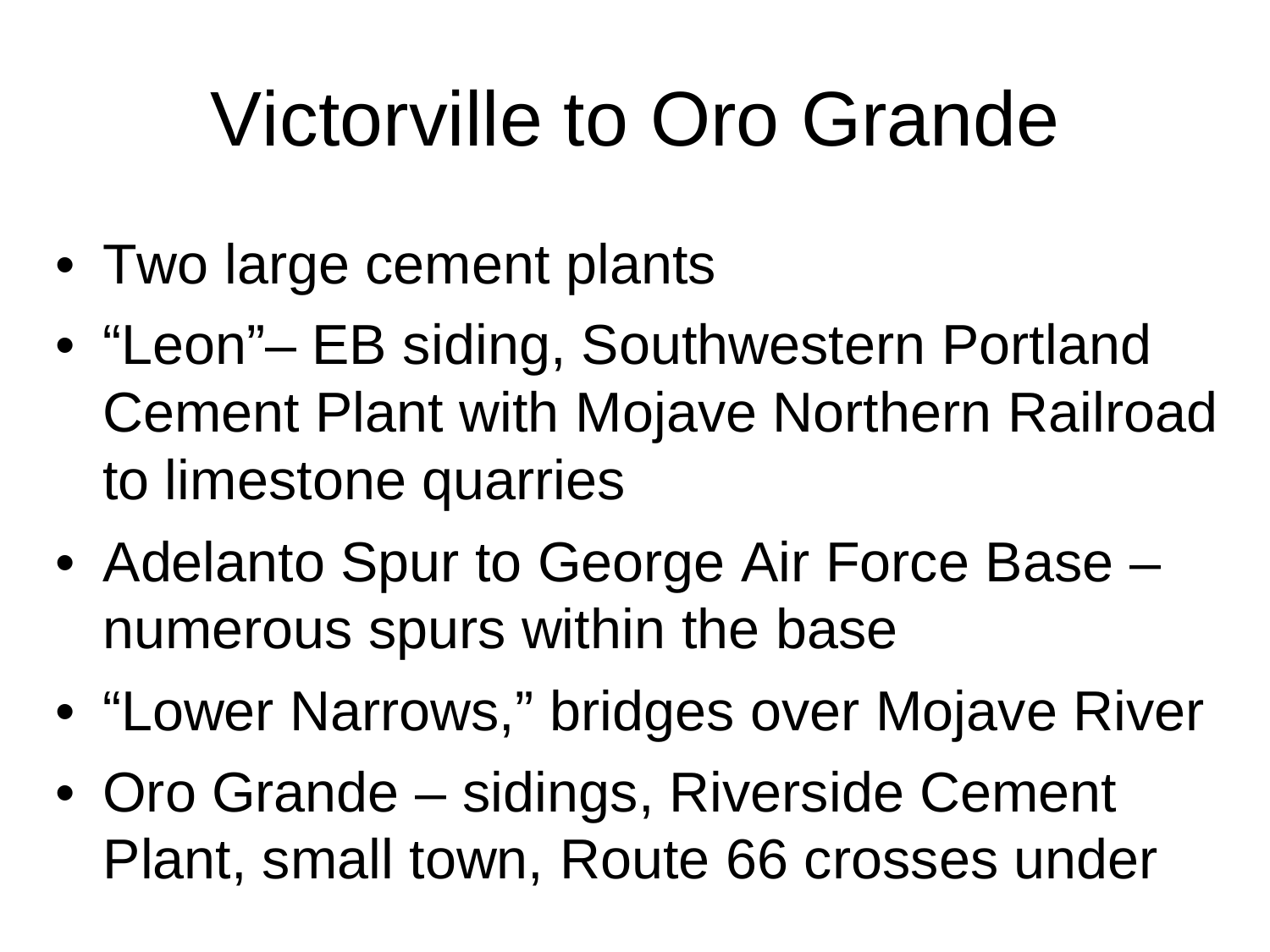### Oro Grande to Barstow

- Bryman WB siding
- Helendale sidings (partly offset), water
- Hodge sidings (partly offset)
- Lenwood offset sidings
- "Long leads" (like sidings) west of Barstow
- Junction with mainline to Oakland, just west of Barstow yard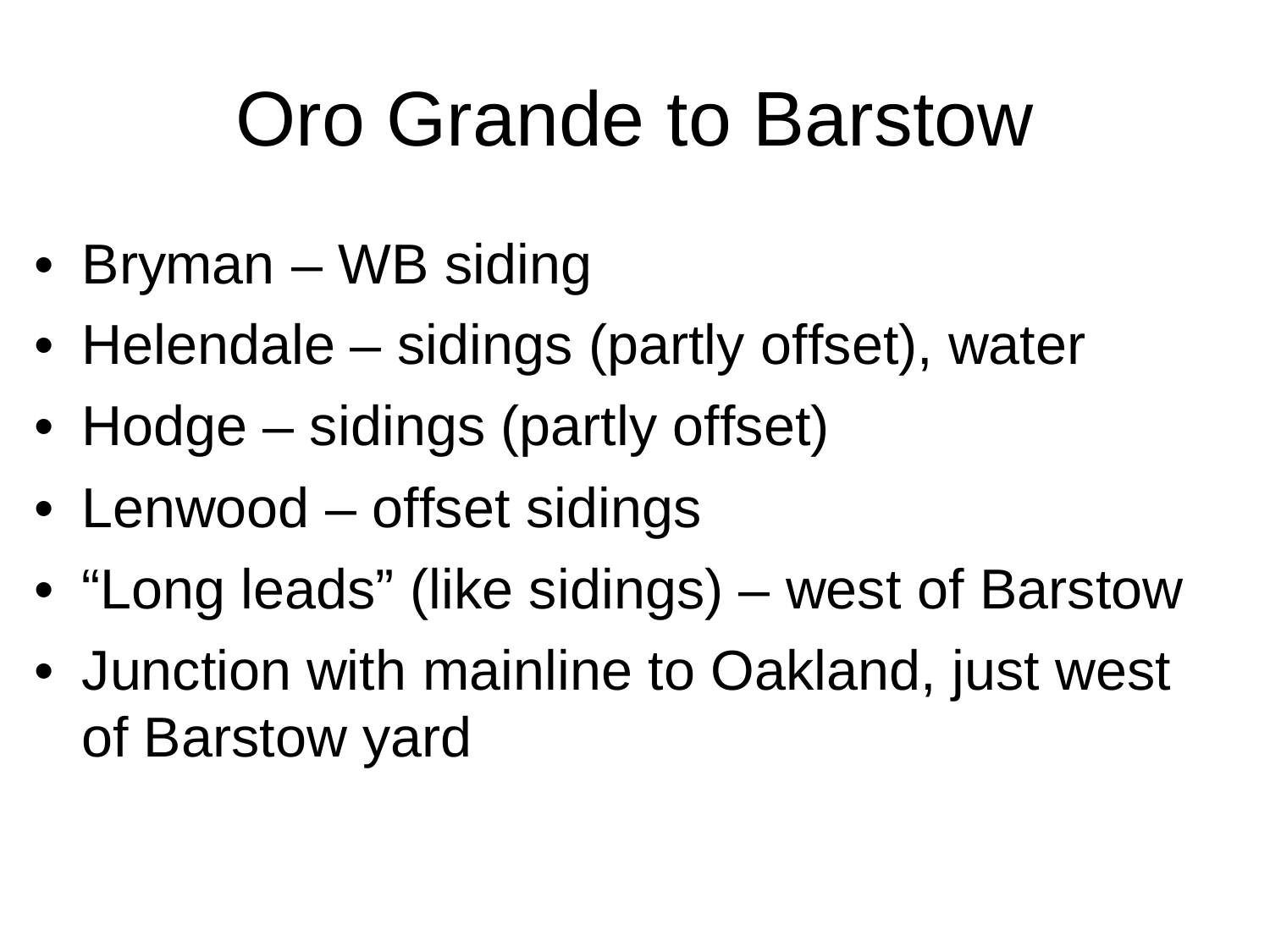#### Barstow

- Large division point yard, stock pens
- Roundhouse, early diesel shop
- Harvey House and depot
- WB trains split for Oakland or Los Angeles
- Trains combined going east
- Major stop for autos on Route 66
- Union Pacific (from Las Vegas) entered Santa Fe tracks at Daggett, east of Barstow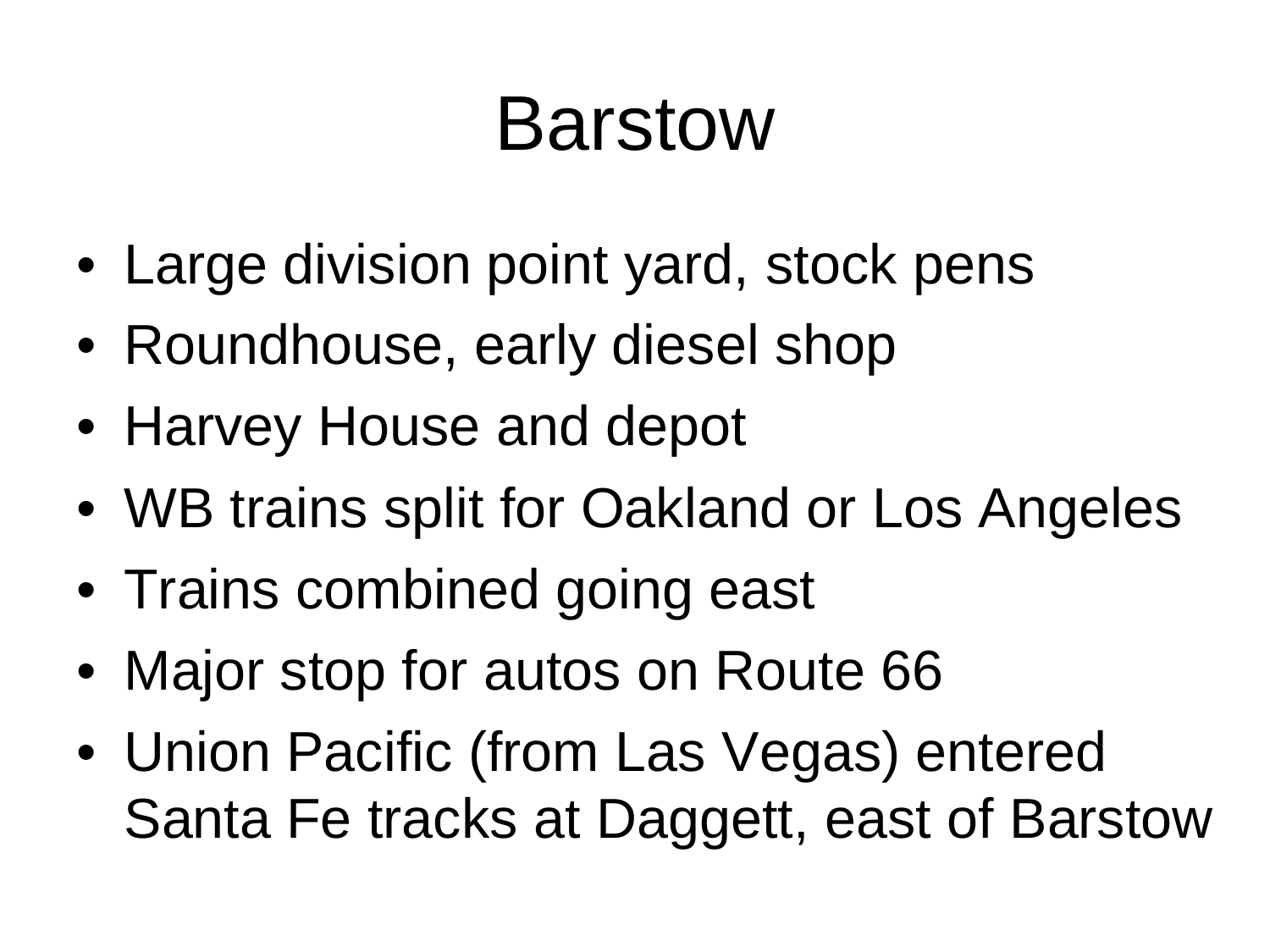## EB Santa Fe Freight Trains - 1

- GFX Green Fruit Expr. SB to East – Often several sections of citrus in reefers
- CTX Cal.-Texas Expr. SB to Southwest – Redball traffic for Belen to KC and Texas
- NCX No. Cal. Expr. SB to Richmond – Mostly LCL freight from LA
- SWG SF-WP-GN SB to Northwest

– Miscellaneous products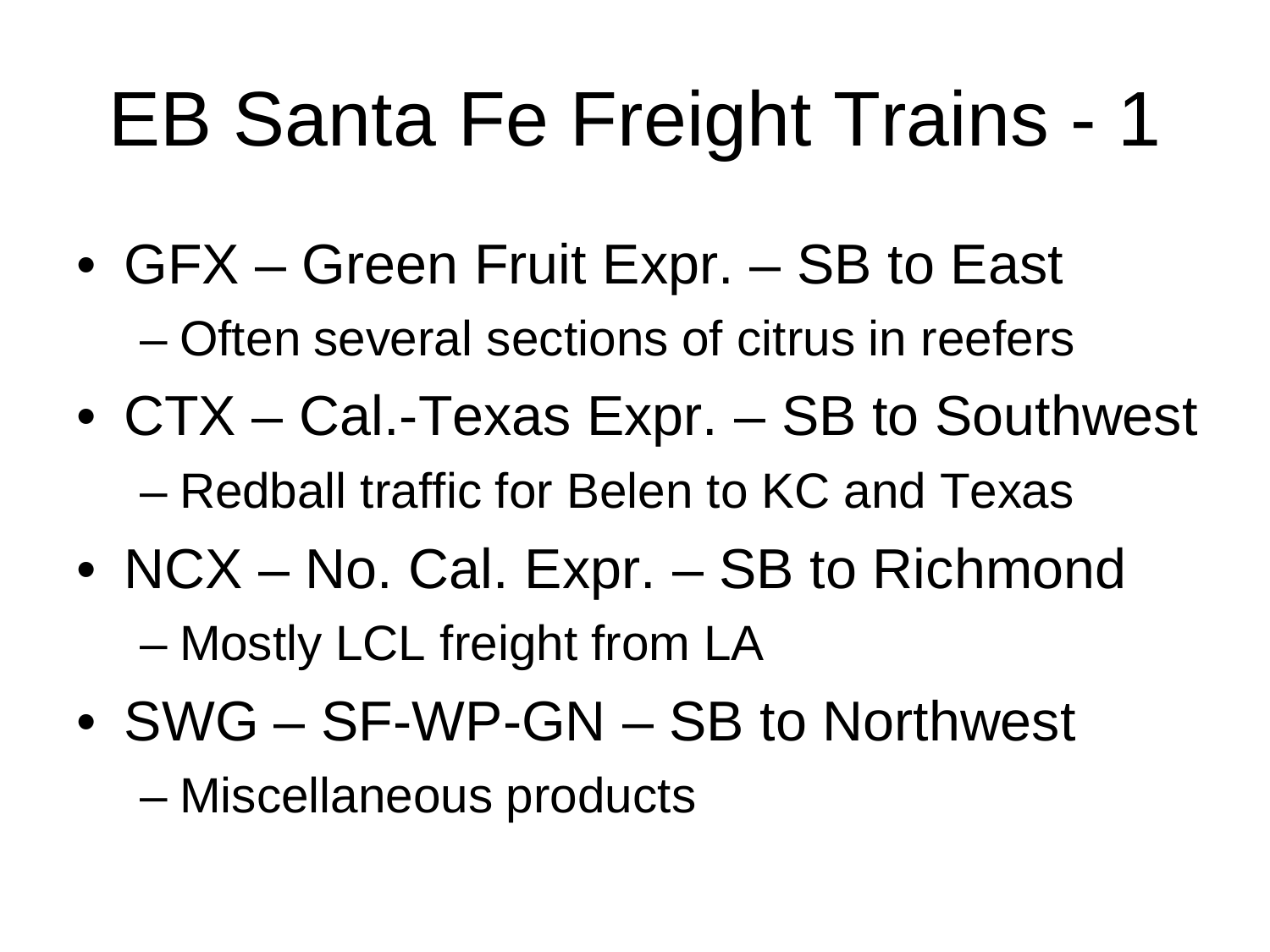## EB Santa Fe Freight Trains - 2

- Train 34 Redball LA to Chicago – Priority freight
- LAF Los Angeles Forwarder LA to East – Mid-1950s – Fast piggyback train
- BCS Box Car Special SB to East – Return empty foreign boxcars
- Drag freights SB to East
	- Return empty cars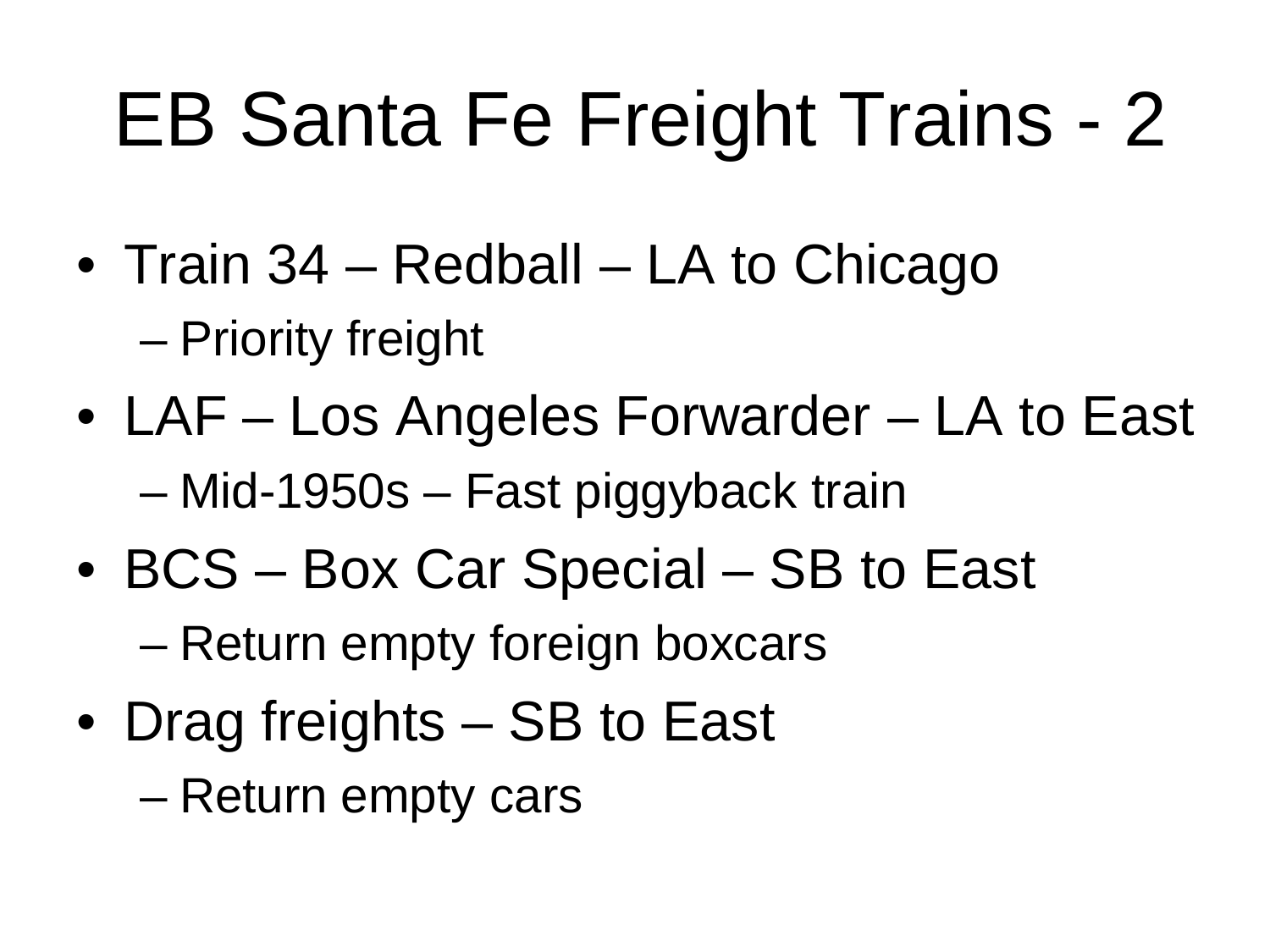## WB Santa Fe Freight Trains

- SCX So. Cal. Expr. Richmond to SB – General freight from the Bay Area
- GWS GN-WP-SF Northwest to SB – Lumber and other Northwest products
- Trains 33, 43, 53 Redball Chicago to SB
	- General freight from the East
- Train 41 Hog Special Belen to SB
	- Stock cars and other freight
- TDF Texas Daily Forwarder Texas to LA – General freight from Texas, "TLA" in mid-1950s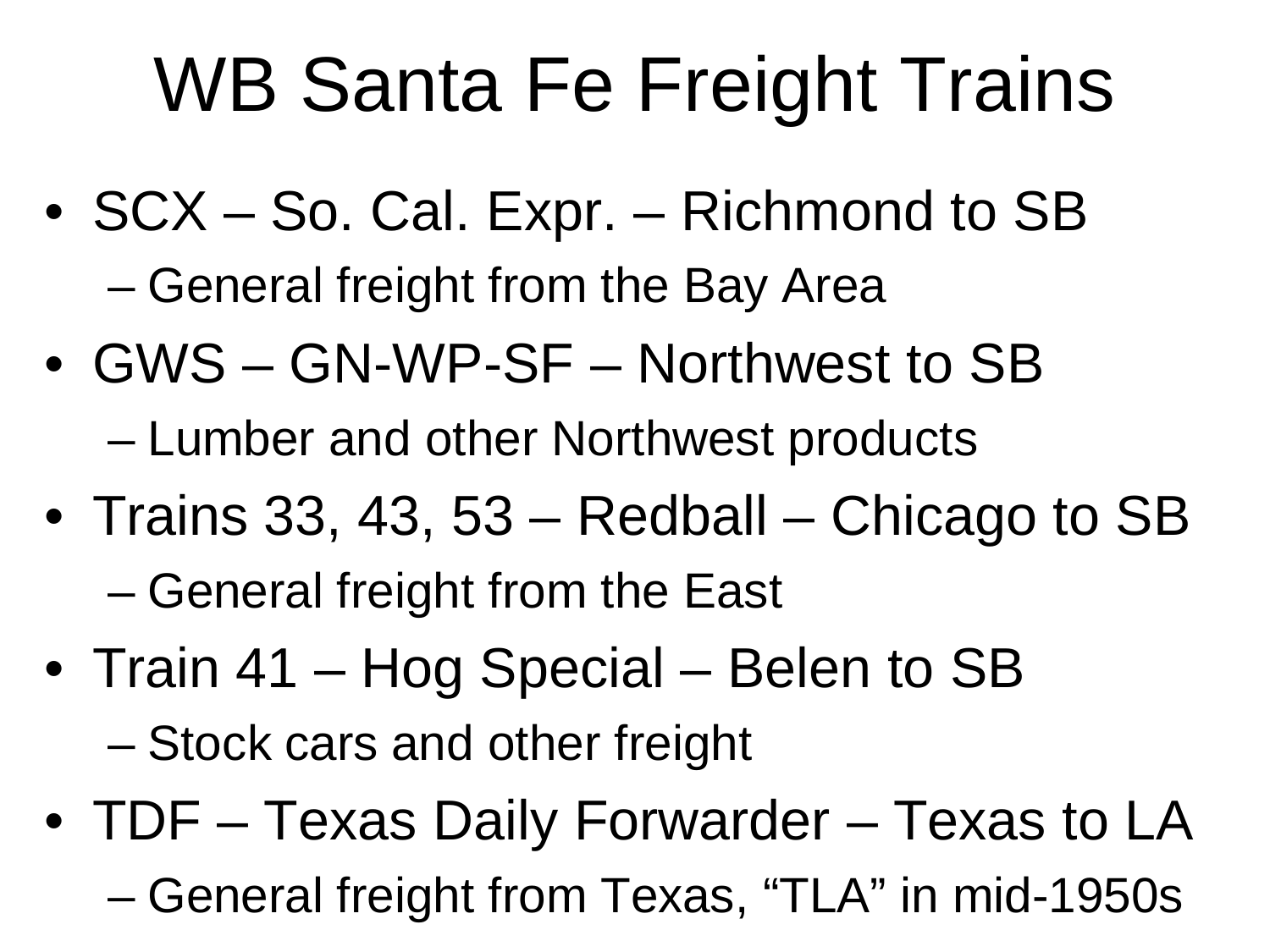# EB UP Freight Trains

- CN Colton Fruit Colton to Salt Lake – Mostly PFE reefers of citrus from LA Basin
- CUX Clean Up LA to Salt Lake
	- Manifest freight after CN, sometimes drag freight – Called the CU in 1946-47, CUX by 1949
- UX Utah Manifest LA to Salt Lake – Manifest freight (morning), plus empties
- UTX Afternoon UX mostly empties to SL
- MS Merchandise LA to Salt Lake
	- Expedited (MSF in 1949-51, MDSE SPL 1953+)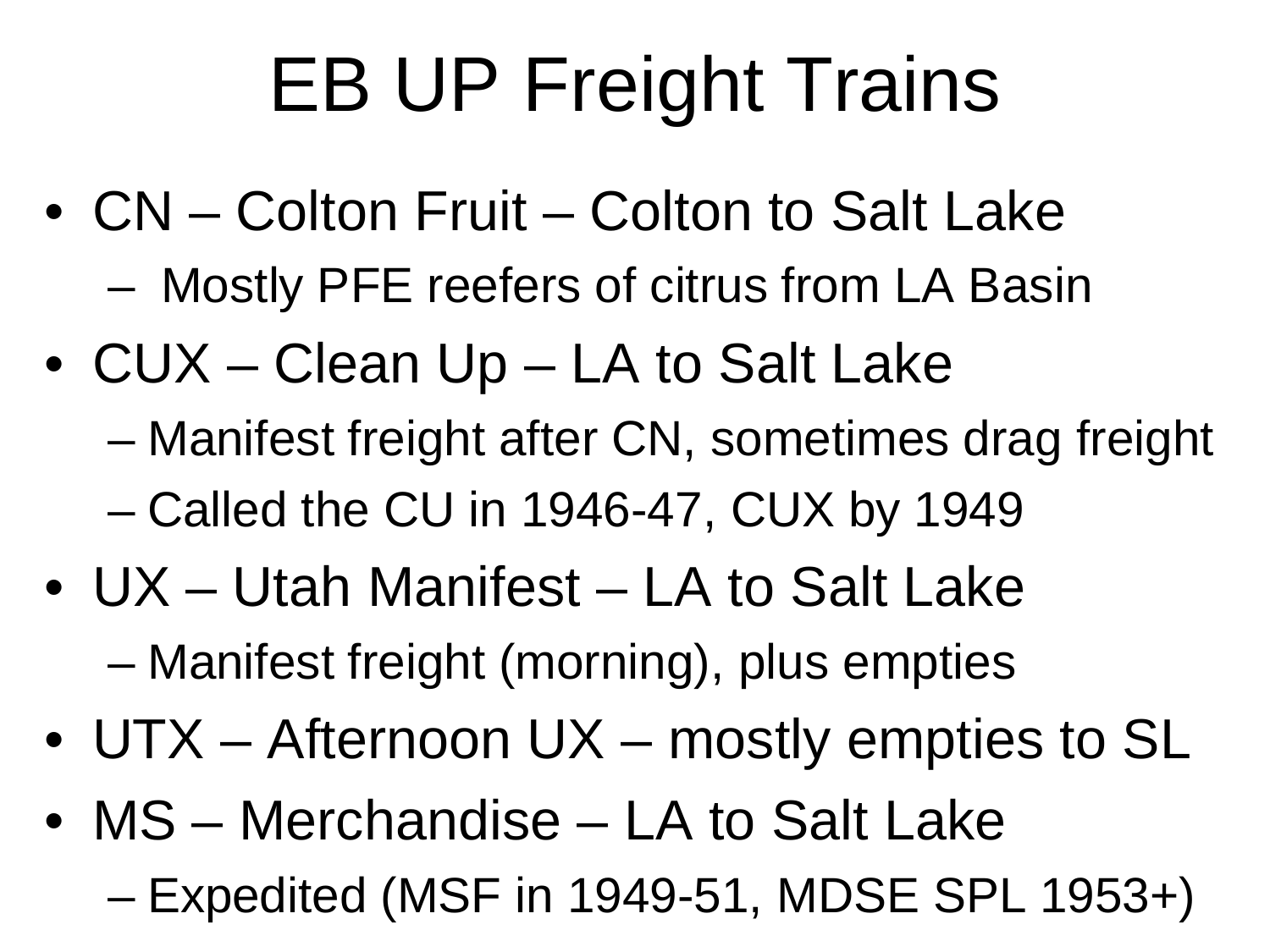## WB UP Freight Trains - 1

- Note: Symbols were for blocks of cars, symbols could combine going west
- DLS Day Live Stock Salt Lake to LA – Fast stock train (hogs, cattle, sheep) – Also Night Live Stock in 1947, gone by 1952
- LA & MLA Manifest Los Angeles (1947) – Manifest freight, LA was advance for MLA
- FWDR & Adv. FWDR Forwarder (1947) – Manifest freight includes auto parts to LA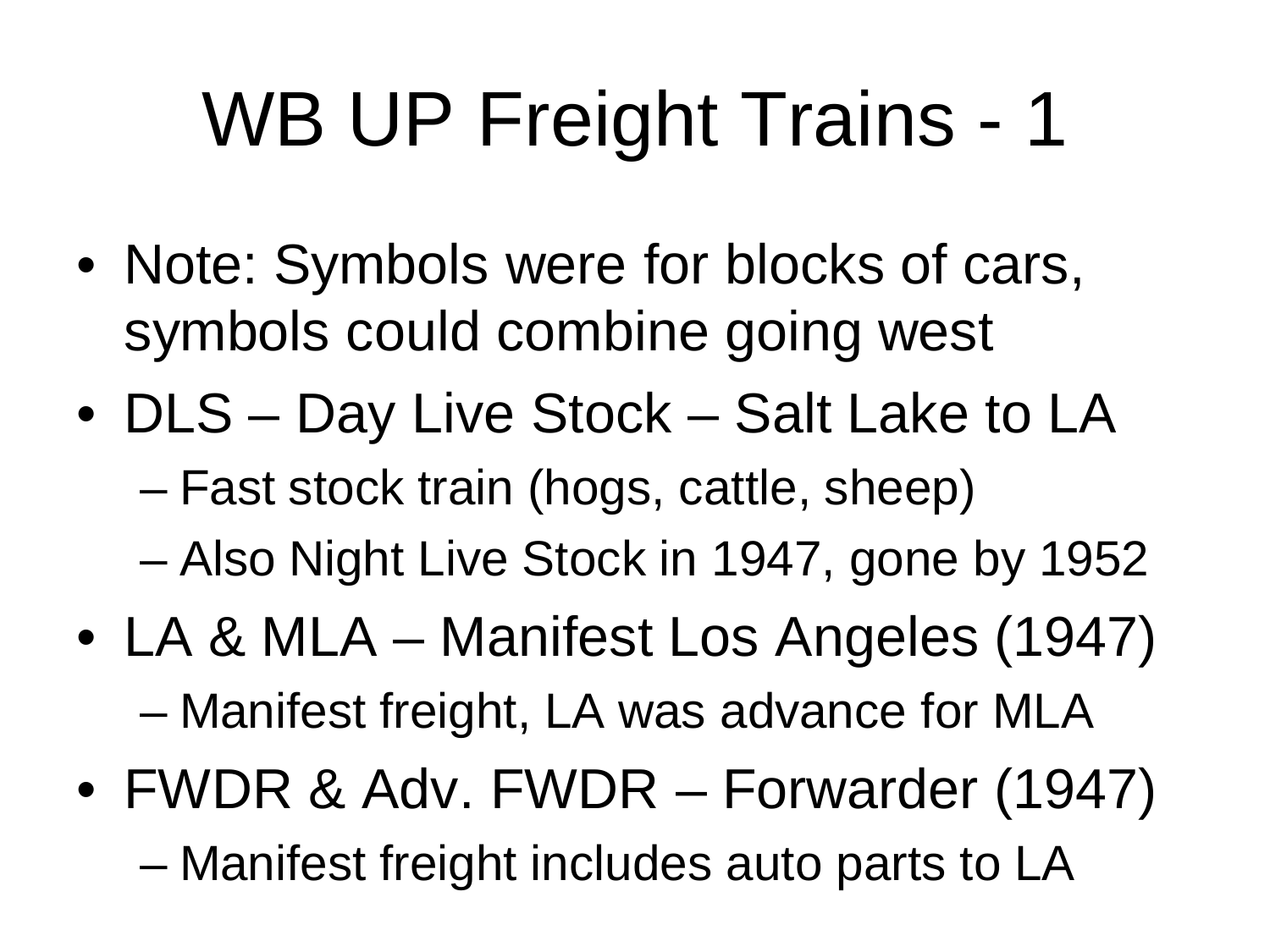## WB UP Freight Trains - 2

- VGS Vegas Shorts (1952), IMX (1955) – Drag loads for intermediate points before LA  $-$  1-3 per day (IMX = Intermountain Special)
- KC & AKC Kansas City Manifest & Advance Kansas City (1952, 1955) – Manifest freight from KC & advance section

– Includes freight from Council Bluffs

- DP-ADP Denver Pacific & Adv. DP (1955)
	- Hotshot merchandise & auto parts thru Denver
	- Combined as FAP in Salt Lake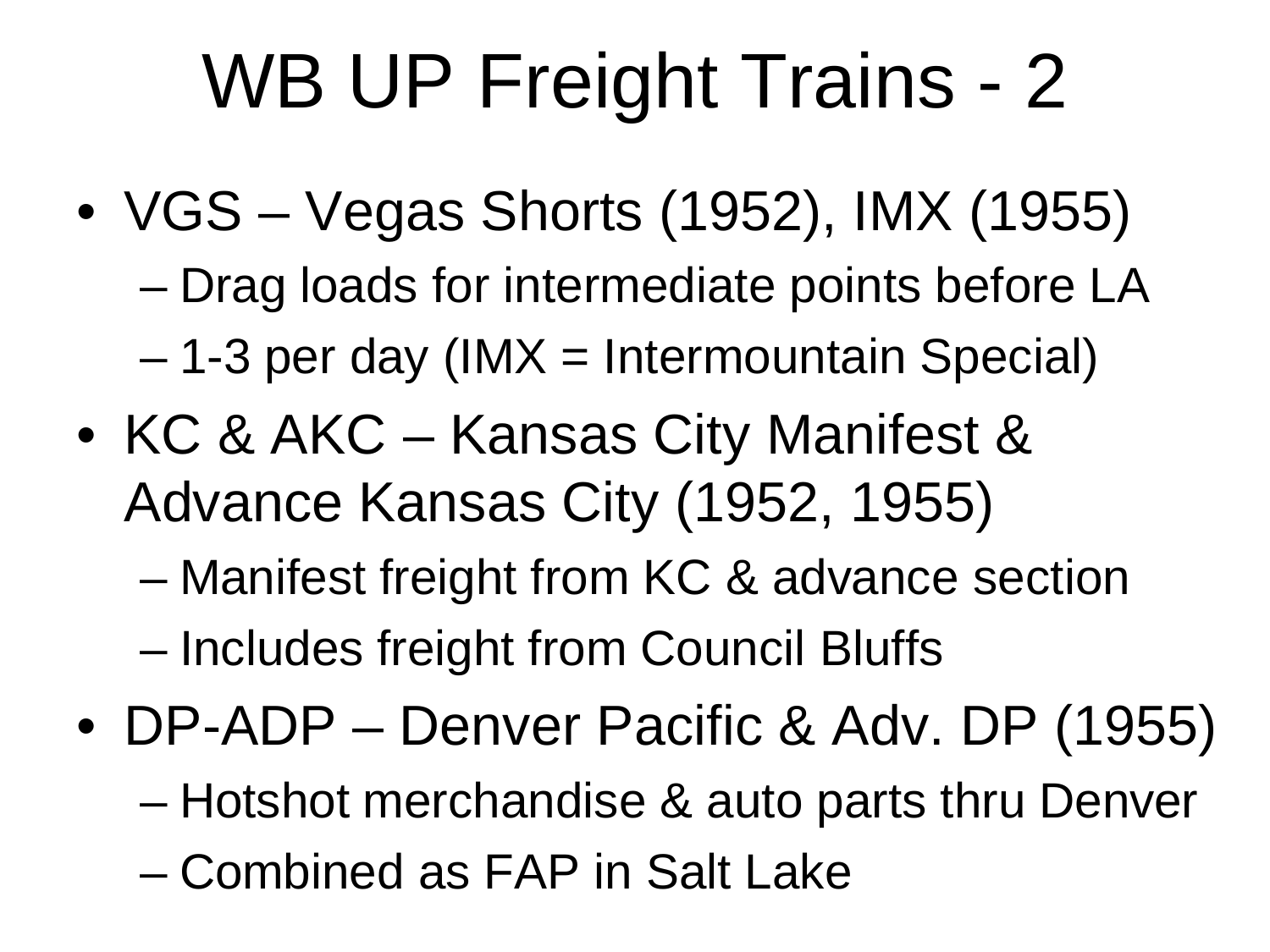## Local Freights of ATSF & UP

- ATSF First District Local until c.1951
	- Daily trip SB to Barstow, work cement plants
	- Opposite daily trip Barstow to SB
- ATSF Oro Grande/Hodge Turn after c.1951 – SB to Victorville and Oro Grande cement plants, return to SB with loads
- UP Leon Turn ("Oro Grande Turn" on UP) – Daily trip from SB to cement plants and back
- ATSF Redlands Loop Local into 1956
- ATSF Cushenbury Turn from SB began 7-56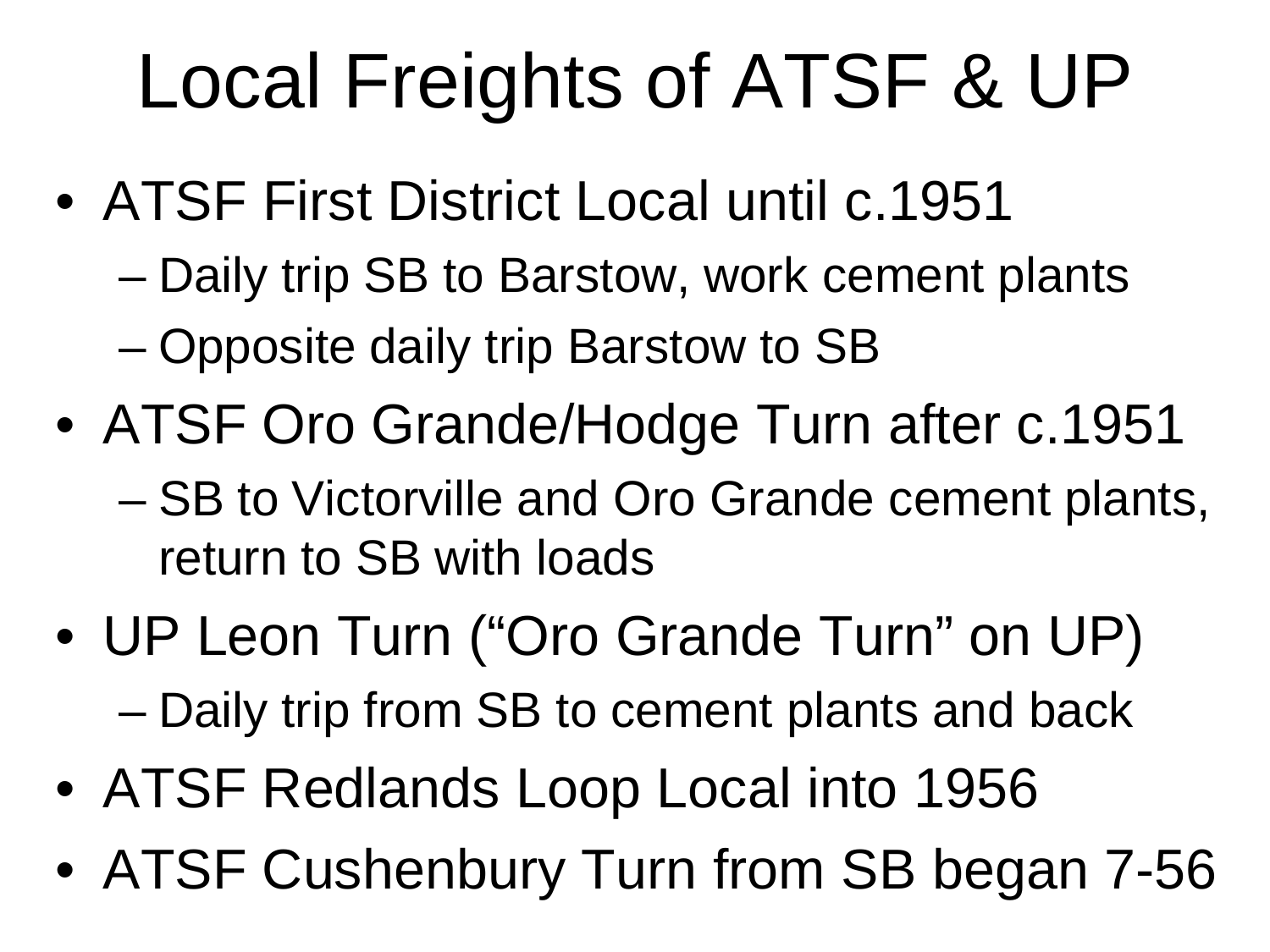## Santa Fe Passenger Trains - 1

- Super Chief Trains 17, 18
	- Twice/week; 9-29-46 alternate days; 2-29-48 daily
	- Lightweight, extra fare, all sleepers, dome in 1951
- Chief Trains 19, 20
	- Lightweight (extra fare & all sleepers until 1954)
	- Transcon. sleepers 1946-53, to Super Chief 1954
- El Capitan Trains 21, 22
	- Twice/week; 9-29-46 alternate days; 2-29-48 daily
	- Lightweight, all coaches, Big Dome 1954-56, Hi-Level on 7-8-56, with 17/18 off-season in 1958+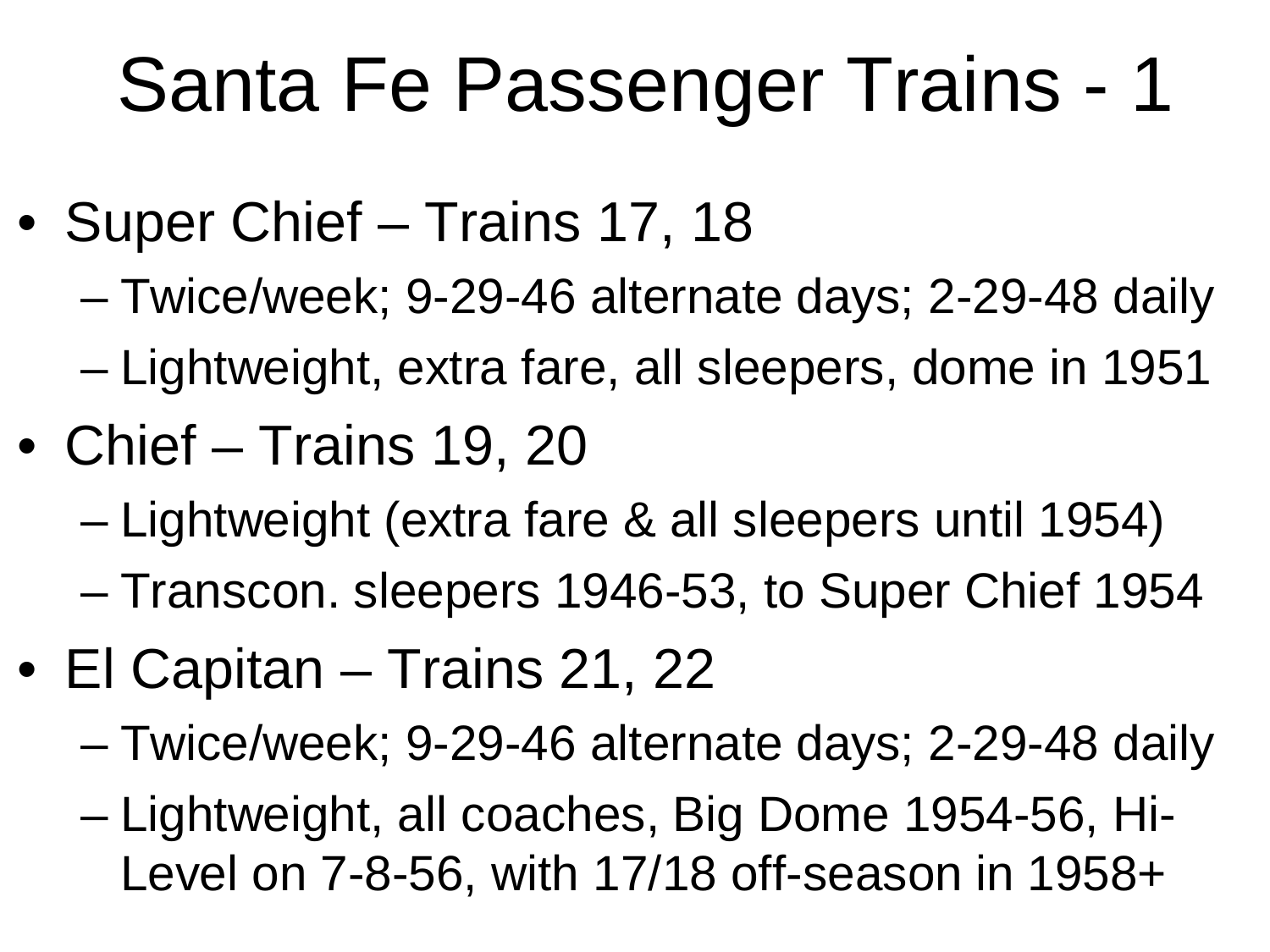## Santa Fe Passenger Trains - 2

- Grand Canyon (Southern) Trains 23, 24
	- HW, added some LW cars in 1947
	- Often two sections & (early 50s) WB Tour Section
	- Southern Route train ended 4-24-55 (to LA)
- Grand Canyon (Northern) Trains 123, 124 – Began 4-2-50, HW & LW cars, +WB Tour 1955+
- El Tovar Trains 123, 124
	- HW with obs, ran 6-2-46 to 9-29-46 (& 1940-41)
	- Ran between LA and Grand Canyon only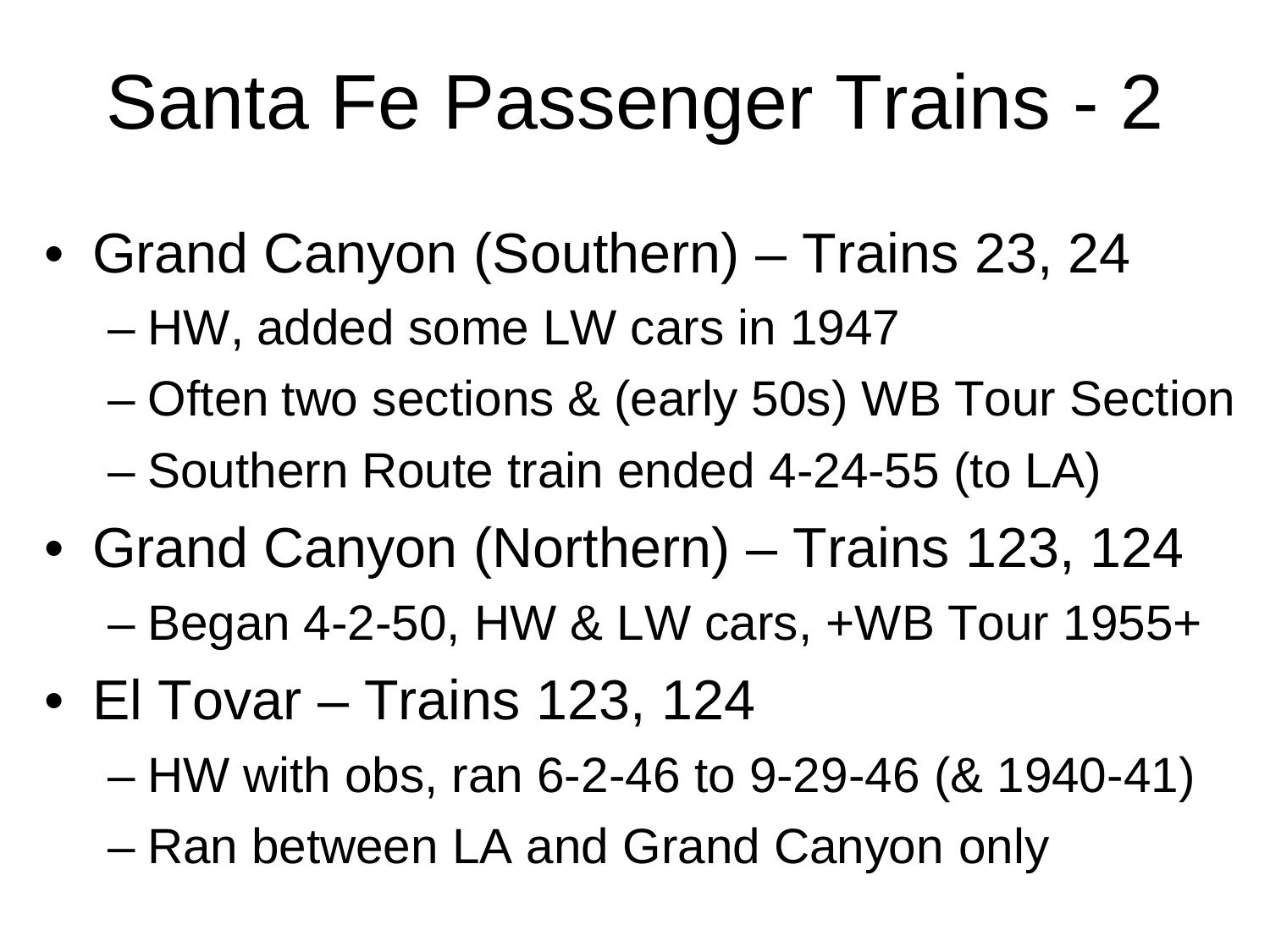## Santa Fe Passenger Trains - 3

- Scout Trains 1, 2
	- Mostly HW cars, TTGray, ended 2-20-49 (to LA)
- California Limited Trains 3, 4
	- HW cars, very seldom any LW cars
	- Ended 6-6-54 (to LA), resumed 4-24-55 as unnamed mail-express train, ended 4-27-58
- Fast Mail Express Trains 7, 8
	- HW mail & express with rider combine on end
	- Two sections in 1945-47 & 1949
	- WB-only "Advance 7" section 1950s to 4-24-55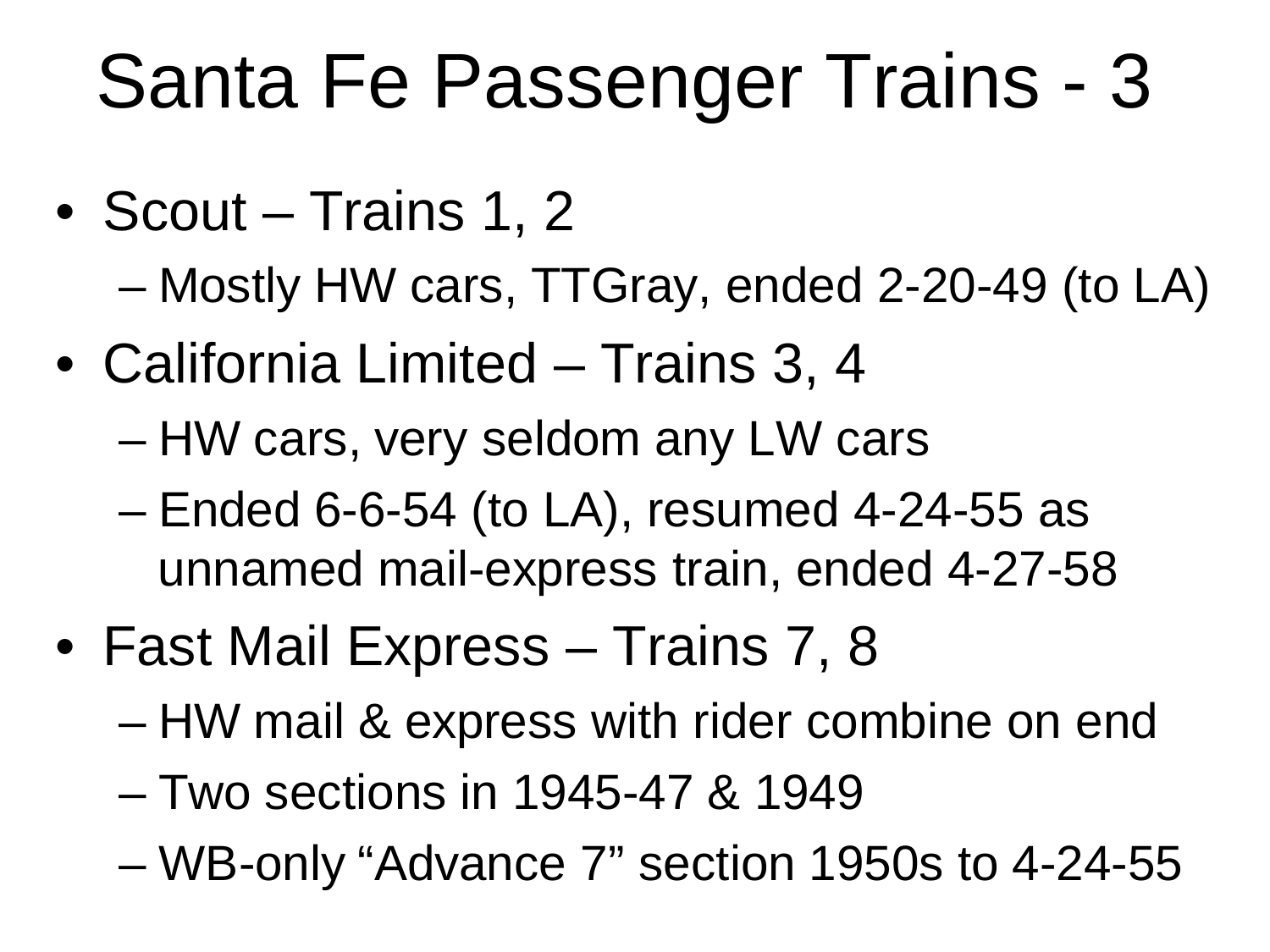- Most UP trains got 200-series nos. on ATSF
- City of Los Angeles 103, 104 (UP 103, 104) – Streamliner, coaches & sleepers, diff. transets
	- Initially 5 times/month; 9-30-46 3 times/week; 5-14-47 daily; was ATSF 203, 204 until 5-14-47
	- Domeliner in 1955, got transcon. sleepers 1953+
- Los Angeles Limited 201, 202 (UP 1, 2)
	- Was 237, 238 (UP 37, 38) until 6-2-46
	- Had transcontinental sleepers since Nov. 1946
	- Mix of HW & LW cars, ended 1-10-54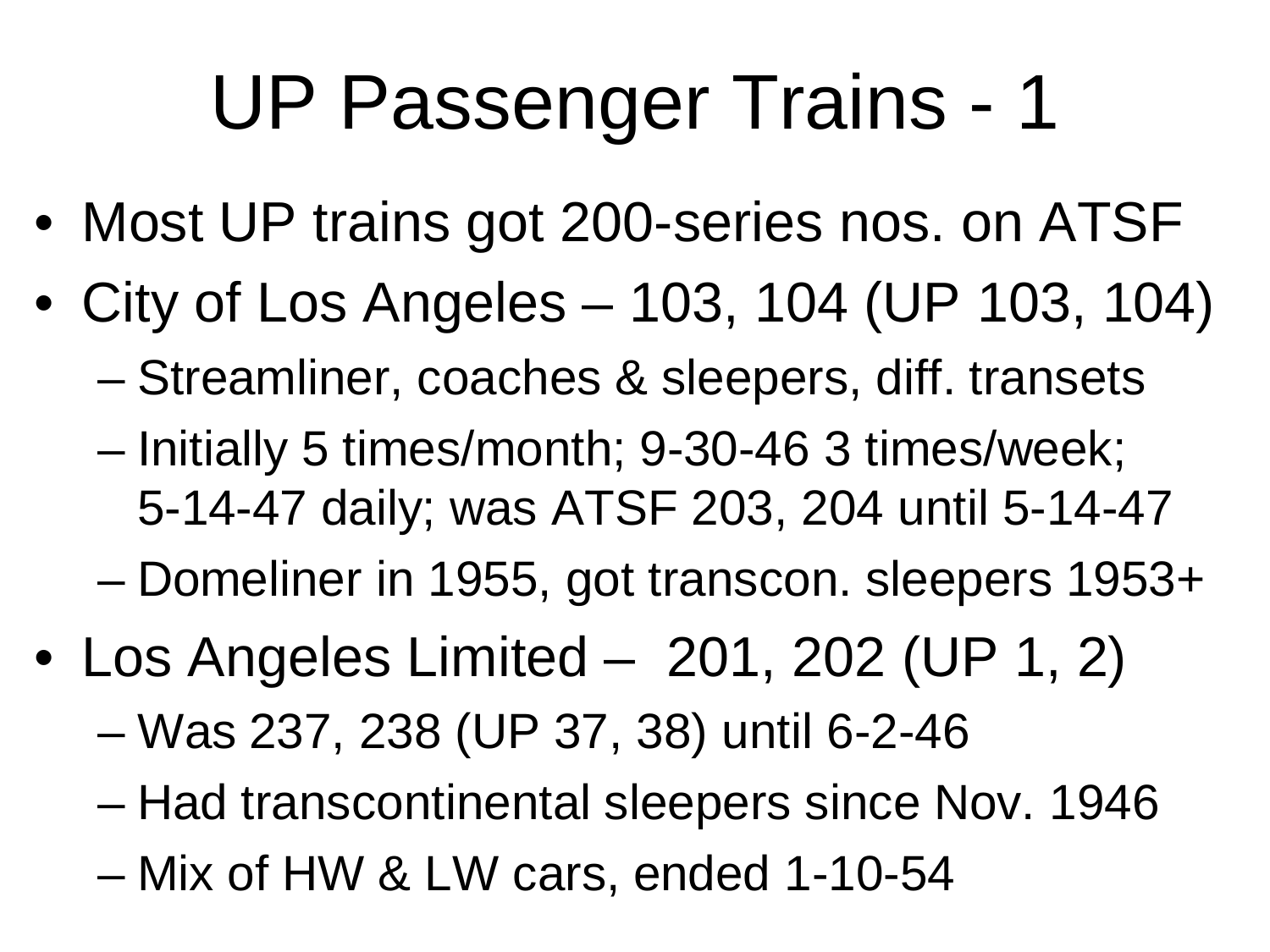- Challenger 207, 208 (UP 7, 8)
	- HW economy train, ended 5-14-47
	- Resumed as Streamliner 1-10-54, now numbered 107, 108 (and UP 107, 108)
	- Domeliner in early 1955, into COLA 4-29-56
- Pacific Limited 223, 224 (UP 23, 24) – HW train, ended 6-2-46
- Transcon 223, 224 (UP 3, 4)
	- HW train, began 6-2-46, ended 11-10-46
	- Carried transcontinental sleepers
	- Wrecked just east of Victorville, 9-26-1946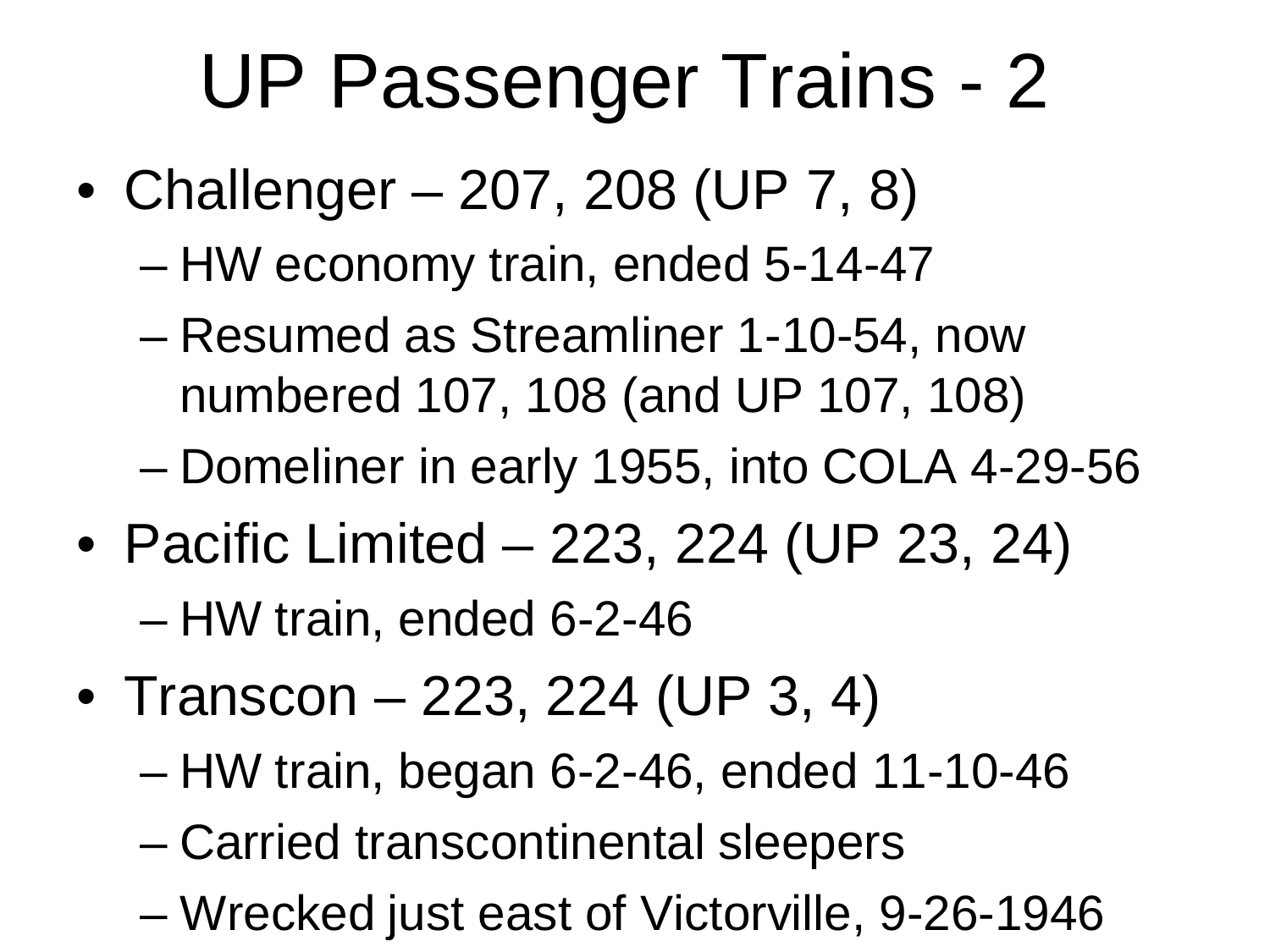- Pony Express 237, 238 (UP 37, 38)
	- HW incl. mail, added LW sleepers in 1950
	- Began 6-2-46, ended 11-7-54
- Unnamed Train 243, 244 (UP 43, 44)
	- Temporary HW train to help carry troops home – Began 6-2-46, ended 5-14-47
- Utahn 203, 204 (UP 3, 4)
	- Mixed HW & LW, included mail & express
	- Began 5-14-47, ended 4-29-51 (for COSL)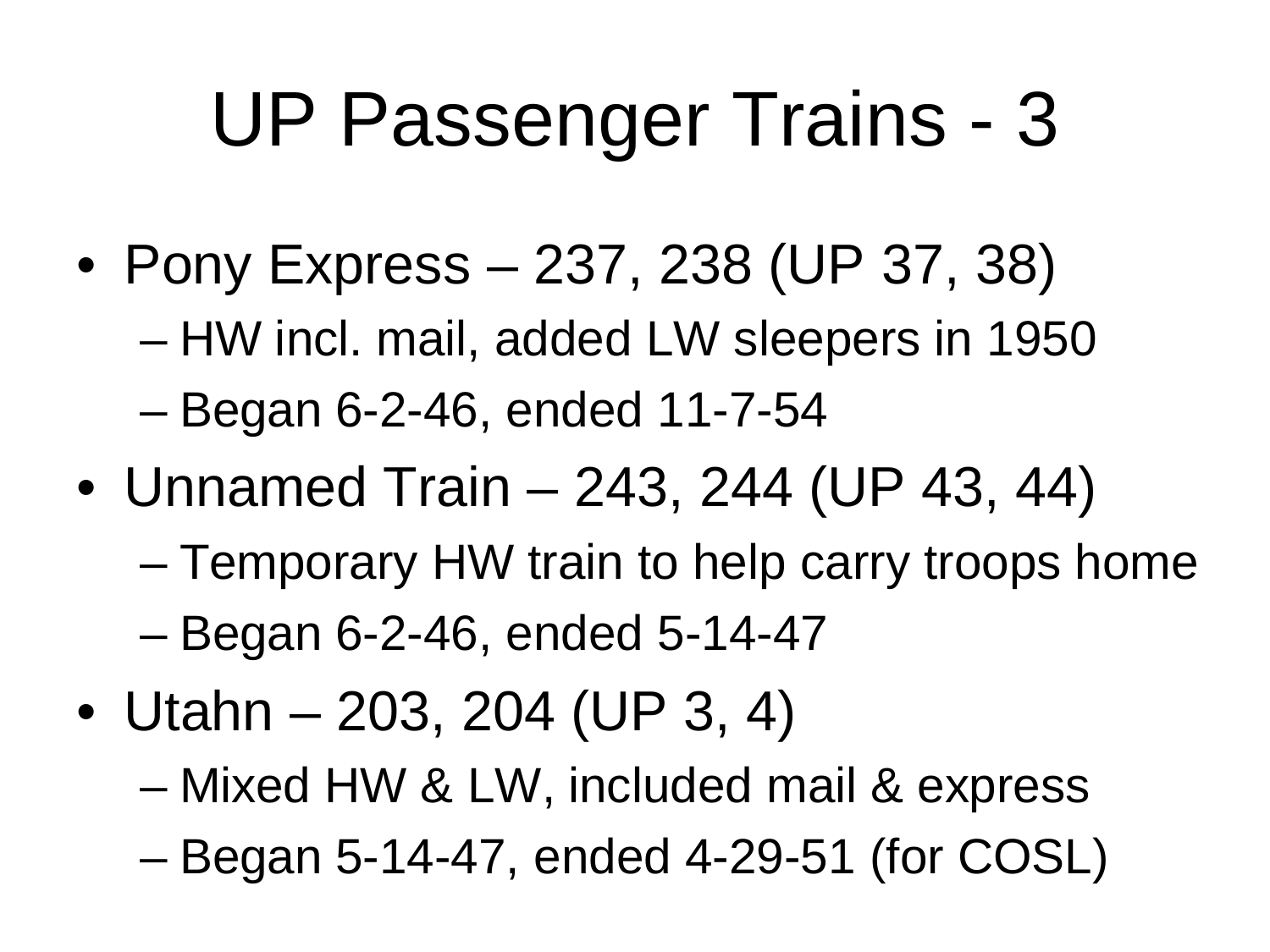- City of St. Louis 209, 210 (UP 9, 10) – Streamliner, began 4-29-51 running into LA
- Mail & Express 205, 206 (UP 5, 6) – HW, incl. mail, replaced Pony Express 11-7-54
- City of Las Vegas 115, 116 (UP same)
	- Began 12-18-56 with GM Aerotrain (LW)
	- Got conventional LW cars 9-15-57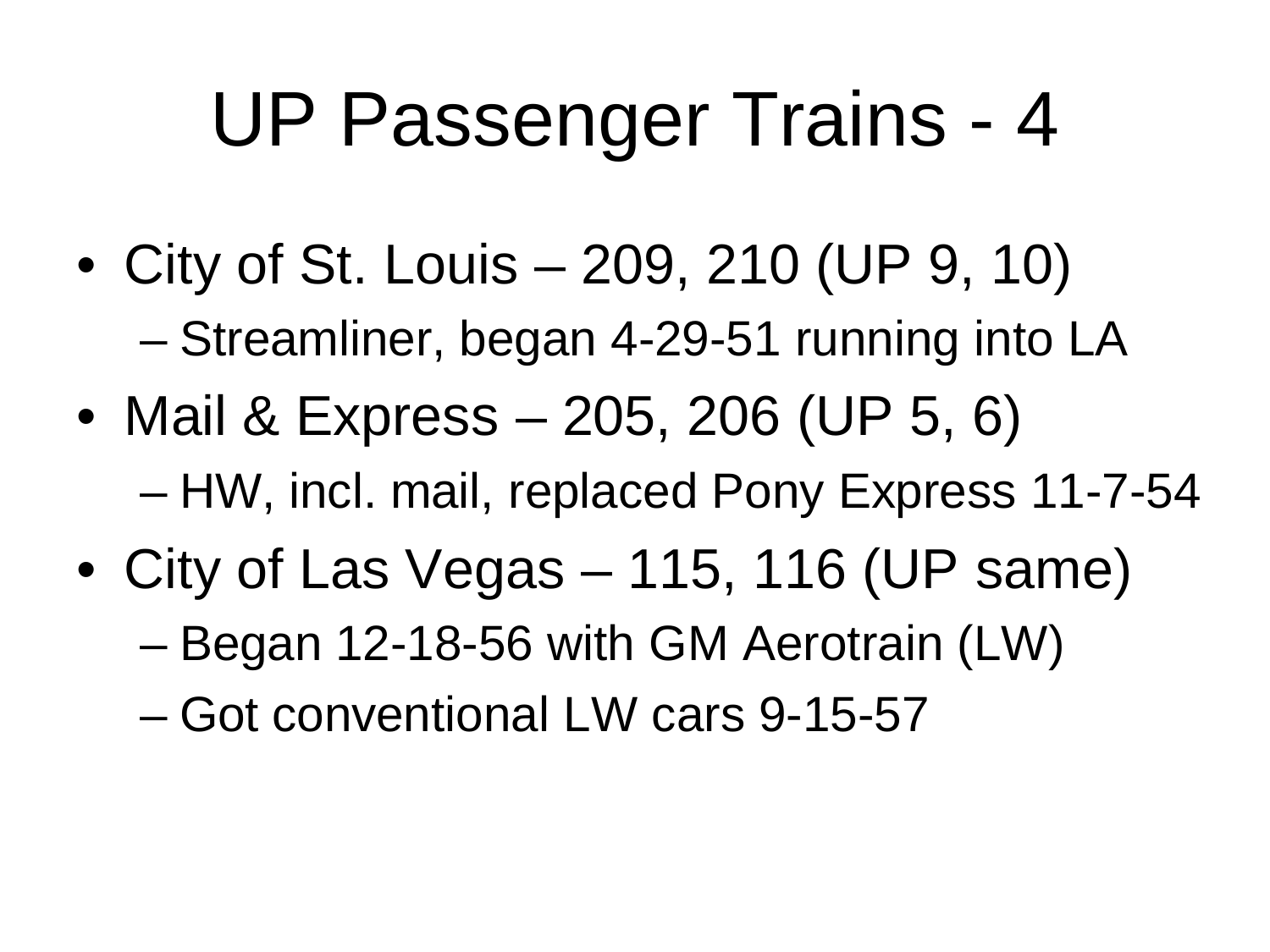#### Motive Power & Dieselization

- All steam used oil fuel, both railroads tried to dieselize the line early due to water shortages
- UP fully dieselized first, in mid-1948 – But H20-44s were not great as helpers
- UP brought back steam helpers in June 1950 – 4-8-2s, 2-8-2s, 2-10-2s, 4-10-2s, also for locals
- UP fully dieselized again in Oct. 1951 (TR5s)
- ATSF mostly dieselized in mid-1951 (GP7s)
- ATSF steam used in June 1952 spud rush
- Last few ATSF 4-8-4 runs in July-Aug. 1953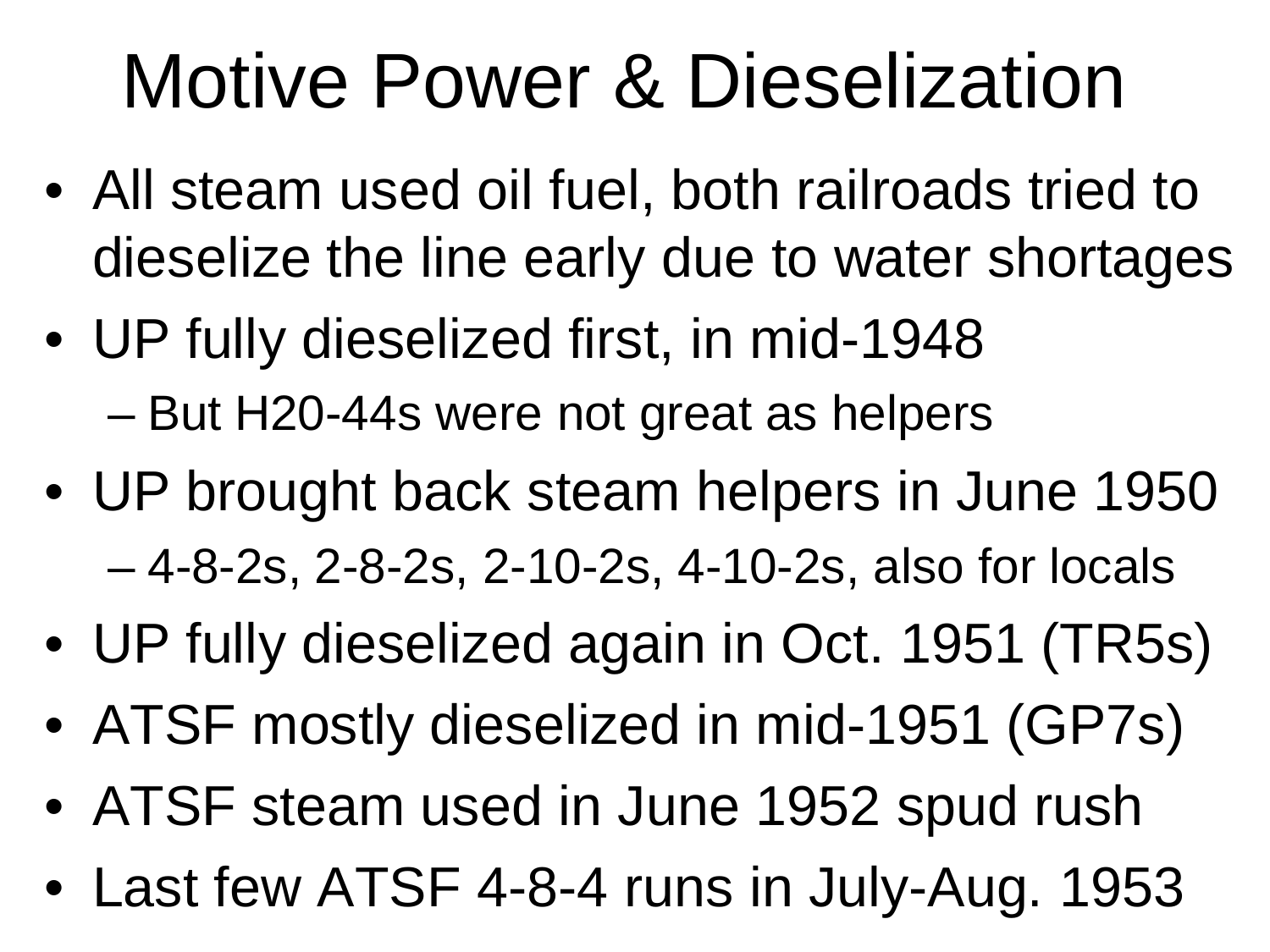### Santa Fe Freight Road Power

- 2-10-2s, 2-8-2s into 1951
- FT ABBA sets into 1953 – Some smaller sets (ABB, ABA, AB) 1947+
- F3 & F7 ABBA sets 1948, 1949 and later
- Exception: Spud Rush each June thru 1952
	- Most F-units loaned elsewhere
	- Mostly steam road power used: 2-10-2s, 2-8-2s
- GP7 sets rare 1954+, GP9 sets rare 1956+
- Local freights: 2-10-2s, 2-8-2s into 1951, then pairs of GP7s or others in helper pool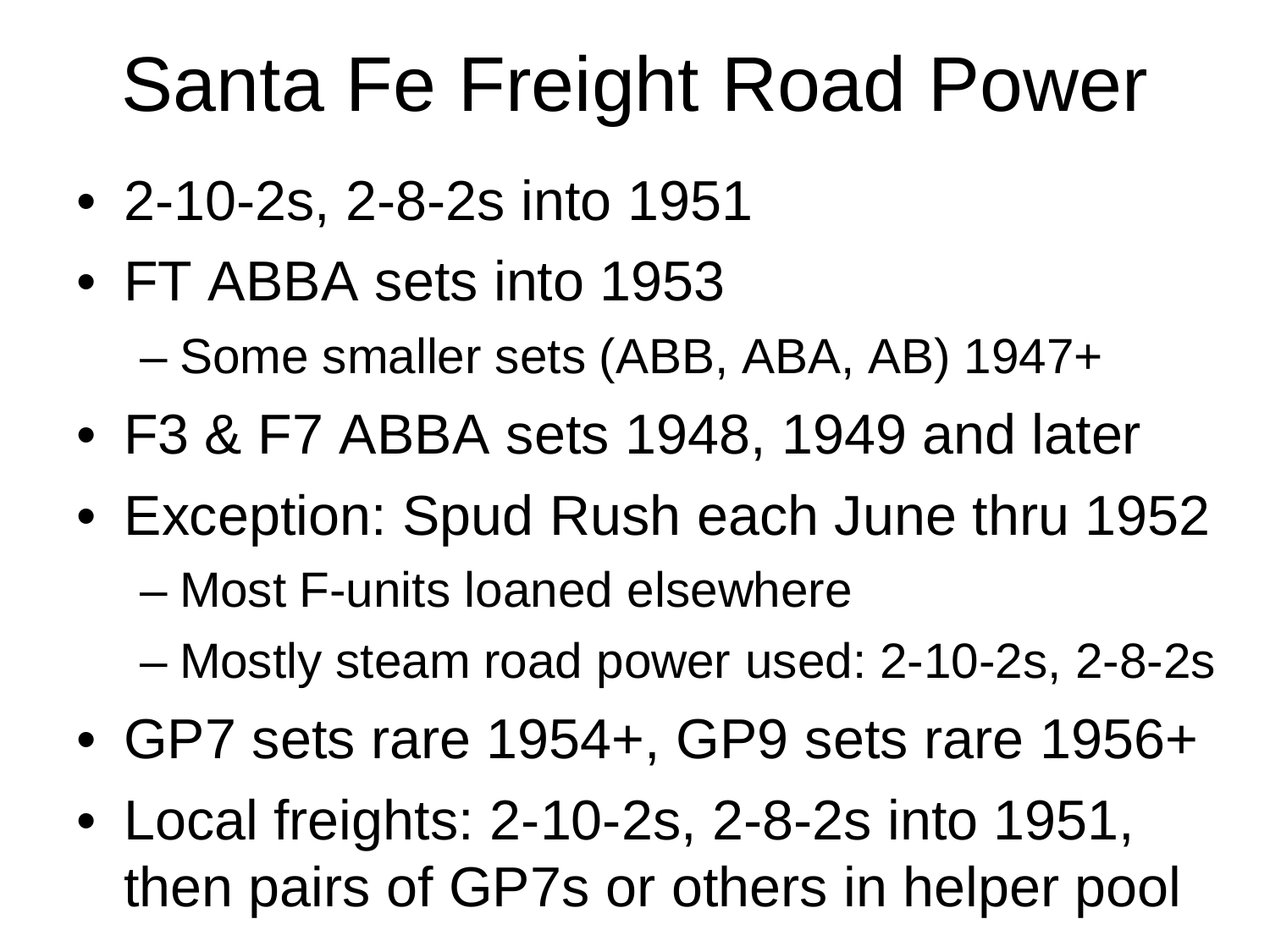#### Santa Fe Passenger Power

- 4-8-4s on secondary trains into 1953 – And sometimes 4-8-2s in late 1940s
- E3/E6 AB (& ABB, ABA) sets into 1946
- Psgr FT ABBA sets 1946-1950
- F3 ABBA sets 1946 and later
- Alco PA ABA sets 1946, 1947 and later, on secondary trains in 1950 and later
- FM Erie-Built ABA set 1947, on secondary trains 1950 and later (PAs & Eries could mix)
- F7 ABBA & ABB sets 1949 and later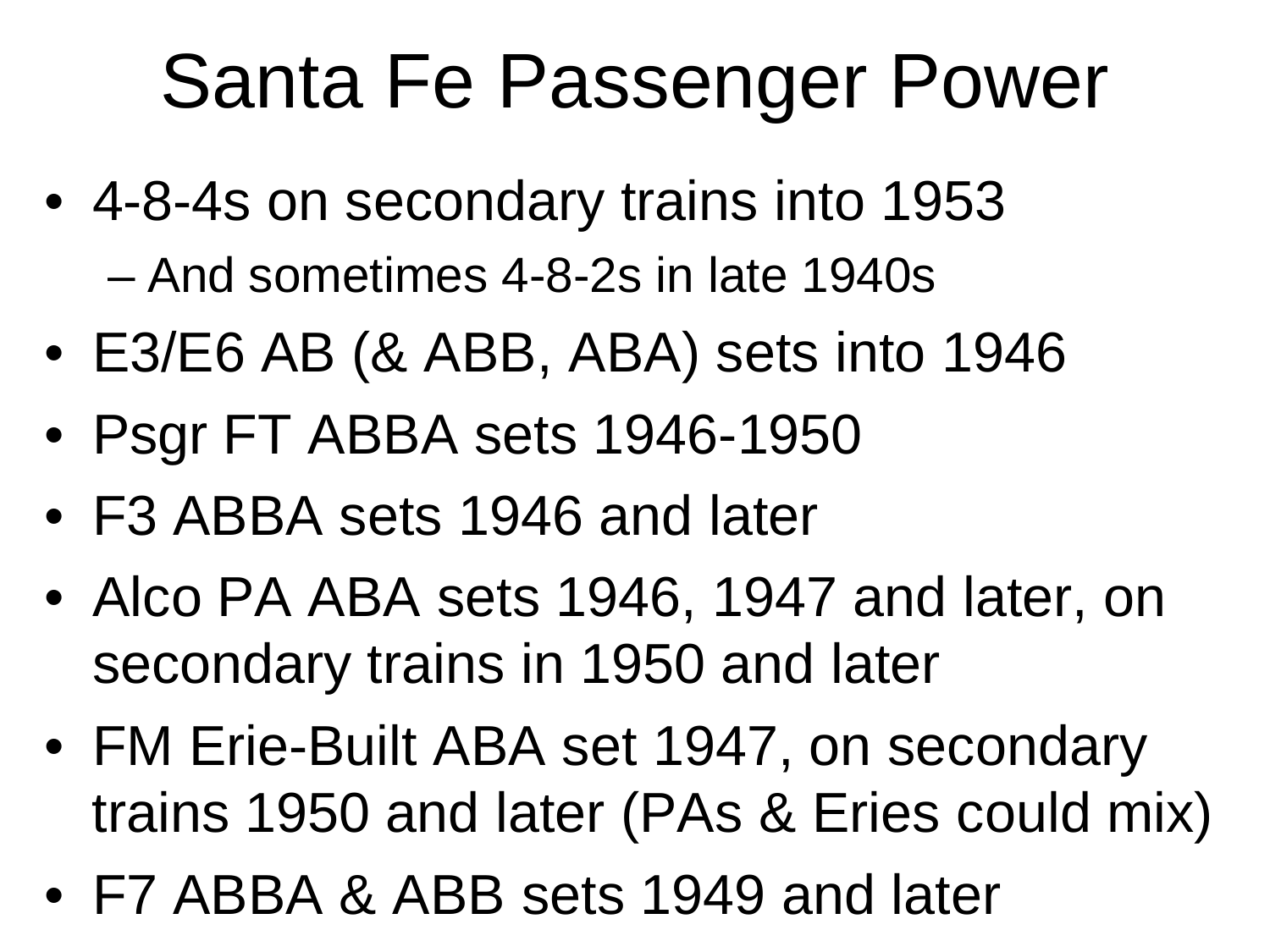#### Santa Fe Helper Power

- 2-10-2s, 2-8-2s help frts & psgr into 1952
- 4-8-4s in EB psgr power moves into 1953
- 4-8-2s, 4-6-2s, light 4-6-4s help psgr to 1951
- FT AB sets help freights in early 1950s
- GP7s help freights & psgr in 1950 and later
- H16-44 pairs help freights 1951-52
- GP9s help freights & psgr in 1956 and later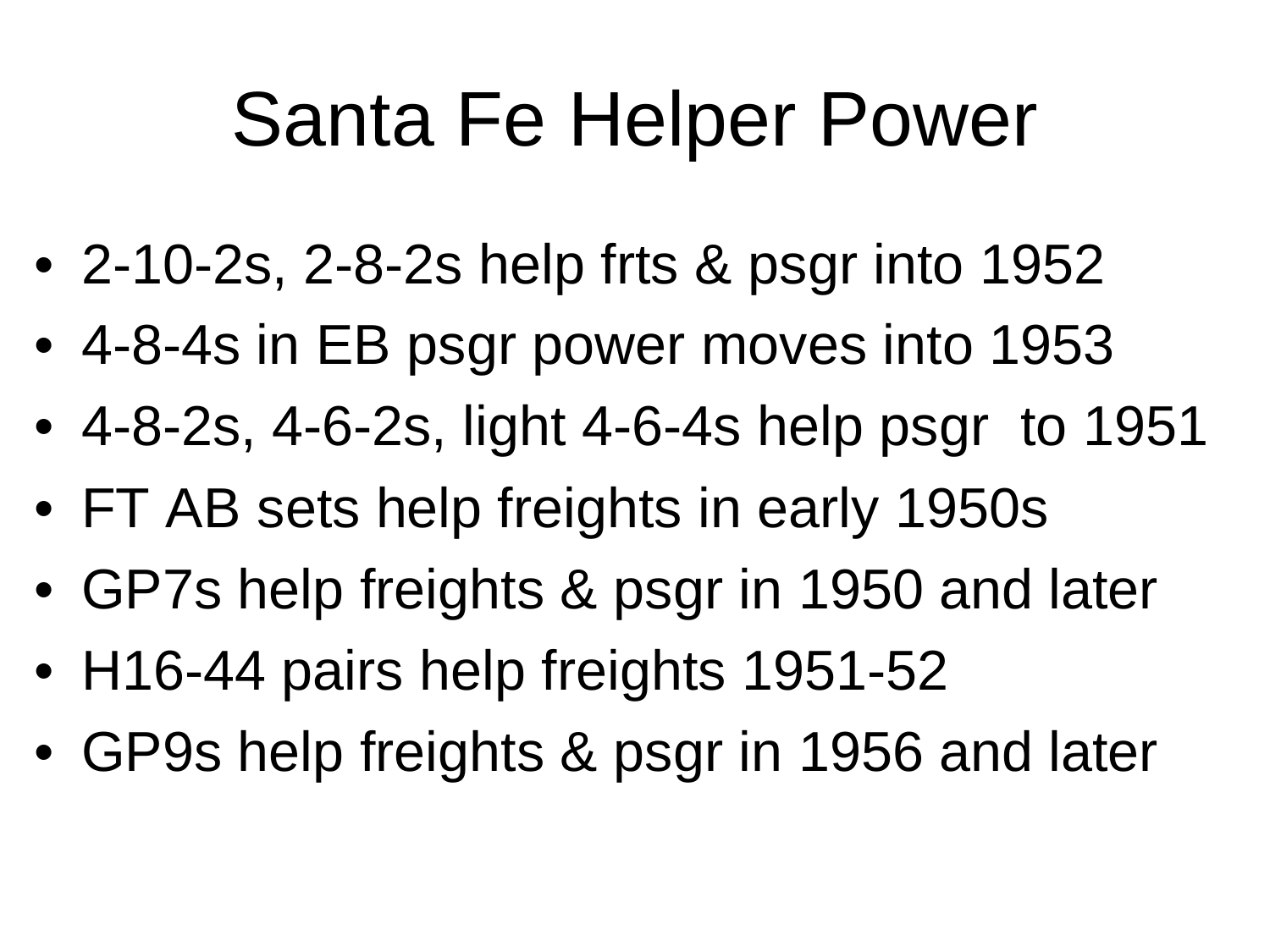## UP Freight Road Power

- 2-8-8-0s into 1947, 4-6-6-4s into 1948
- 2-10-2s, 2-8-2s, 4-10-2s into 1948
- Alco FA ABBA sets 1947-1954
- F3 ABBA sets 1947 to 1950, rare to c.1953
- F7 ABBA sets rare 1951 to c.1953 (mix w F3s)
- GP7 sets 1953 and later
- GP9 ABB, ABBA sets 1954 and later
- Leon Turn used power from helper pool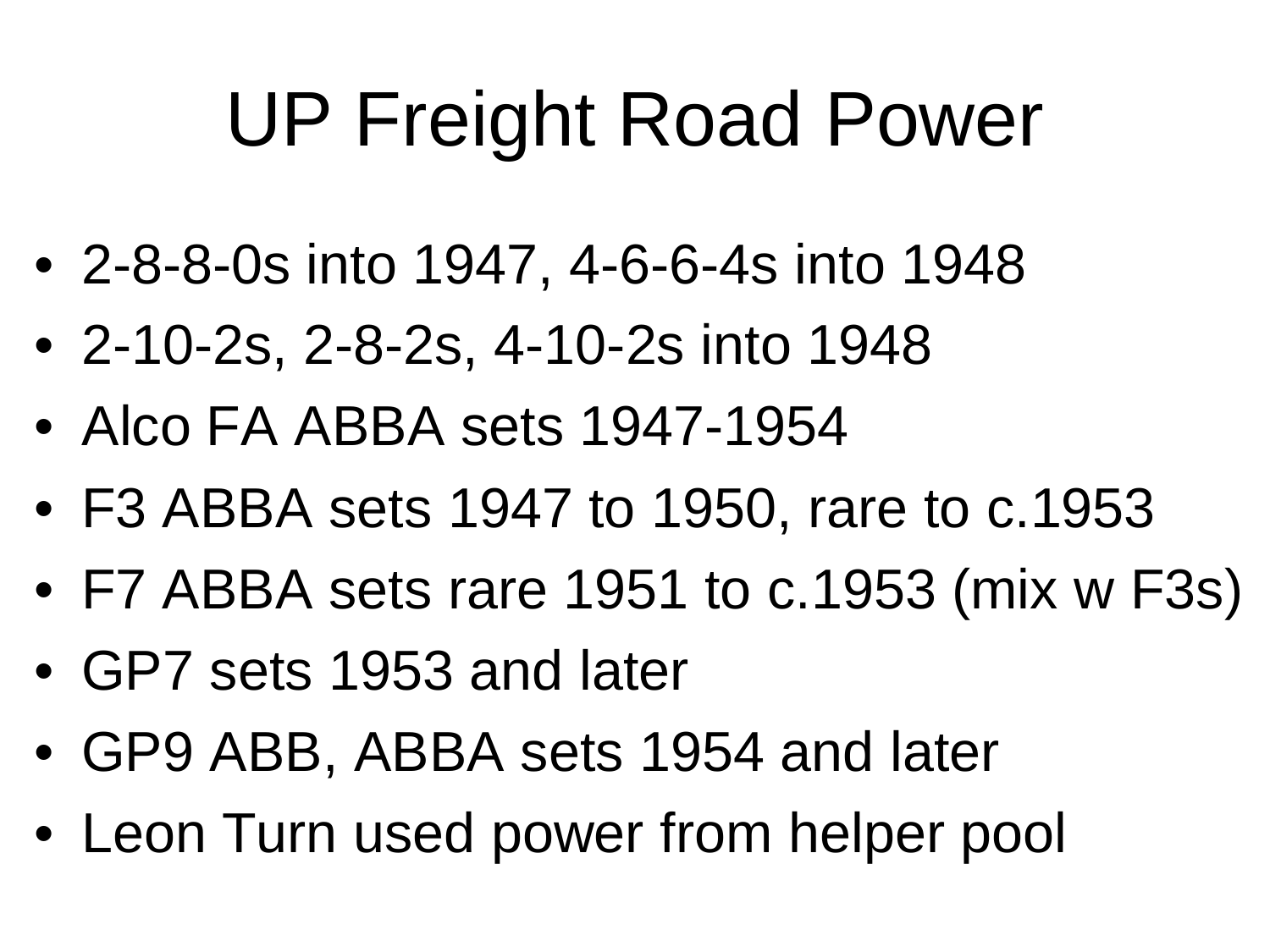### UP Passenger Power

- 4-8-4s, 4-8-2s on secondary, 1946-1948
- Modern 4-6-6-4s on Pony Express 1947
- E2, E3, E6 A & B units in pool into 1953, 1954
- E7 ABB sets in 1946, then in pool into 1954
- FM Erie-Built ABAs (1946-53) & Alco PA ABAs (1947-54) on secondary trains (could mix)
- Psgr F3 ABB sets 1947-1953 on sec. trains
- E8 AB sets in 1950+, E8 ABB sets in 1953+
- E9 ABB sets in 1954 and later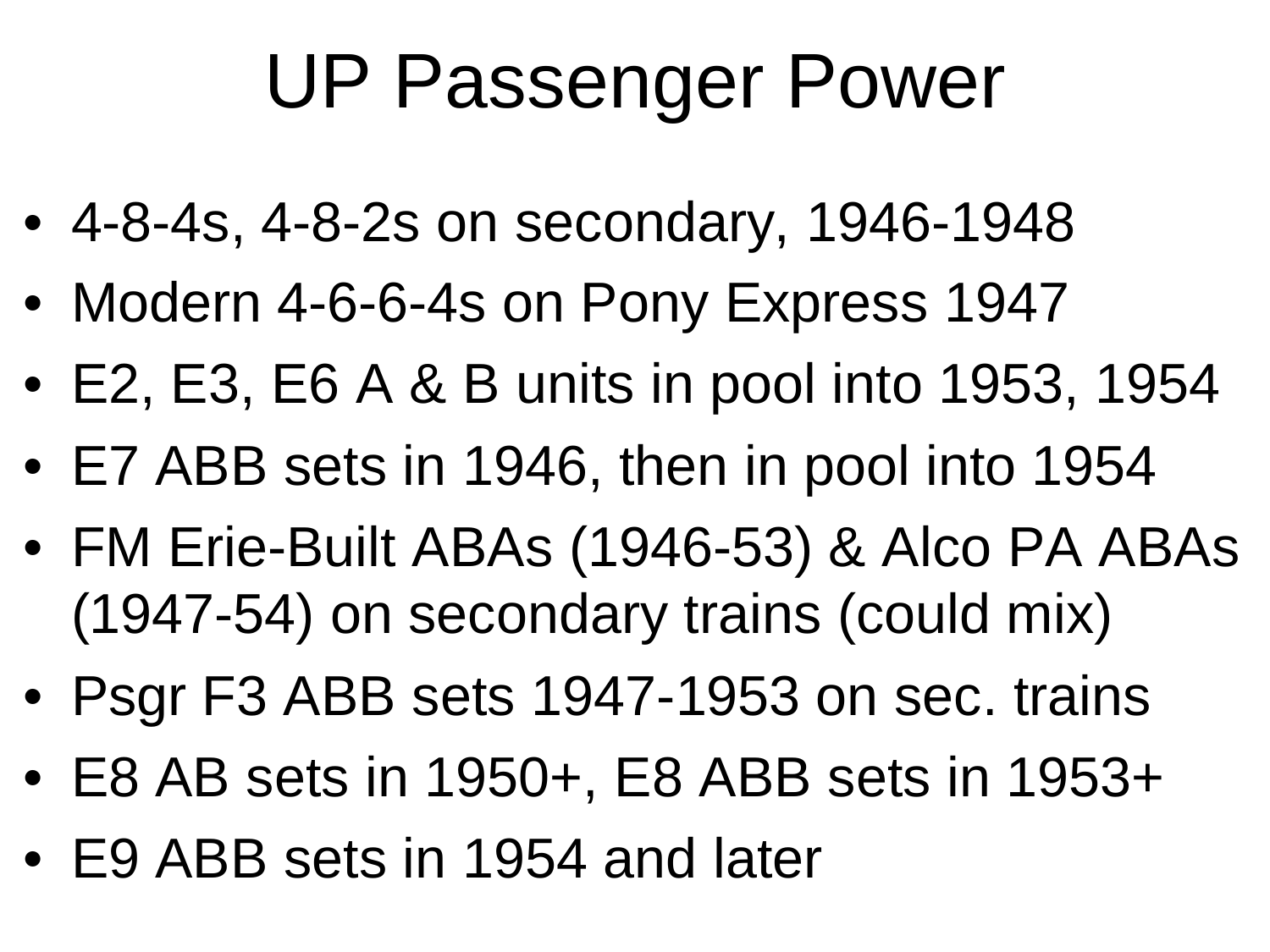## UP Helper Power

- 2-10-2s, 2-8-2s, 4-8-2s, 4-10-2s help freights and psgr into 1948, and 1950-51
- 2-8-8-0s help freights into 1947 only
- FM H20-44s help frt & psgr 1947-1950
- Steam helpers return 1950-51
- TR5s (SW9 cow-calves) help both, 1951-54
- GP7s help both, 1951 and later
- GP9s help both, 1954 and later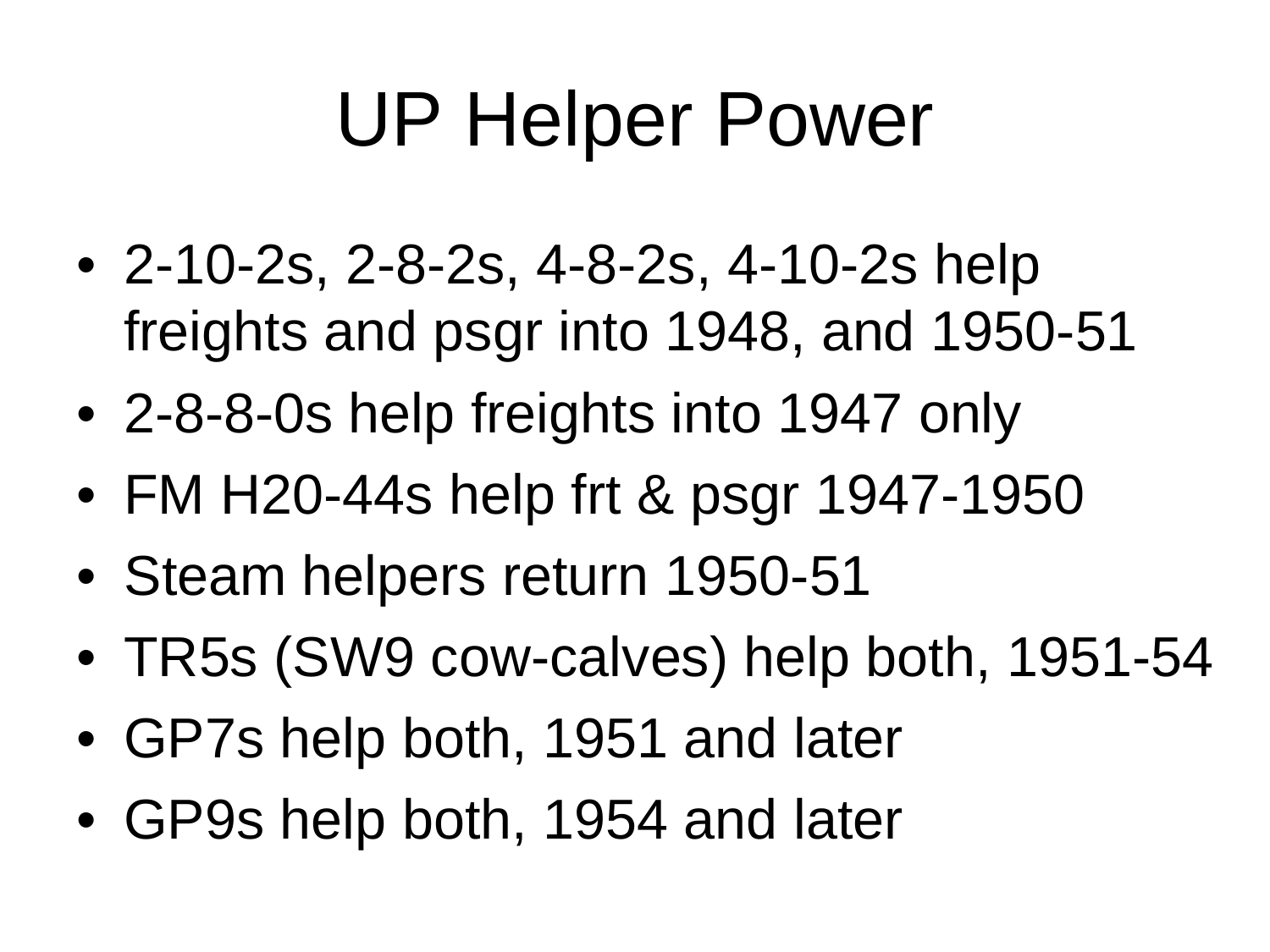# Typical Operating Schedule

• Most passenger trains in the same direction crossed the Pass in a "parade," followed later by the freight trains

– But the ATSF Fast Mail was not in the parade

- Eastbound trains:
	- Passenger trains in the afternoon and evening – Freight trains in the night and morning
- Westbound trains:
	- Passenger trains at night and early morning
	- Freight trains in the afternoon and evening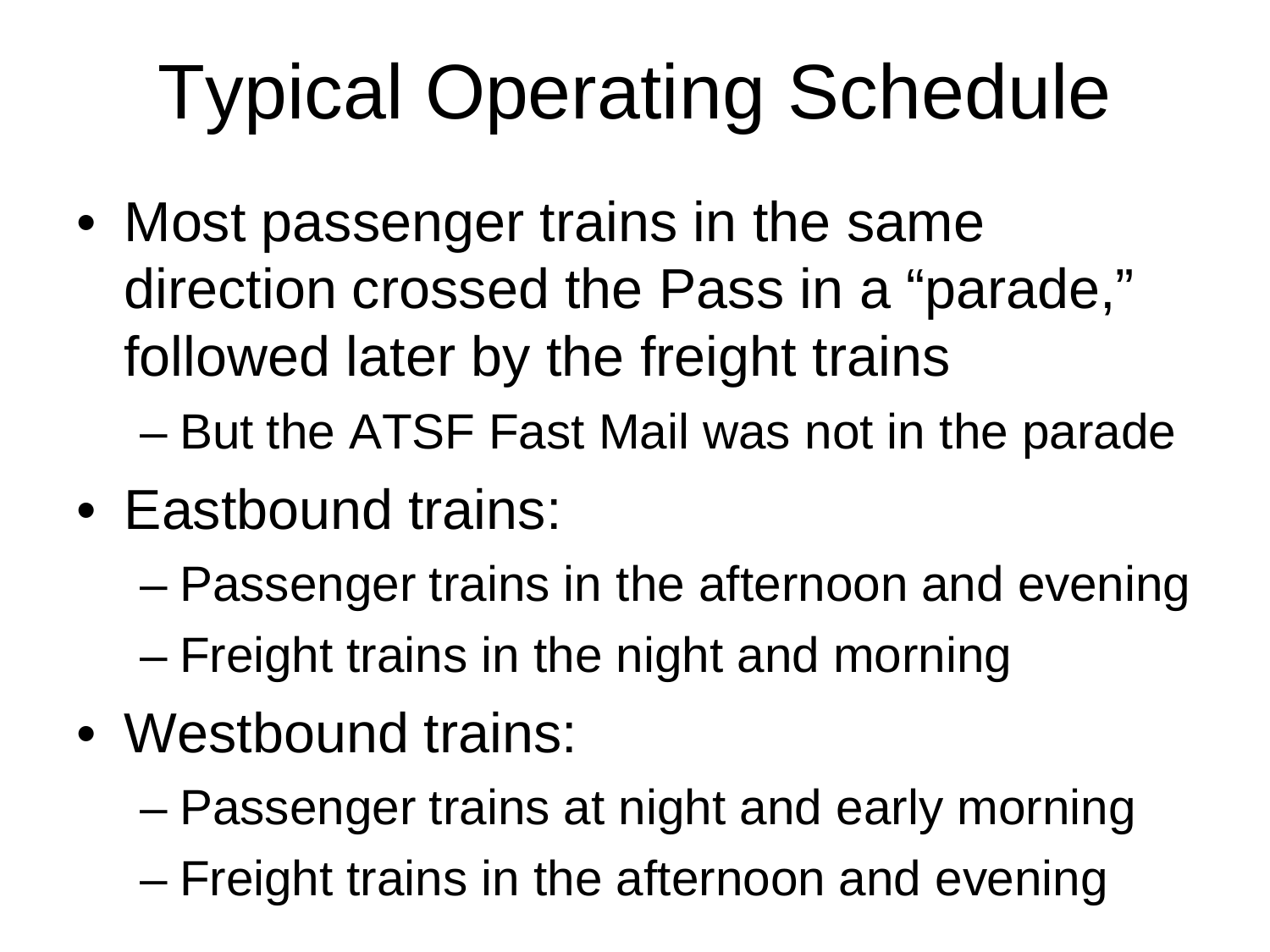## EB Helper Operations

- ATSF and UP eastbound freights stop at San Bernardino B Yard, put on helper(s) – Passenger trains get front helper at depot
- 1<sup>st</sup> two freight helpers on rear, ahead of caboose, 3rd one on front (usually)
- Stop at Summit, cut off helpers
	- Rear helpers back with caboose up spur track behind depot, move, let caboose roll down
- Steam helpers turn on wye to return to SB
- Helpers may return as a group, or go east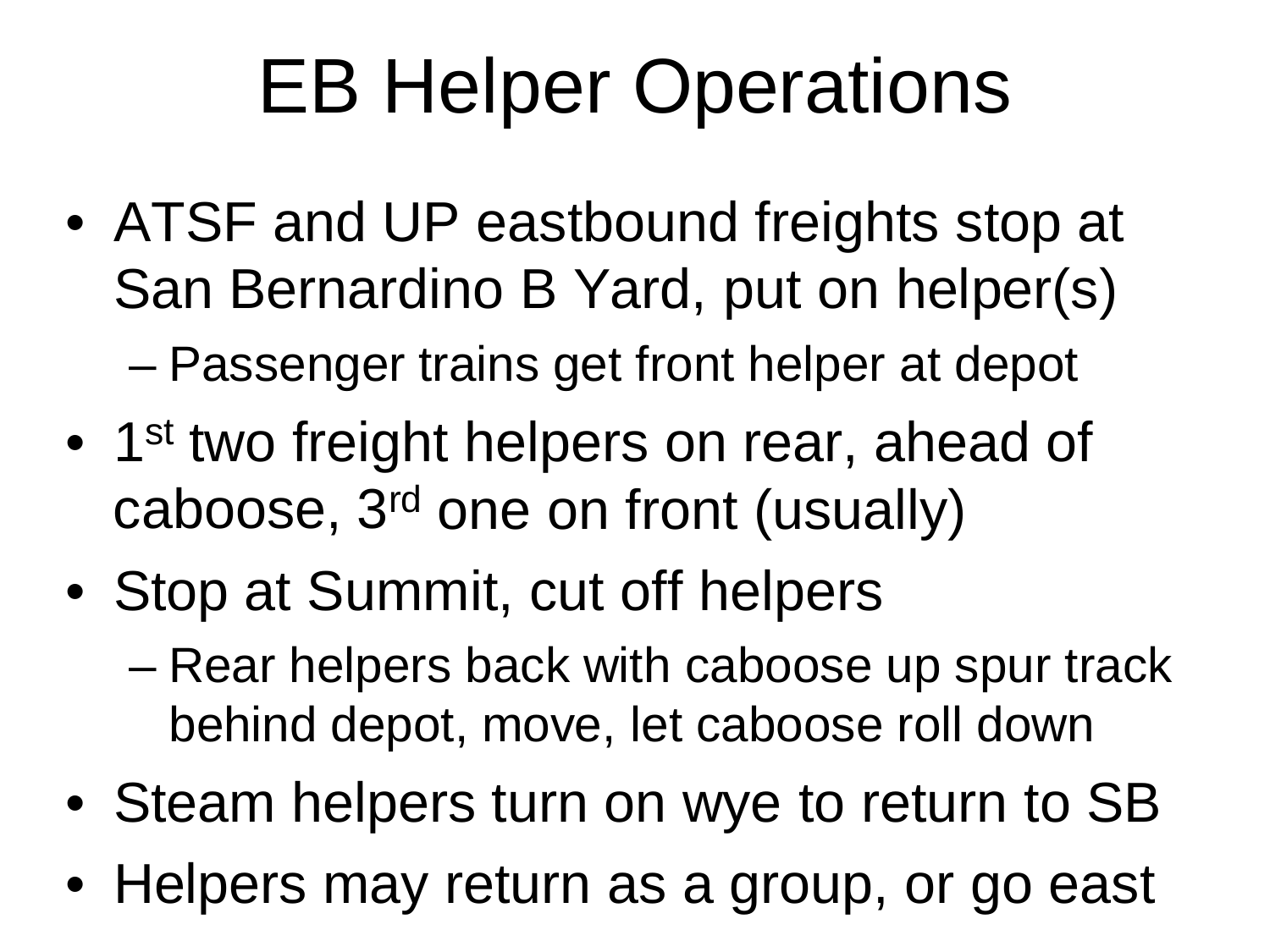## WB Helper Operations

- ATSF and UP westbound freights stop in Victorville for helper
- Freight helper on front or rear (after caboose, or before if two), often at West Victorville
- Heavy passenger trains use a front helper
- Stop at Summit to cut off helper(s)
- Steam helper turns on wye, or backs down to Victorville, or goes to SB as needed
- Victorville wye used to turn steam there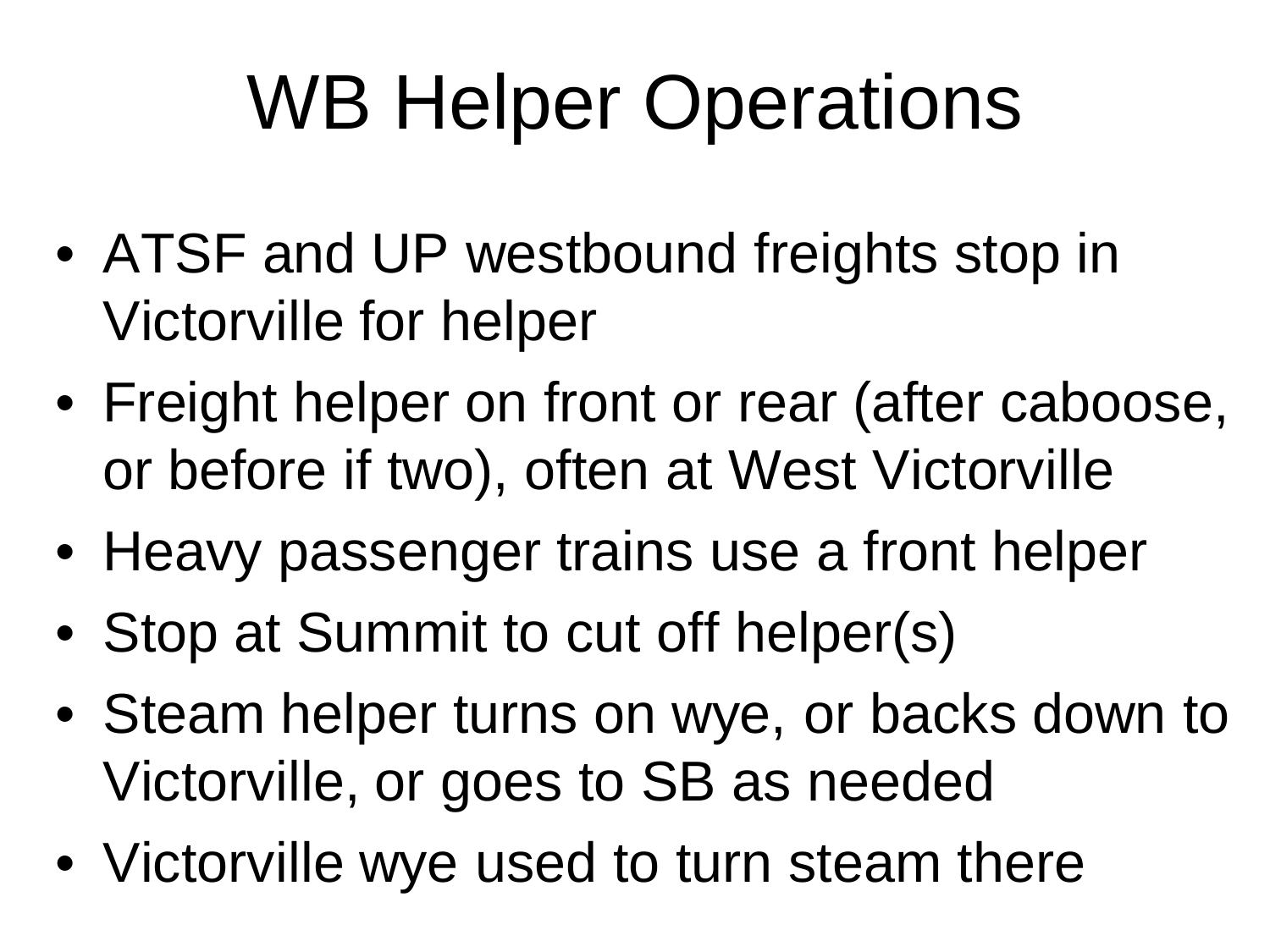## Operating Methods

- Automatic Block Signals on Double Track – Signals looked two blocks ahead
- Supplemented by timetable and train orders
	- Train order operators at some stations
	- Dispatcher at San Bernardino depot
- Passenger trains were 1<sup>st</sup> class, scheduled – Could have multiple sections
- Freights all ran as extras
	- Took sidings for following passenger trains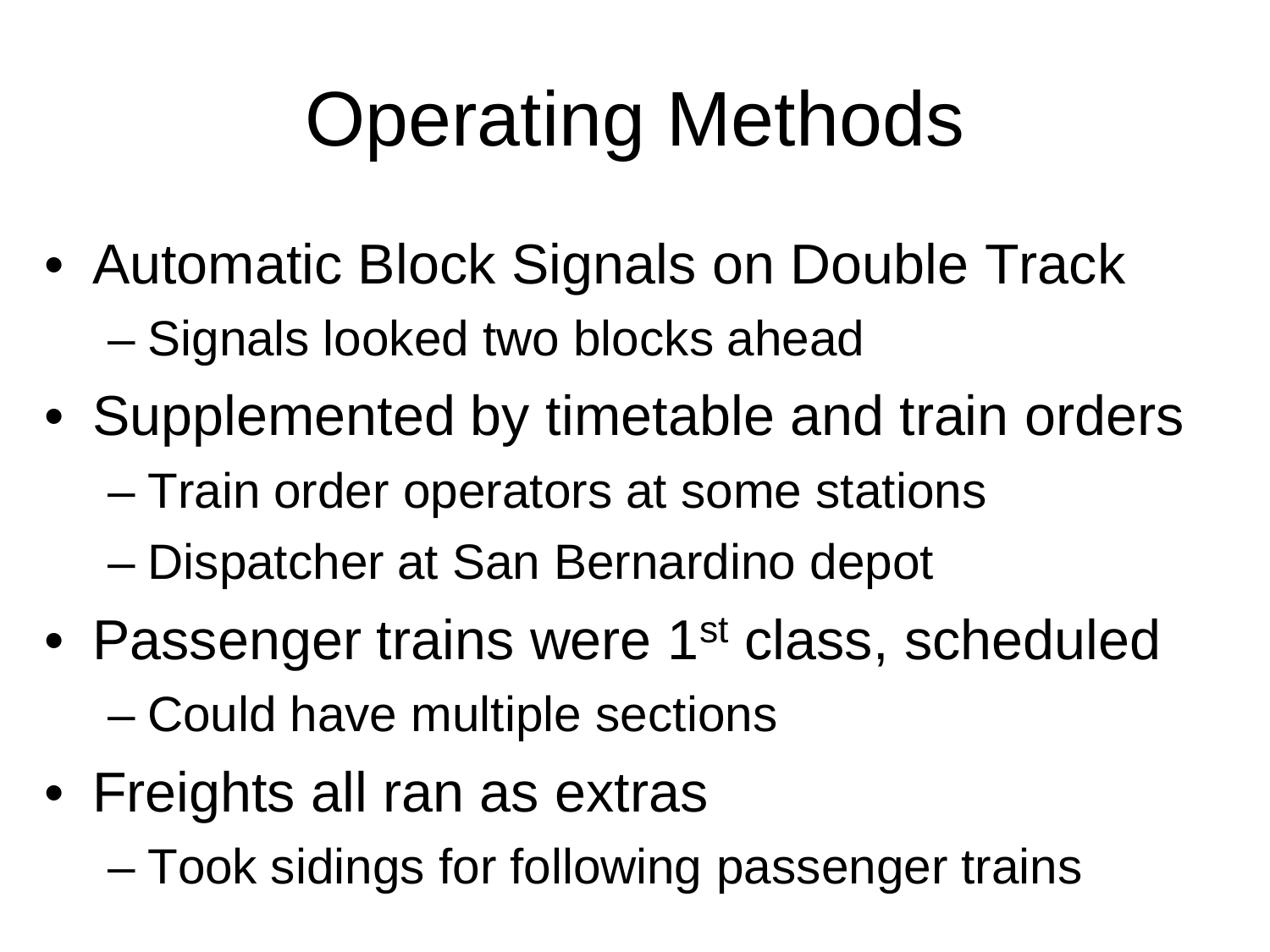# Signal System

- On left-handed double track, signals were mounted on cantilevers or signal bridges – For engineer to see from right side of loco
- Most signals were R-2 color-light (3 lights) – A few were H-2 searchlights (1 light, 3 colors)
- Uphill from Highland Jct to Summit:
	- Used two lights in 1927 & 1948 rule books (diff.)
	- 1953 used one light plus "G" on yellow disk
	- No need for a "stop" indication on 2.2% upgrade
	- Trains could follow closely behind others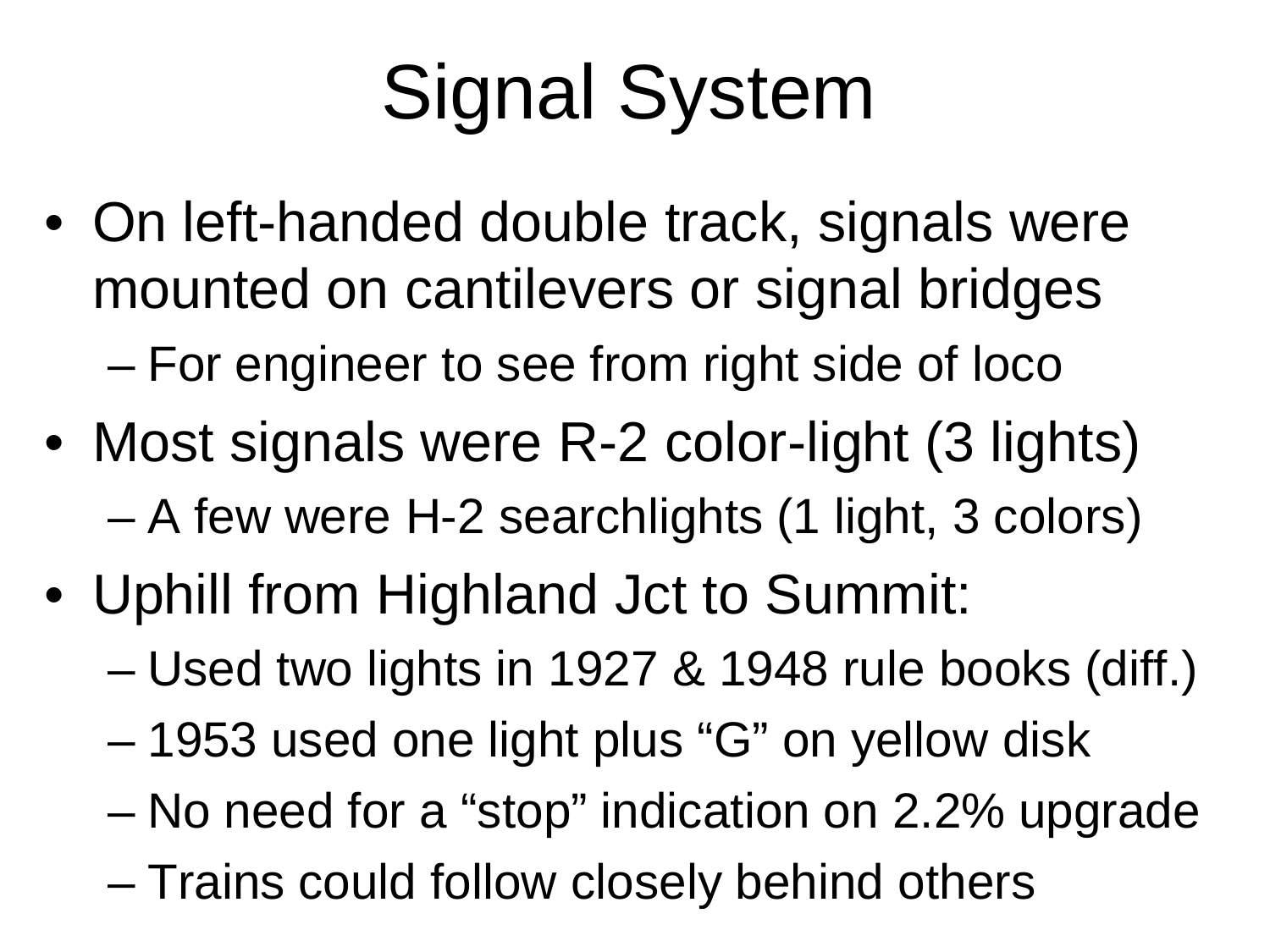### Special Events

- 1947 AAR Rail Stress Tests at Cajon curve – ATSF 2-10-4, 4-8-4, SP 4-8-4, UP 4-8-4s
- Shriner specials in summer of 1950
- SP detours over Cajon Pass in 1951, 52, 53 – Mostly passenger, incl. 4-8-4s, cab-forwards
- Boy Scout specials in summer of 1953
- "Farewell to Steam" fan trip in Feb. 1955
- Troop trains, Freedom Train (1948), UP turbines, demonstrators (Train Masters, etc.)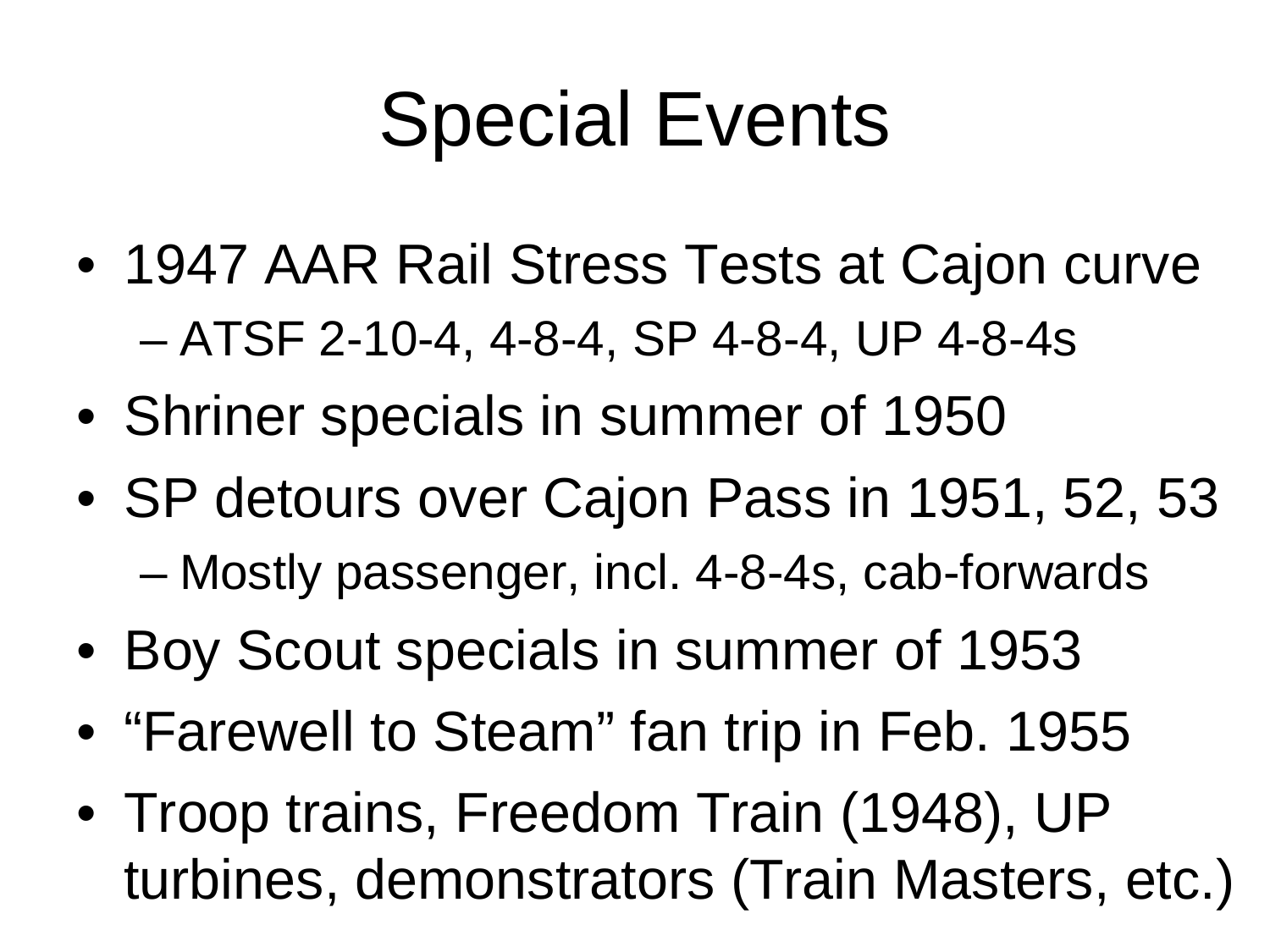## Brief Later History

- 1967 SP opened their Palmdale Cutoff
	- Colton to Palmdale, close beside the ATSF route from Devore to Summit
- 1972 ATSF line change, wider curves, lower route past old Summit, added CTC
- 1995 ATSF merged into BNSF,
- 1996 SP merged into UP, SB shops razed
- 2008 Triple track completed, Keenbrook to Summit (began at SB in 2004)
	- Removed Alray tunnels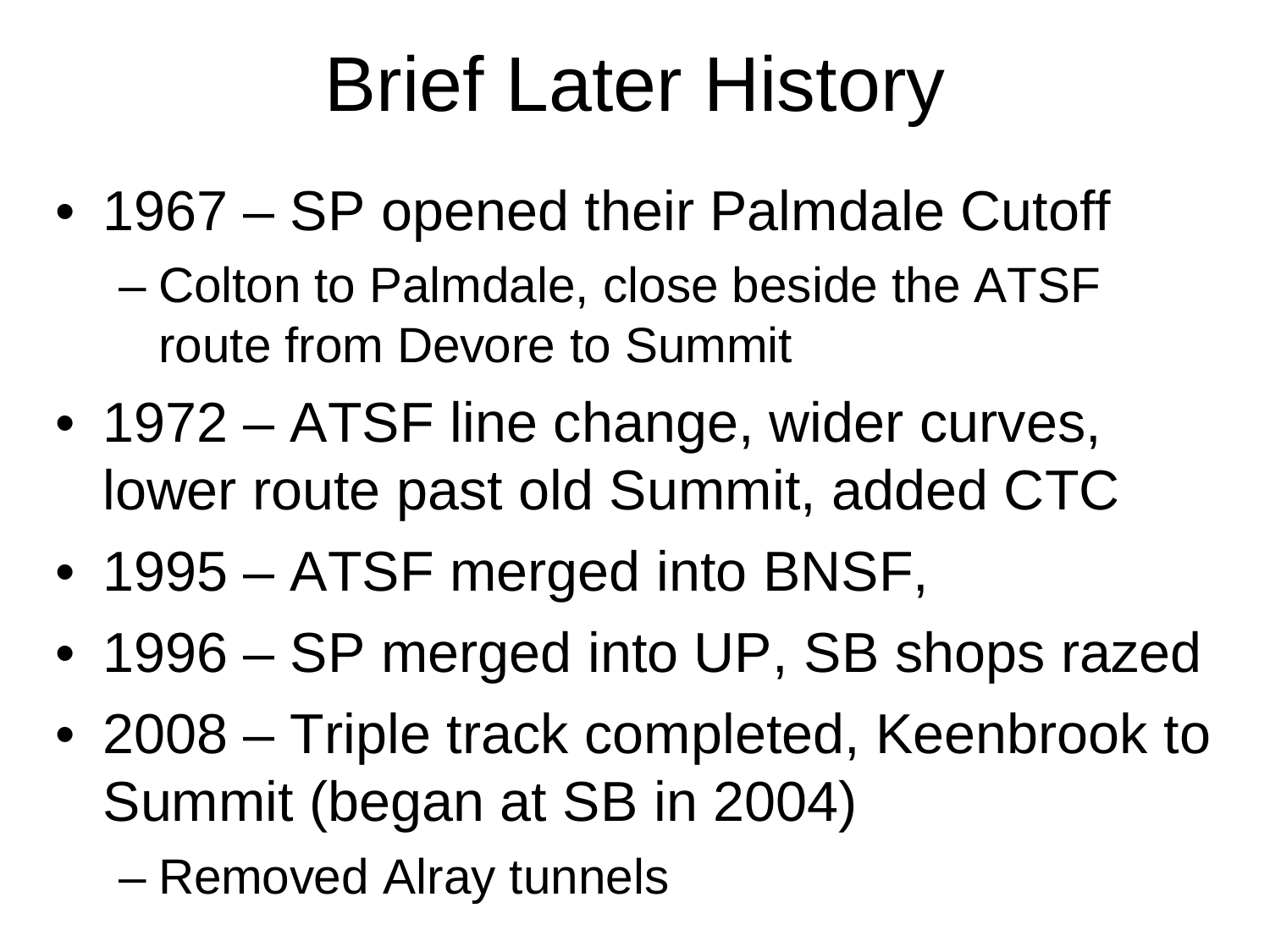## Railfan Locations on Cajon Pass

- Mount Vernon Viaduct over SB Yard
- Follow Cajon Blvd. (old Route 66)
- Blue Cut (after weigh station gone, 1969)
- Cajon, where the tracks divide
- Sullivan's Curve, above Cajon
- Mormon Rocks by Hwy. 138
- Hill 582 west of Summit (Don Toles, 1991+)
- Summit (not so great after 1972 line change)
- Victorville area Flyover, Upper Narrows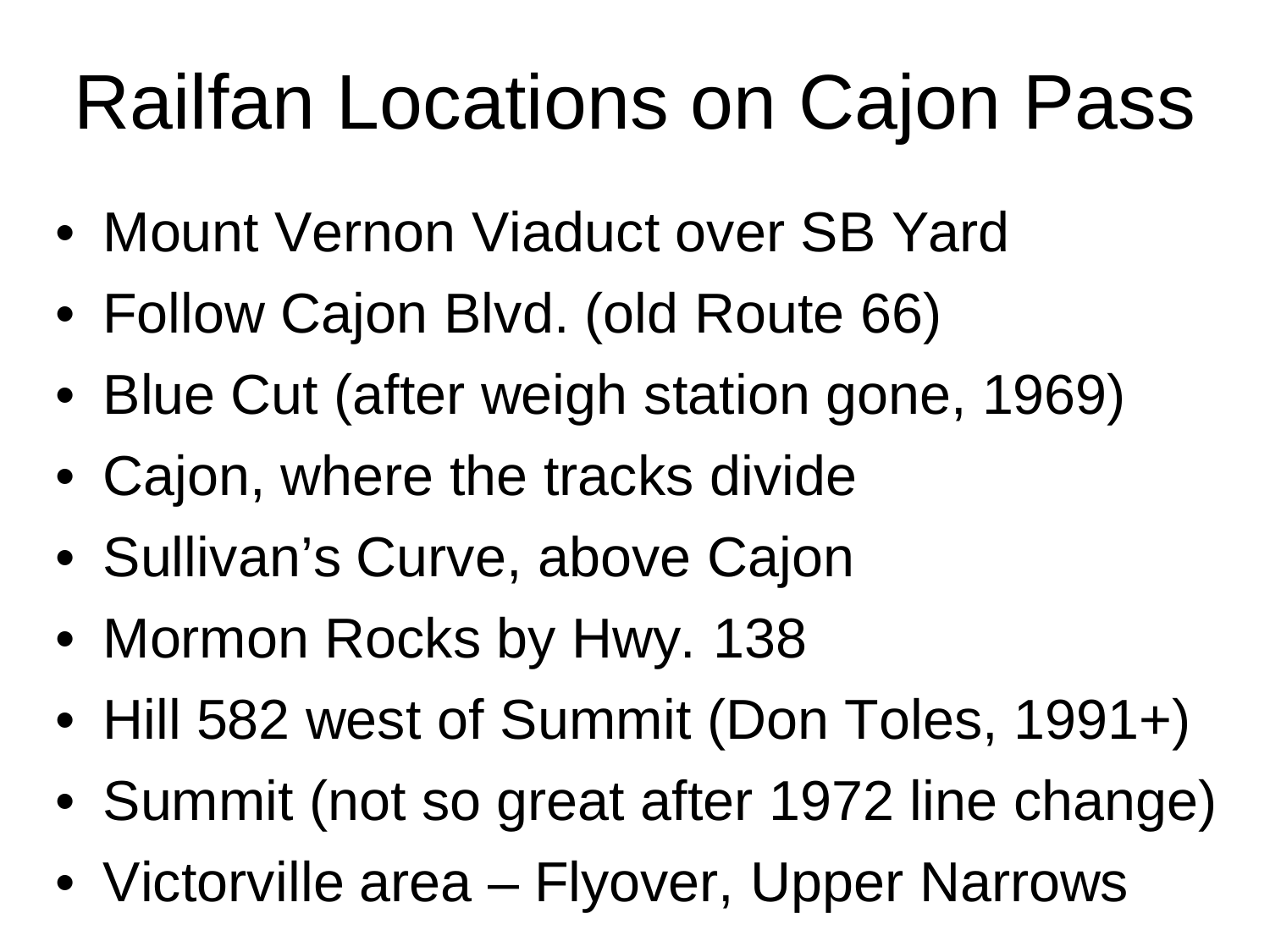#### Railfans on Cajon Pass

- Herb Sullivan pre-WW2 steam photos
- Chard Walker 1947 to 1967 photos – Lived & worked at Summit, wrote 3 books
- Many photographers in the 1940s-50s
	- Stan Kistler, Frank Peterson, Robert Hale, Allen Youell, Richard Kindig, Lewis Harris, Ralph Melching, Don Sims, Bill Garner, Tom Hotchkiss, Donald Duke, Fletcher Swan, Jack Whitmeyer, Dick Steinheimer, Walt Thrall, James Ady, Bob McVay, and many others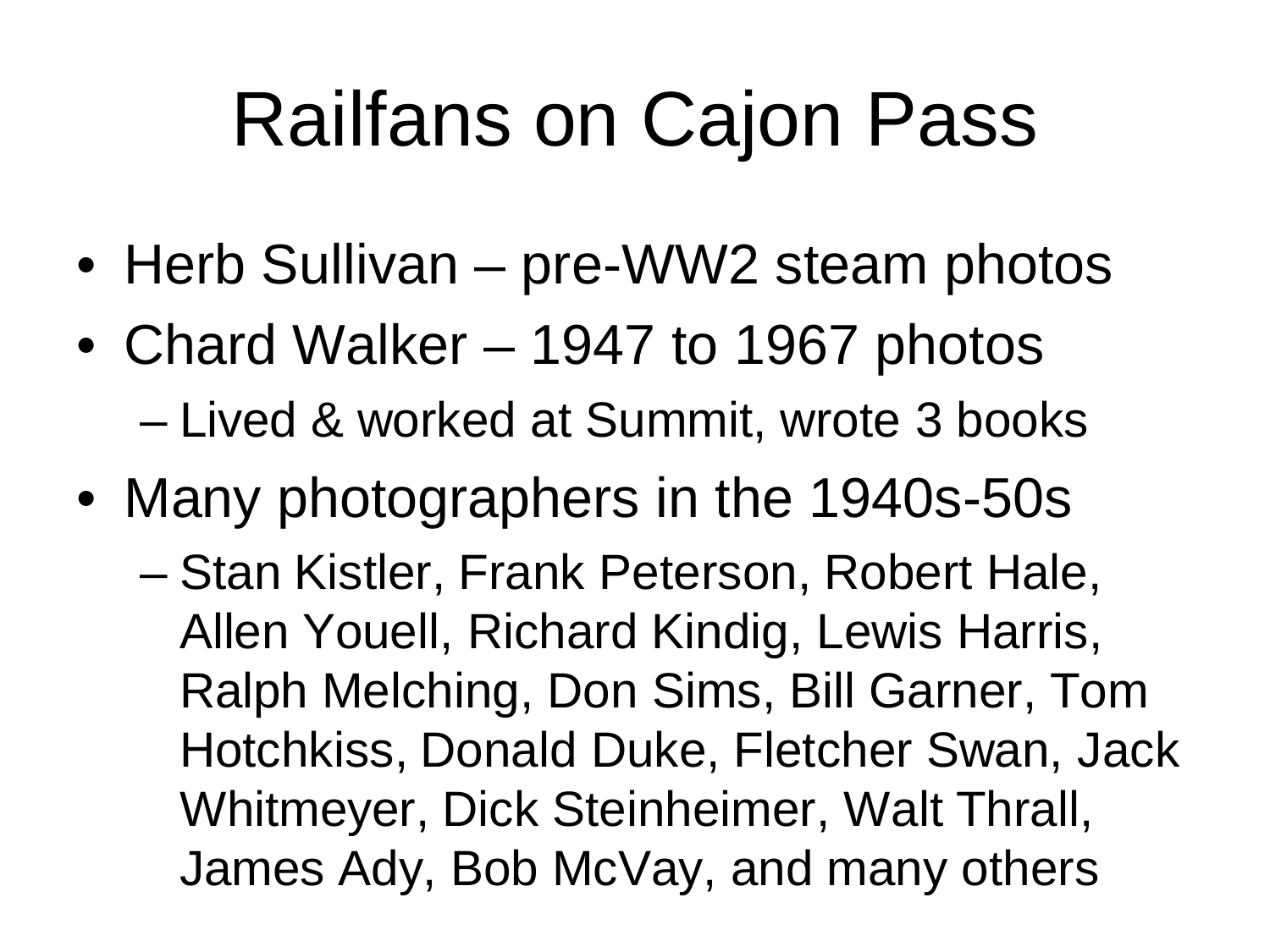- Chard Walker:
	- Railroading through Cajon Pass, 1978
	- Cajon Rail Passage to the Pacific, 1985 (the most important book of all)
	- Cajon A Pictorial Album, 1990
- Stan Kistler:
	- Santa Fe Steel Rails through California, 1963 (with Donald Duke)
	- Stan Kistler's Santa Fe in Black & White, 2009 (with John Signor)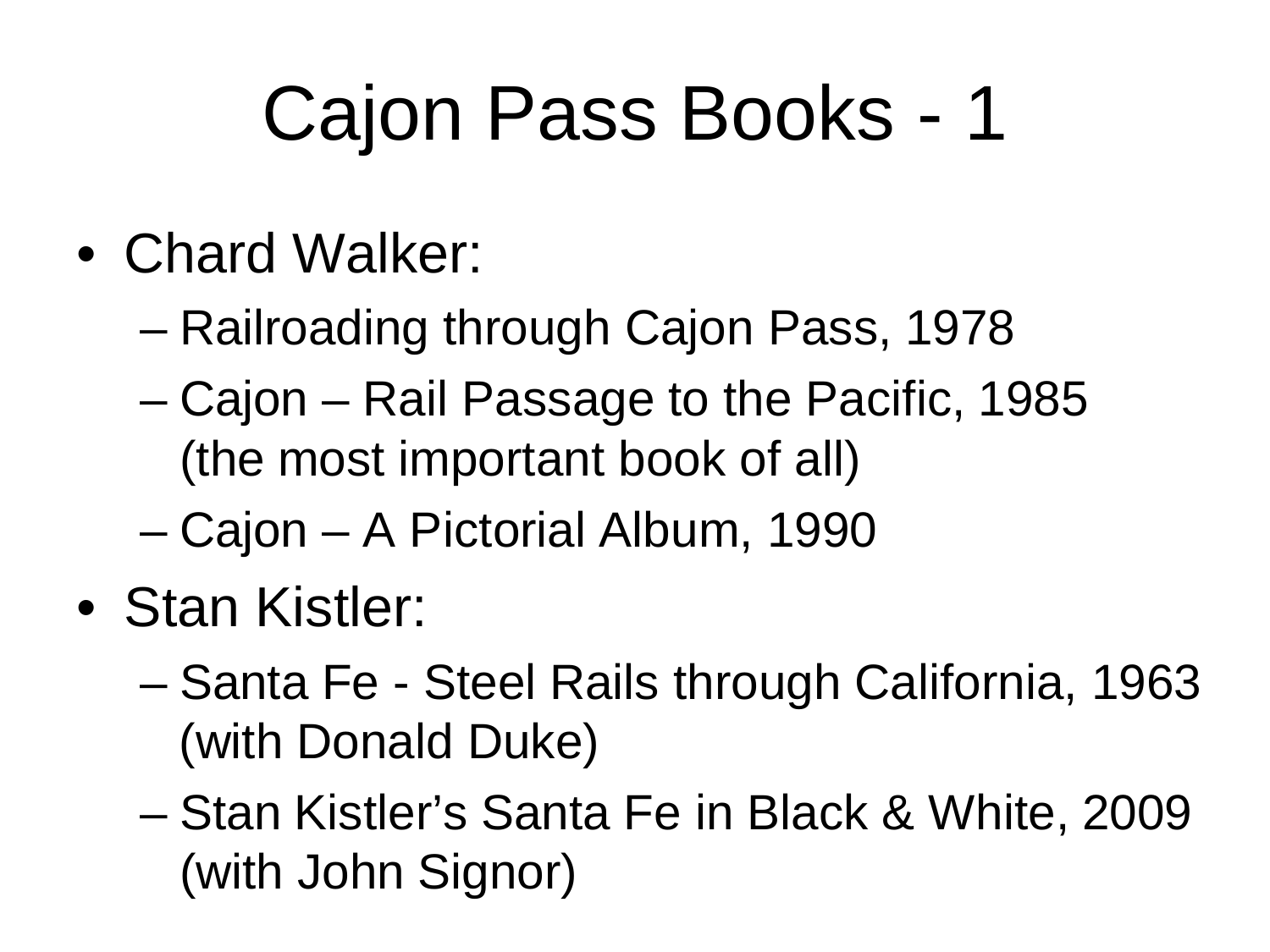- Donald Duke:
	- Santa Fe The Railroad Gateway to the American West, Volumes 1 & 2, 1995, 1997
	- Union Pacific in Southern California, 2005
- Robert Hale:
	- Railroad Photography: Western States, 2004 (compiled by Donald Duke)
- Pete Youngblood:
	- Modeling Cajon, 1985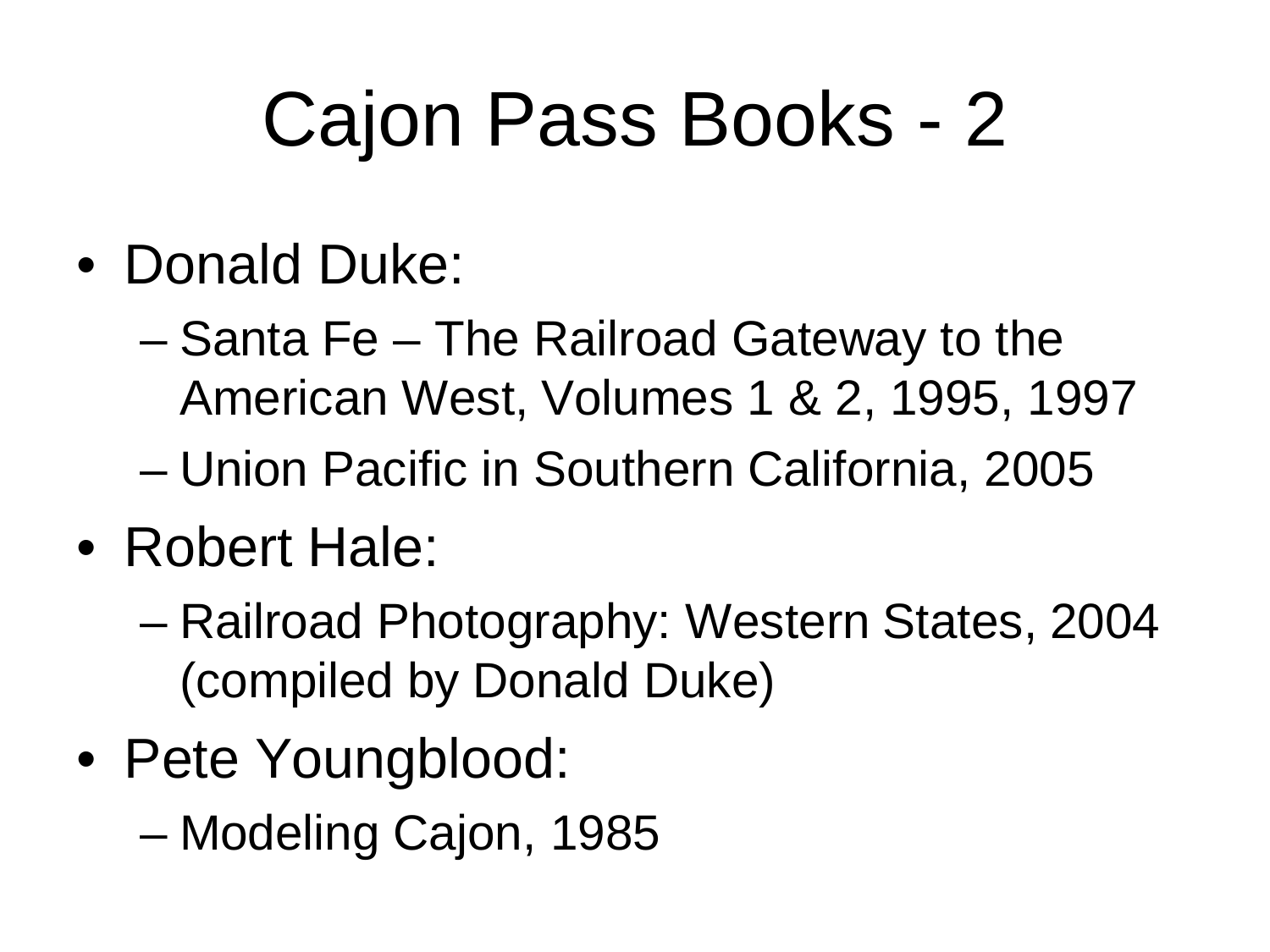- John R. Signor:
	- The Los Angeles and Salt Lake Railroad Company, 1988
	- Santa Fe's Los Angeles Division, 2013
- Mark Hemphill:

– Union Pacific Salt Lake Route, 1995

• Dick Donat:

– Trackside around Southern California, 2010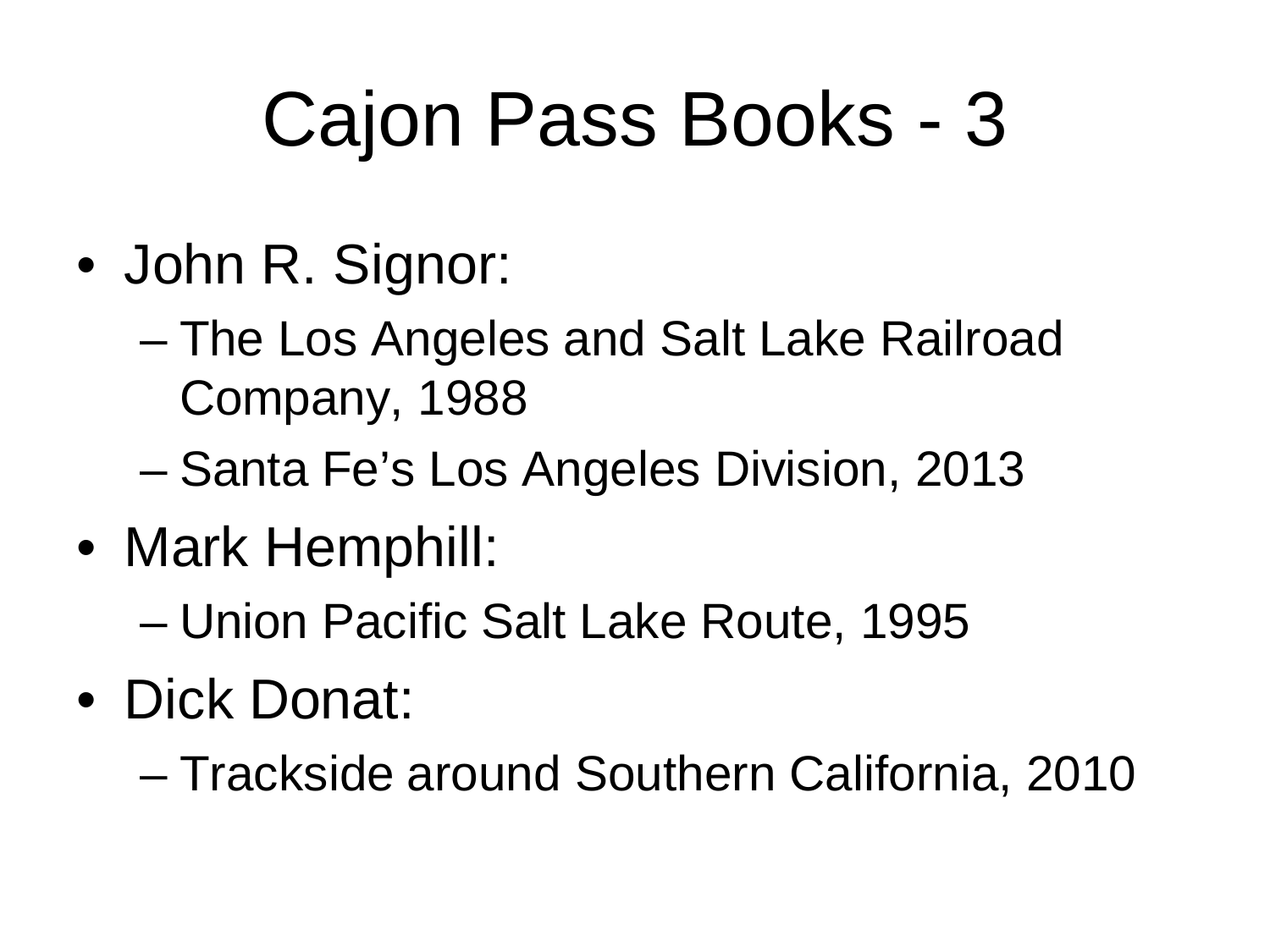• George Drury:

– Santa Fe in the Mountains, 1995

- John and Sandy Hockaday:
	- Trails and Tales of the Cajon Pass From Indian Footpath to Modern Highway, 2007
- Alice Eby Hall:
	- The Cajon Pass, 2009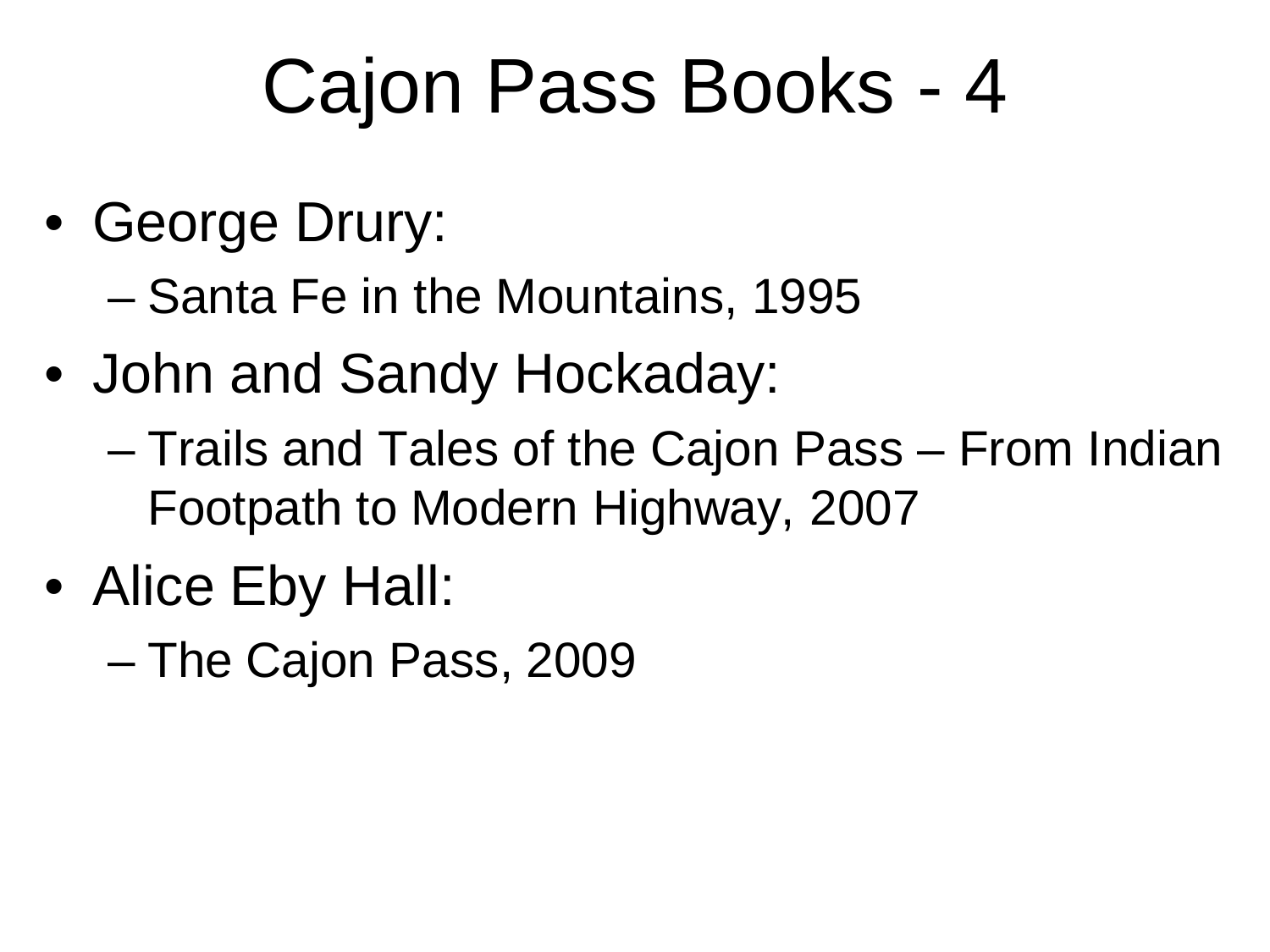## Cajon Pass in Magazines

- Dozens of great photo articles over the years
- Earliest: "Cajon Pass" in Trains, Oct. 1941
- Major one: "Cajon Pass Revisited" in Trains, Sep. 1974 (by Steinheimer)
- UPHS Streamliner Vol. 7, No. 1 (all Cajon)
- Chard Walker's story in Trains, Jan-Feb 2004
- Find them at the Trains.com Magazine Index:

– <http://trc.trains.com/magazineindex/>

• Collect them on eBay or at Railpub.com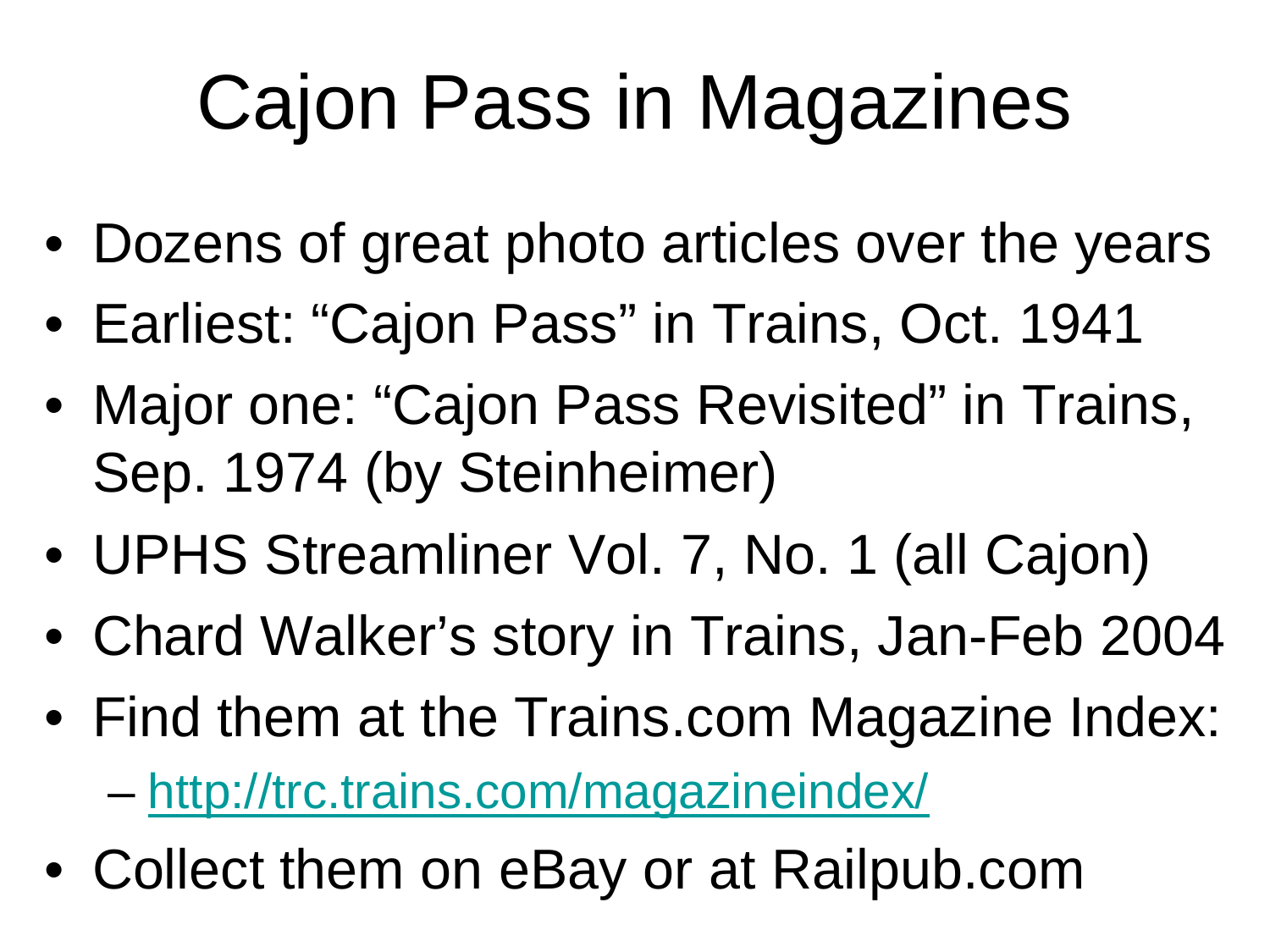### Postwar Cajon Pass Videos

- Railfanning Southern California in the 1950s
	- Pentrex With action on Cajon circa 1950
	- Intros by Chard Walker, Stan Kistler, others
- Santa Fe's Pasadena Subdivision
	- Pentrex With cab ride over Cajon Pass c.1960
	- Now on Historic Hot Spots DVD with above video
- More of the Chiefs of the Santa Fe
	- A&R Productions With action on Cajon c.1950
- Santa Fe 3759 Final Run over Cajon Pass – Pentrex - On tender and trackside in Feb. 1955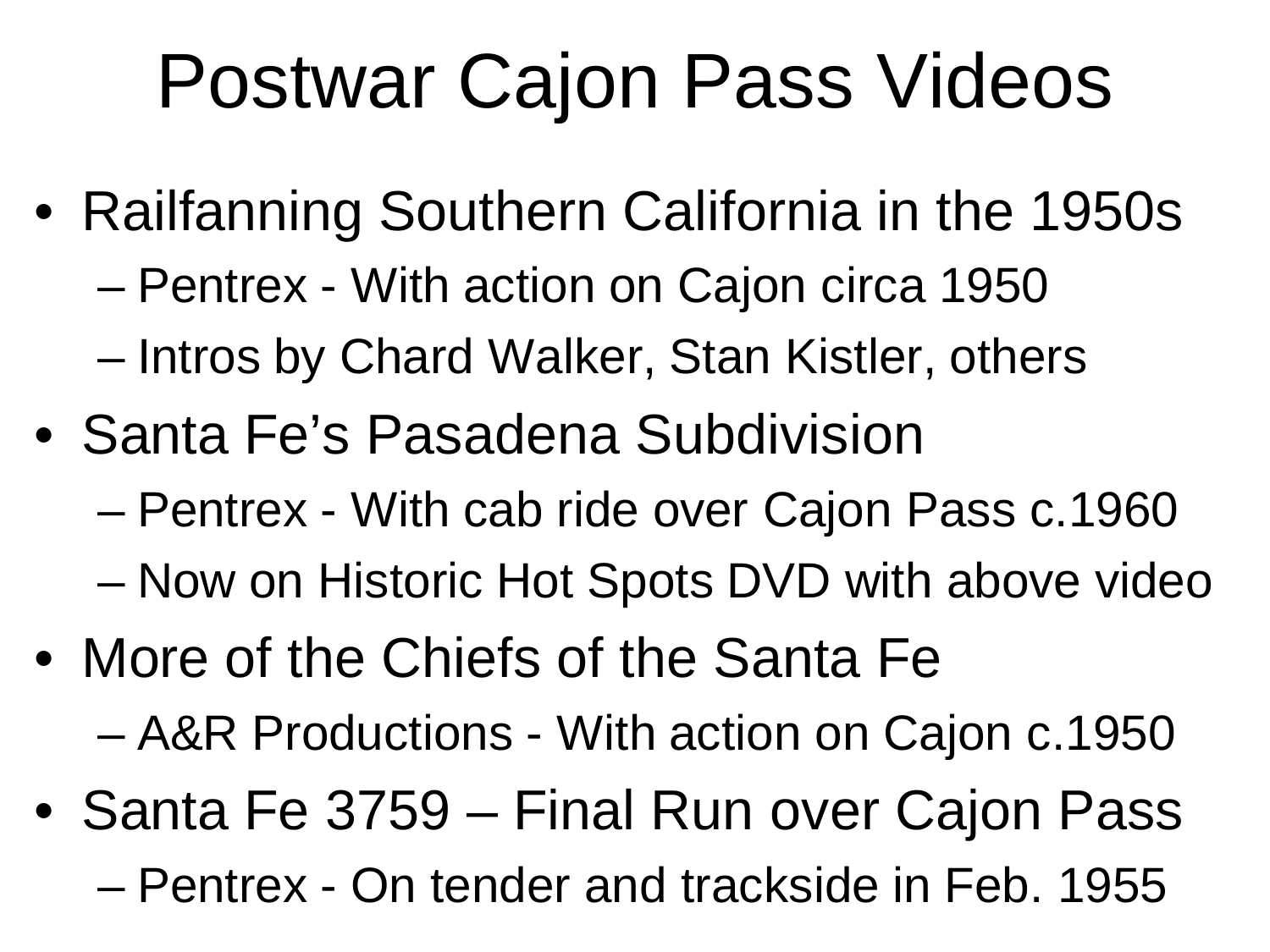## Cajon Pass E-mails

- Join the CAJON Yahoo Group at: <http://groups.yahoo.com/group/CAJON/>
- In-depth discussions of Cajon Pass, especially during the steam to diesel years
- Discussion moderator: John Thompson
- Many old-timers share their memories – Don Richardson, Stan Kistler, Don Sheets, Bob Drenk, Dean Millard, Frank Post, etc.
- Many modelers, such as Andy Sperandeo
- Currently over 600 members